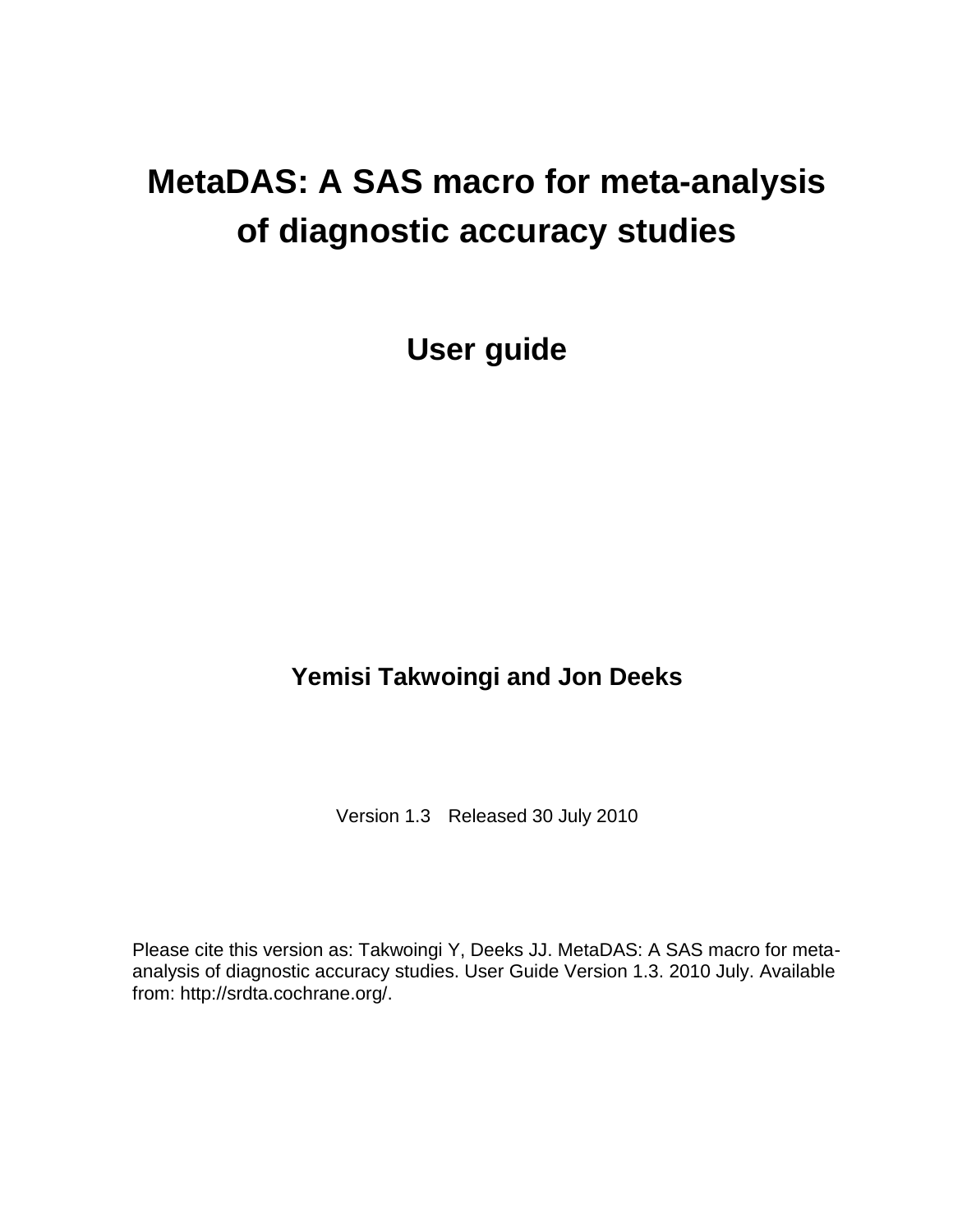# **Contents**

| 1.1 |  |  |
|-----|--|--|
| 1.2 |  |  |
|     |  |  |
|     |  |  |
|     |  |  |
|     |  |  |
| 3.1 |  |  |
| 3.2 |  |  |
| 3.3 |  |  |
| 3.4 |  |  |
| 3.5 |  |  |
|     |  |  |
|     |  |  |
| 4.1 |  |  |
| 4.2 |  |  |
|     |  |  |
|     |  |  |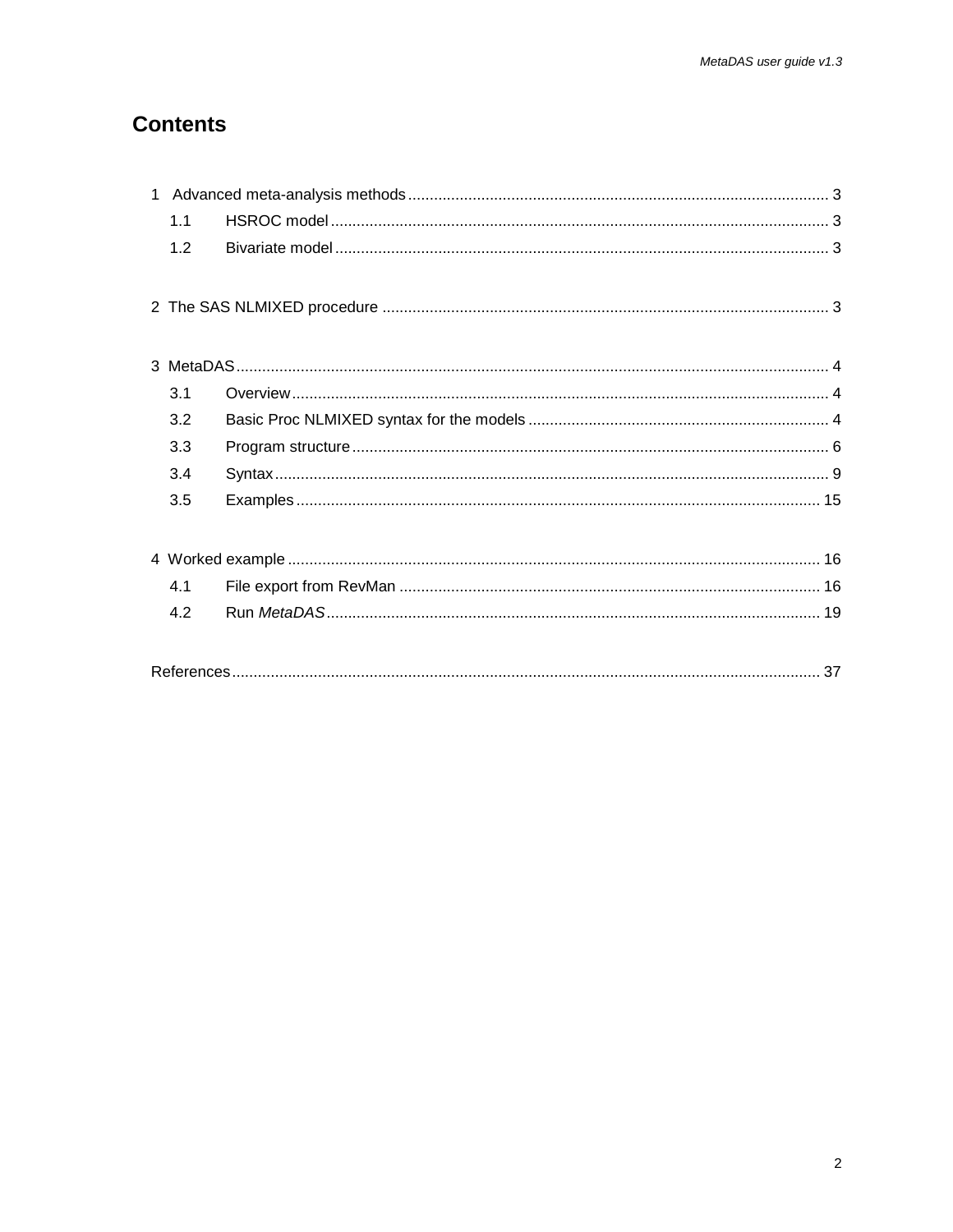# <span id="page-2-0"></span>*1 Advanced meta-analysis methods*

Meta-analysis of diagnostic accuracy studies requires the use of more advanced methods than metaanalysis of intervention studies. This is due to the fact that test performance is typically reported in terms of the two measures sensitivity and specificity and there often exists a negative correlation between them as the threshold for test positivity changes. Also, there is usually considerable heterogeneity between the studies in the meta-analysis. The hierarchical or multilevel modelling approach takes account of both within and between study variations. Two models have been proposed namely the hierarchical summary receiver operating characteristic (HSROC) model (1) and the bivariate random-effects model (2). Both models have been shown to be closely related and are identical in common situations (3).

# <span id="page-2-1"></span>**1.1 HSROC model**

The hierarchical summary ROC model is a non linear mixed model in which the implicit threshold *θ* and diagnostic accuracy *α* for each study are specified as random effects. This model includes a shape or scale parameter *β* which enables asymmetry in the SROC by allowing accuracy (lnDOR) to vary with implicit threshold. Estimation of β requires information from more than one study and is therefore assumed to be constant across studies (1), i.e., a fixed effect. Covariates can be included in the model to assess whether threshold, accuracy, and the shape of the SROC (singly or in combination) vary with patient or study characteristics. Each covariate is generally fitted as a fixed effect (4).

# <span id="page-2-2"></span>**1.2 Bivariate model**

The bivariate model is a linear mixed model that enables analysis of the effects of sensitivity and specificity. The model assumes a bivariate normal distribution for the logit transforms of the sensitivities and specificities from individual studies within a meta-analysis. Thus, the possibility of a correlation between sensitivity and specificity within studies is explicitly taken into account in the analysis. The bivariate model also incorporates the precision by which sensitivity and specificity have been measured in each study (2).

# <span id="page-2-3"></span>*2 The SAS NLMIXED procedure*

This procedure fits nonlinear and generalized linear mixed models using likelihood based methods. It requires a regression equation and declaration of parameters with their initial estimates (starting values). These starting values are required for the iterative process and it is essential to select good ones in order to avoid excessively long computing time and also to facilitate convergence. Proc NLMIXED has the capability to search for initial values over a grid of parameter values. Empirical Bayes predictions of the random effects and estimates of functions of the parameters can be obtained and the delta method is used to estimate their standard error (5). NLMIXED cannot accommodate a large number of random effects (<5) and is limited to only 2 levels (6).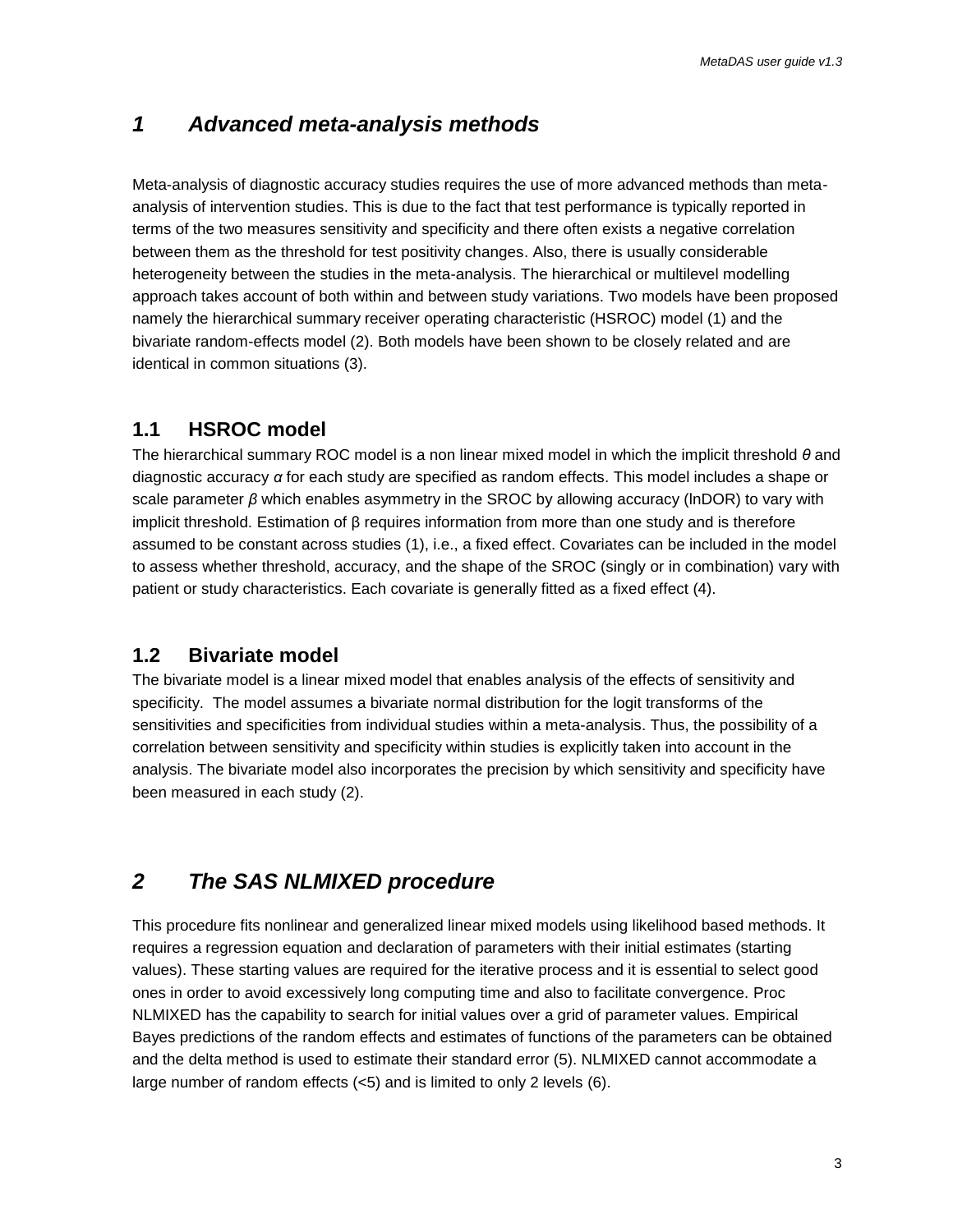# <span id="page-3-0"></span>*3 MetaDAS*

# <span id="page-3-1"></span>**3.1 Overview**

*MetaDAS* is a SAS macro developed to automate the fitting of bivariate and HSROC models for metaanalysis of diagnostic accuracy studies using Proc NLMIXED. In *MetaDAS*, NLMIXED uses maximum likelihood estimation via adaptive Gaussian quadrature and a dual quasi-Newton optimization algorithm as the default optimizer.

Explanatory variables (covariates) can be added to models to produce separate effects on the summary measures of test accuracy. Also, distributional assumptions of the random effects can be checked and predicted values of sensitivity and specificity, based on empirical Bayes estimates of the random effects, can be obtained for each study in the meta-analysis. The output from the analysis is presented in a Word document.

# <span id="page-3-2"></span>**3.2 Basic Proc NLMIXED syntax for the models**

#### *HSROC model:*

```
proc nlmixed data=diag ;
       parms alpha=4 theta=0 beta=0 s2ua=1 s2ut=1; 
      logitp = (theta + ut + (alpha + ua) * dis) * exp(-(\beta + \alpha));
      p = exp(logitp) / (1+exp(logitp));
      model pos ~ binomial(n,p);
      random ua ut ~ normal([0, 0], [s2ua, 0, s2ut]) subject=study id;
```
where

*diag* is the name of the input data set

*parms* statement defines the model parameters with their starting values:

*alpha* = accuracy

*theta*=threshold

*beta*=shape

*s2ua* = variance of accuracy

*s2ut* = variance of threshold

*logitp* specifies the regression equation, *ut* and *ua* are the random effects for threshold and accuracy respectively. The variable *dis* is the disease indicator which takes the value 0.5 if diseased and -0.5 if not diseased.

*p* is probability, the inverse transformation of *logitp*

*model* statement indicates that the number of positives (variable = *pos*) has a binomial distribution with parameters *n* (number in the diseased/non diseased group so *n* = *tp* + *fn* if diseased or *fp* + *tn* if non-diseased) and probability, *p*.

*random* statement specifies the random effects and their distribution. They are assumed to be independent and normally distributed. *subject* = *study*\_id indicates when new realisations of the random effects are to be obtained.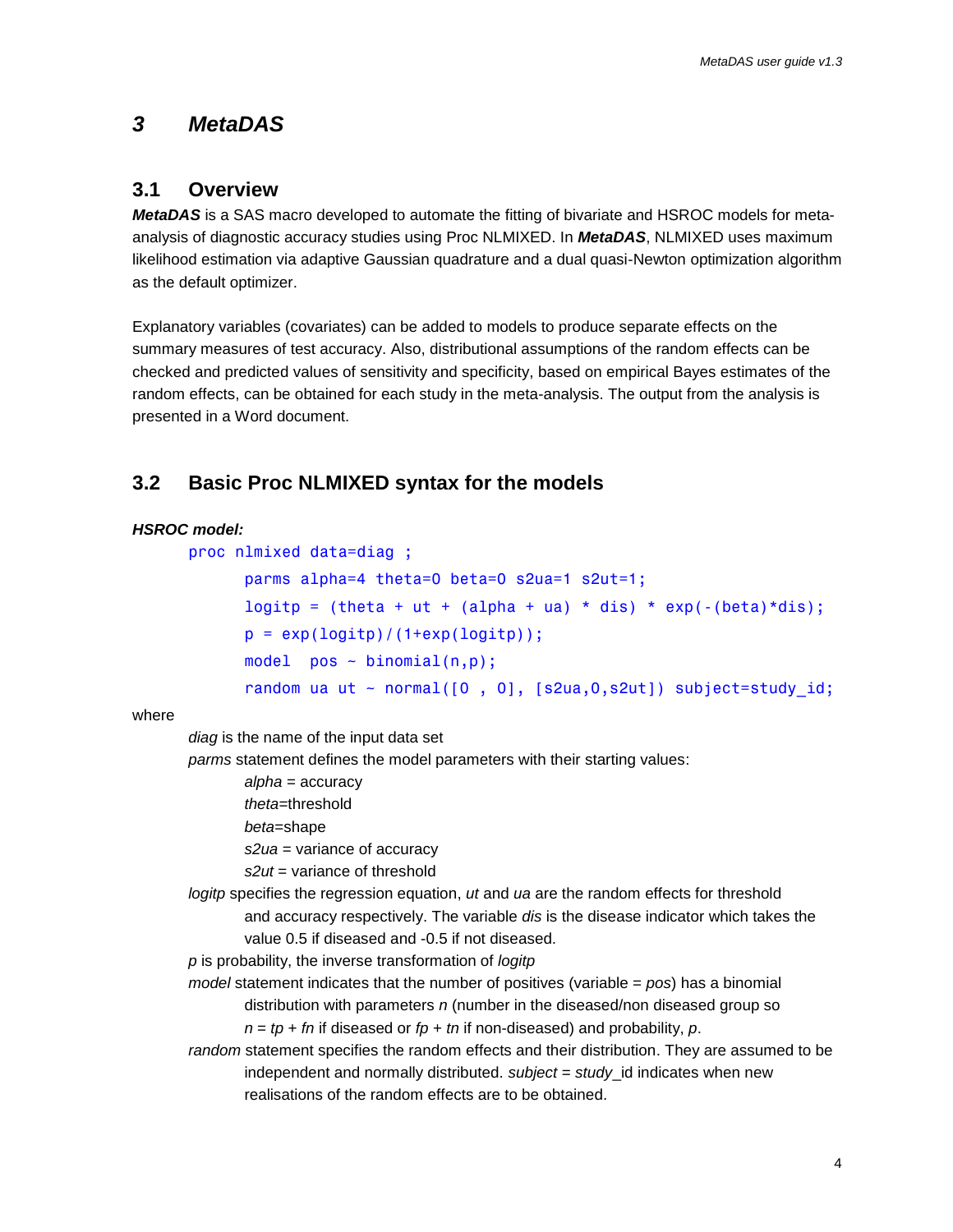#### *Bivariate model:*

proc nlmixed data=diag ;

```
 parms msens=1 mspec=2 s2usens=0.2 s2uspec=0.6 covsesp=0; 
logitp = (msens + usens)*sens + (mspec + uspec)*spec;p = exp(logitp) / (1+exp(logitp));
model true \sim binomial(n,p);
random usens uspec \sim normal([0, 0], [slusens]covsesp,s2uspec]) subject=study_id;
```
This syntax is similar to that for the HSROC model and fits the model based on the generalized linear mixed model approach proposed by Chu and Cole (7).The only notable changes to the HSROC syntax previously described are:

*parms* statement which defines the model parameters with their starting values:

*msens* = mean logit sensitivity

*mspec* = mean logit specificity

*s2usens* = variance of logit sensitivity

*s2uspec* = variance of logit specificity

*covsesp* = covariance of logit sensitivity and specficity

*logitp* specifies the regression equation, *usens* and *uspec* are the random effects

for logit sensitivity and specificity respectively. *sens* is an indicator variable which takes the value 1 if diseased and 0 if not diseased while *spec* takes the value 1 if not diseased and 0 if diseased.

<span id="page-4-0"></span>*model* statement indicates that the number of true positives or negatives (variable = *true*) has a binomial distribution with parameters *n* (number in the diseased/non diseased group) and probability, *p*.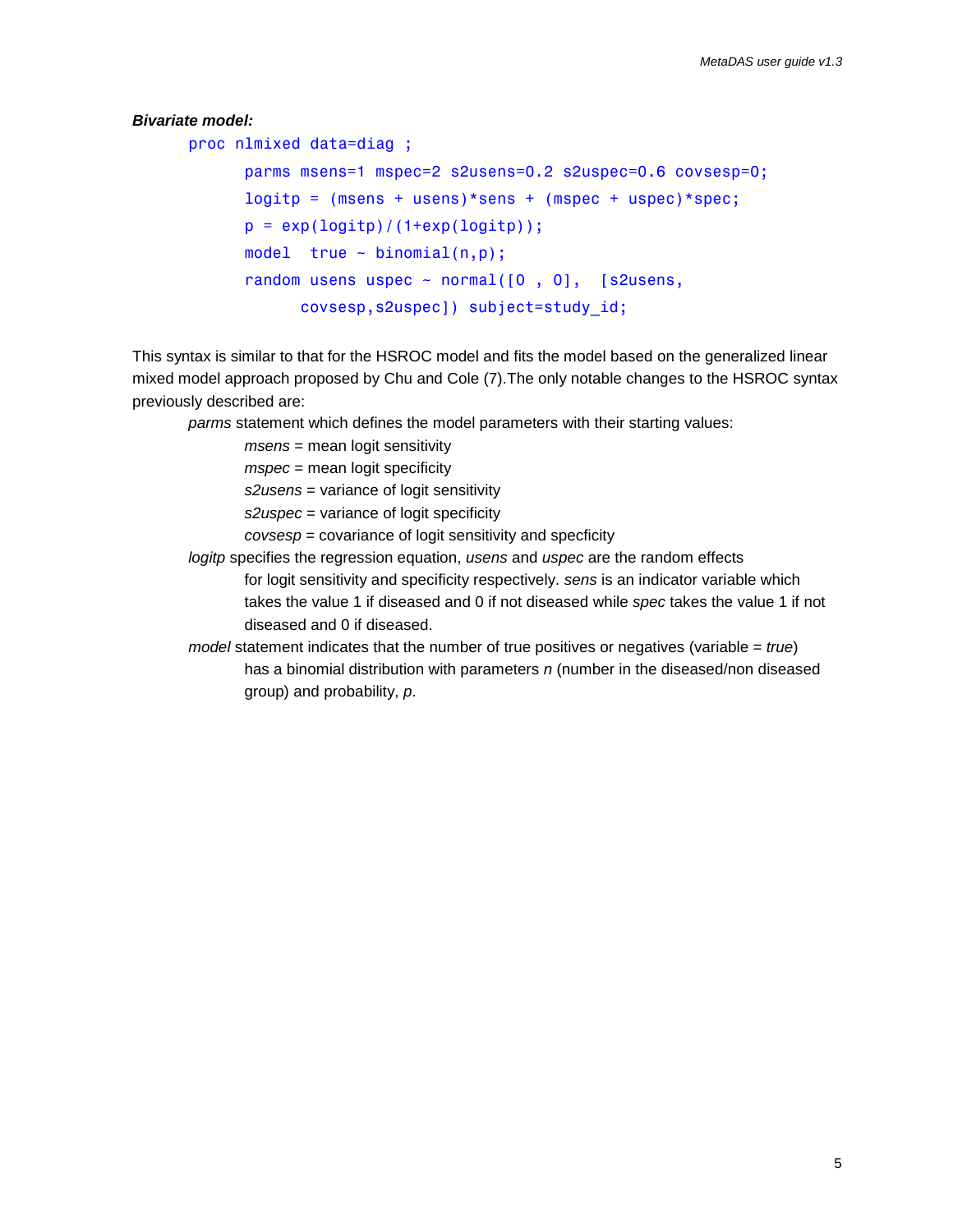# **3.3 Program structure**

*MetaDAS* is modular in structure as illustrated in figure 3.1, comprising of 14 other macros each with distinct functionality.



**Figure 3.1 Structure of MetaDAS**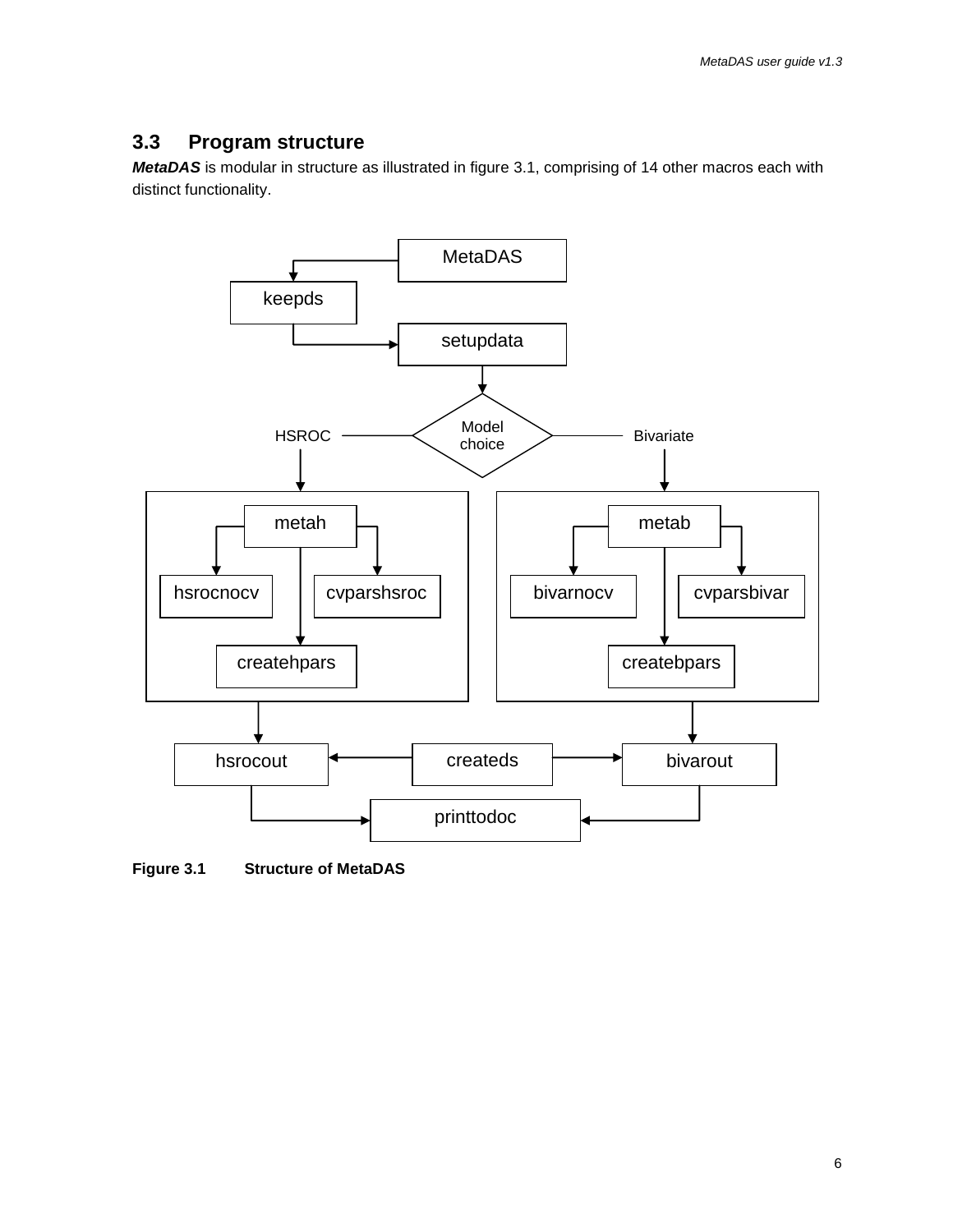#### **keepds**

The output data sets to keep are selected depending on the option specified for the input parameter *keepds*. This macro is also executed prior to each run of *MetaDAS* in order to delete any data sets prefixed with \_*metadas*\_ that may exist in the current library from a previous run of the macro to avoid incorrect output if any of the components of *MetaDAS* fails.

#### **setupdata**

This macro imports data from the specified Excel .csv or .xls file and modifies the resulting data set into the structure required for the analysis. If a covariate is specified, it creates the required dummy variables. If a *BY* variable is specified, a data set is created for each level of the variable thus enabling the production of separate models.

#### **metah**

Performs the HSROC method and calls the macros *hsrocnocv*, *createhpars* and *cvparshsroc*. If no parameter starting values are specified then it uses the macro specified ones. If the model does not converge, modelling is repeated without the random effects. If this model converges, an attempt is made to fit a model with random effects using a range of values based on the parameter estimates as starting values. When a covariate is specified, modelling with the covariate is only performed if the model without covariate was successfully fitted because its parameter estimates are used as starting values for the covariate model. If predictions are requested, a *PREDICT* statement for *logitp* is included in the specification for Proc NLMIXED. This statement enables predictions of *logitp* (logits of sensitivity and 1-specificity) across all of the observations in the input data set. The predicted values are computed using the parameter estimates and empirical Bayes estimates of the random effects.

#### **hsrocnocv**

This macro is called by *metah* to perform the HSROC method without a covariate.

#### **createhpars**

HSROC parameters and their starting values are created for a model with or without random effects based on the parameter estimates from a previous model. A range is created for each parameter (lower bound is -1 and upper bound is +1 of the value, except for variance terms where the lower bound is 0) in order to produce a grid of values.

#### **cvparshsroc**

If a covariate is included in the model, this will create additional parameters for the regression equation depending on the effect required as specified by the input parameter *cveffect*, estimate statements for functions of the model parameters in order to obtain summary measures such as the DOR and likelihood ratios etc. as well as contrast statements for testing the effect of the covariate on accuracy, threshold or shape. The contrast statement(s) enable statistical testing that several expressions simultaneously equal zero. PROC NLMIXED constructs approximate *F* tests for each statement using the delta method.

#### **hsrocout**

Manipulates the output data sets obtained from Proc NLMIXED for the HSROC method such that the data required is extracted into data sets for output by *printtodoc* to the Word document.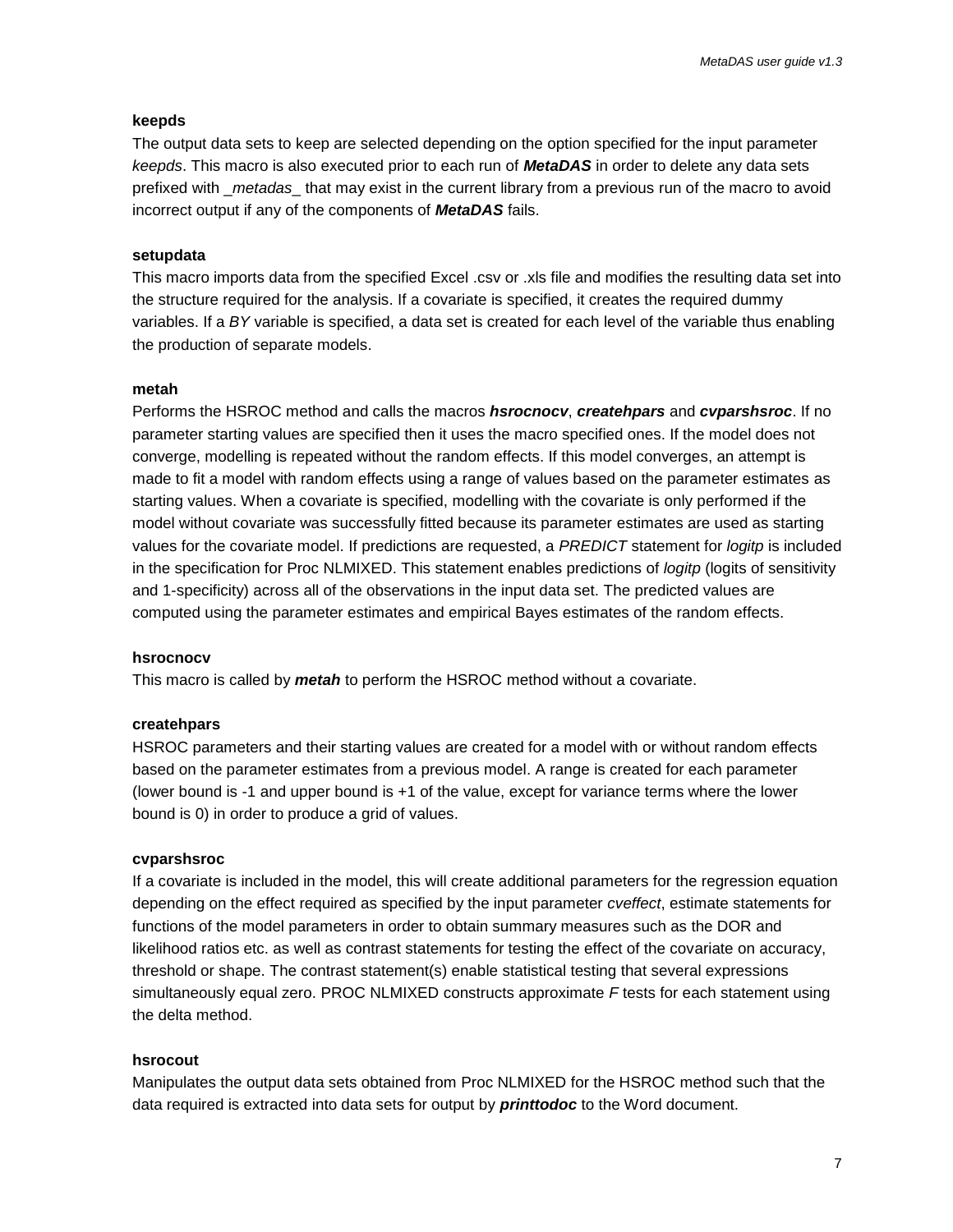#### **createds**

Creates a blank data set that is replicated as needed in *hsrocout*/*bivarout.* This is used for storing the values needed for constructing confidence and prediction regions for the SROC curve in RevMan.

#### **printtodoc**

Enables output of data to the Word document using the SAS output delivery system. Data sets are checked for missing standard errors and for the bivariate model, whether or not the between study correlation is +1 or -1. Standard errors may be missing where the model converges but the final Hessian matrix is not positive definite. Riley et al. (8) found that a between study correlation of +1 or -1 is likely to be associated with non-convergence and unstable pooled estimates. There may be little information to estimate the correlation and they suggest the HSROC method in such circumstances if possible. This macro also transforms predictions into sensitivities and specificities and calculates their observed values.

#### **metab**

This macro calls the macros *bivarnocv*, *createbpars* and *cvparsbivar* for the bivariate method. It is similar in function to *metah*, the major difference being that if the first attempt at fitting the model using Proc NLMIXED fails, *metab* fits the bivariate model using Proc MIXED to obtain the new starting values for Proc NLMIXED instead of using Proc NLMIXED without random effects.

#### **bivarnocv**

This macro is called by *metab* to perform the bivariate method without a covariate.

#### **createbpars**

Bivariate parameters and their starting values are created based on the parameter estimates from a previous model.

#### **cvparsbivar**

If a covariate is included in the model, this will create additional parameters for the regression equation and estimate statements. as well as contrast statements for testing the effect of the covariate on sensitivity, specificity or both.

#### **bivarout**

Manipulates the output data sets obtained from Proc NLMIXED for the bivariate method such that the data required is extracted into data sets for output by *printtodoc* to the Word document.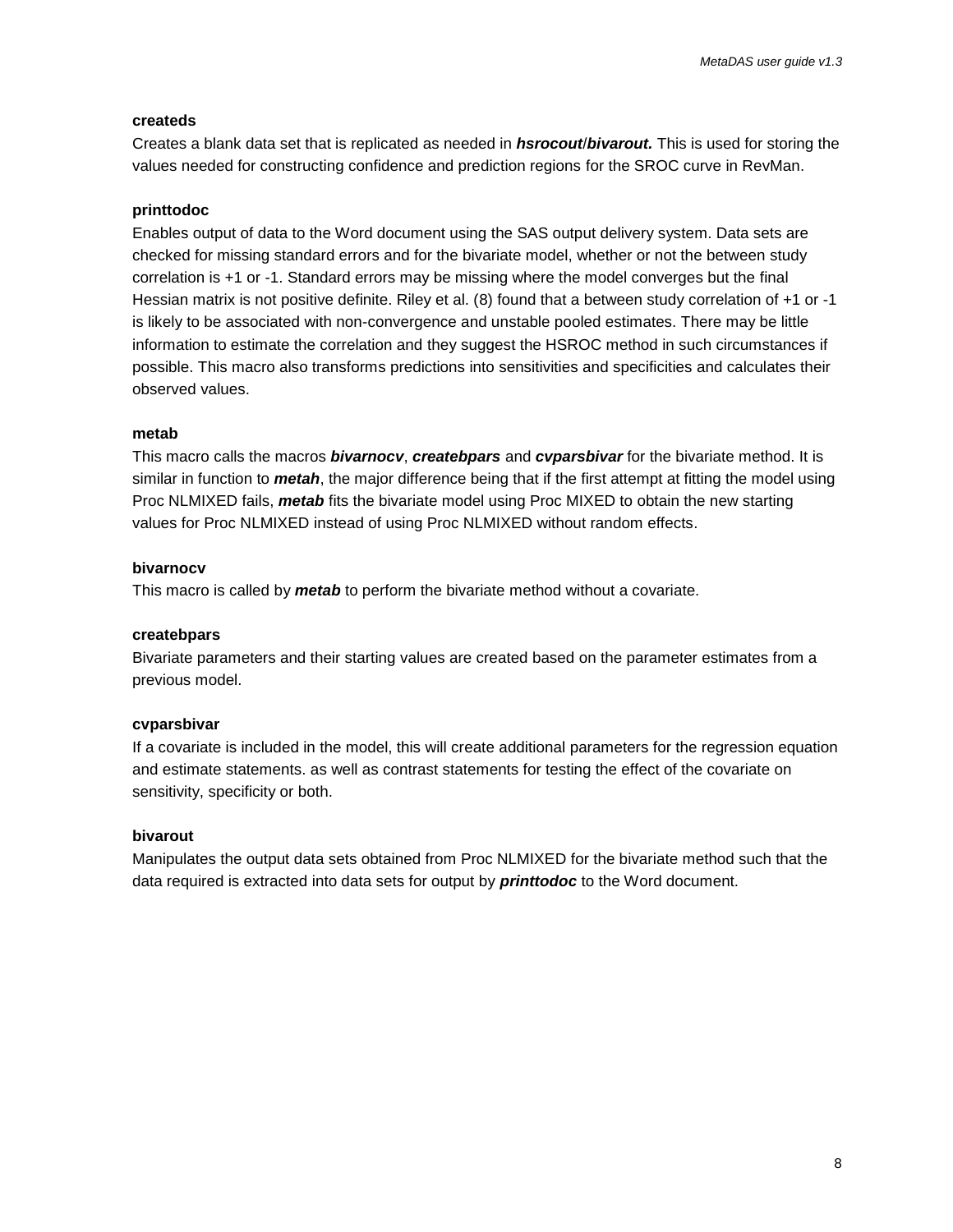# <span id="page-8-0"></span>**3.4 Syntax**

**%macro metadas**(dtfile=, import=, dsname=, tech=, ident=,

 $tp=$ ,  $fp=$ ,  $fn=$ ,  $tn=$ , subject=, cialpha=, byvar=, covariate=, cvref=, sortcv=, cvtype=, cveffect=, cvsummorder=, formatlr=, test=, method=, mtitle=, tbpe=, p1=, p2=, p3=, p4=, p5=, cspa1=, cspa2=, cspa3=, cspa4=, cset1=, cset2=, cset3=, cset4=,  $cpb1=$ ,  $cpb2=$ ,  $cpb3=$ ,  $cpb4=$ , randeffs=, predict=, checkmod=, debug=, logfile=, outfile=, keepds=, revman=, info=, bothmodels=, incbasic=, rfile=);

There are 52 input parameters available with *MetaDAS* as outlined in table 1 below.

| Input parameter            | <b>Description and parameter values</b>                                    |  |  |  |  |
|----------------------------|----------------------------------------------------------------------------|--|--|--|--|
| dtfile='text'              | The path and name of the Excel file to import e.g.                         |  |  |  |  |
|                            | 'C:\Documents\DTA\Revman Test Data.xls'. The file extension (.xls or       |  |  |  |  |
|                            | .csv) must be included.                                                    |  |  |  |  |
| import=y/n                 | If $=n$ , a data set must be provided with the <i>dsname</i> = option. The |  |  |  |  |
|                            | default is y.                                                              |  |  |  |  |
| dsname=data set            | The input data set if no data import is required.                          |  |  |  |  |
| tech=quanew/newrap/trureg/ | There are several optimization techniques available with Proc              |  |  |  |  |
| nrridg/dbldog/congra/      | NLMIXED. No algorithm for optimizing general nonlinear functions           |  |  |  |  |
| nmsimp                     | exists that always finds the global optimum for a general nonlinear        |  |  |  |  |
|                            | minimization problem in a reasonable amount of time (9). This              |  |  |  |  |
|                            | parameter enables the user to select a technique as they would do if       |  |  |  |  |
|                            | they were running NLMIXED directly. The default is tech=QUANEW.            |  |  |  |  |
|                            |                                                                            |  |  |  |  |
|                            | With the exception of options START, DF, ALPHA, HESS, COV and              |  |  |  |  |
|                            | ECOV (they are already in use), you can also specify other Proc            |  |  |  |  |
|                            | NLMIXED options by tagging them on to this parameter e.g. $tech =$         |  |  |  |  |
|                            | newrap gconv=1e-9 qtol=1e-5. For more information and algorithm            |  |  |  |  |
|                            | descriptions, see the SAS user documentation for NLMIXED.                  |  |  |  |  |
| ident=y/n                  | A potential problem with numerical maximization of the likelihood          |  |  |  |  |
|                            | function is identifiability of model parameters. When this occurs, the     |  |  |  |  |
|                            | likelihood will equal its maximum value at a set of parameter values       |  |  |  |  |
|                            | instead of at a single point. To detect if there is a problem, you could   |  |  |  |  |
|                            | try different initial values of the parameters and check for changes in    |  |  |  |  |
|                            | parameter estimates or by examining the Hessian matrix at                  |  |  |  |  |
|                            | convergence (10).                                                          |  |  |  |  |
|                            |                                                                            |  |  |  |  |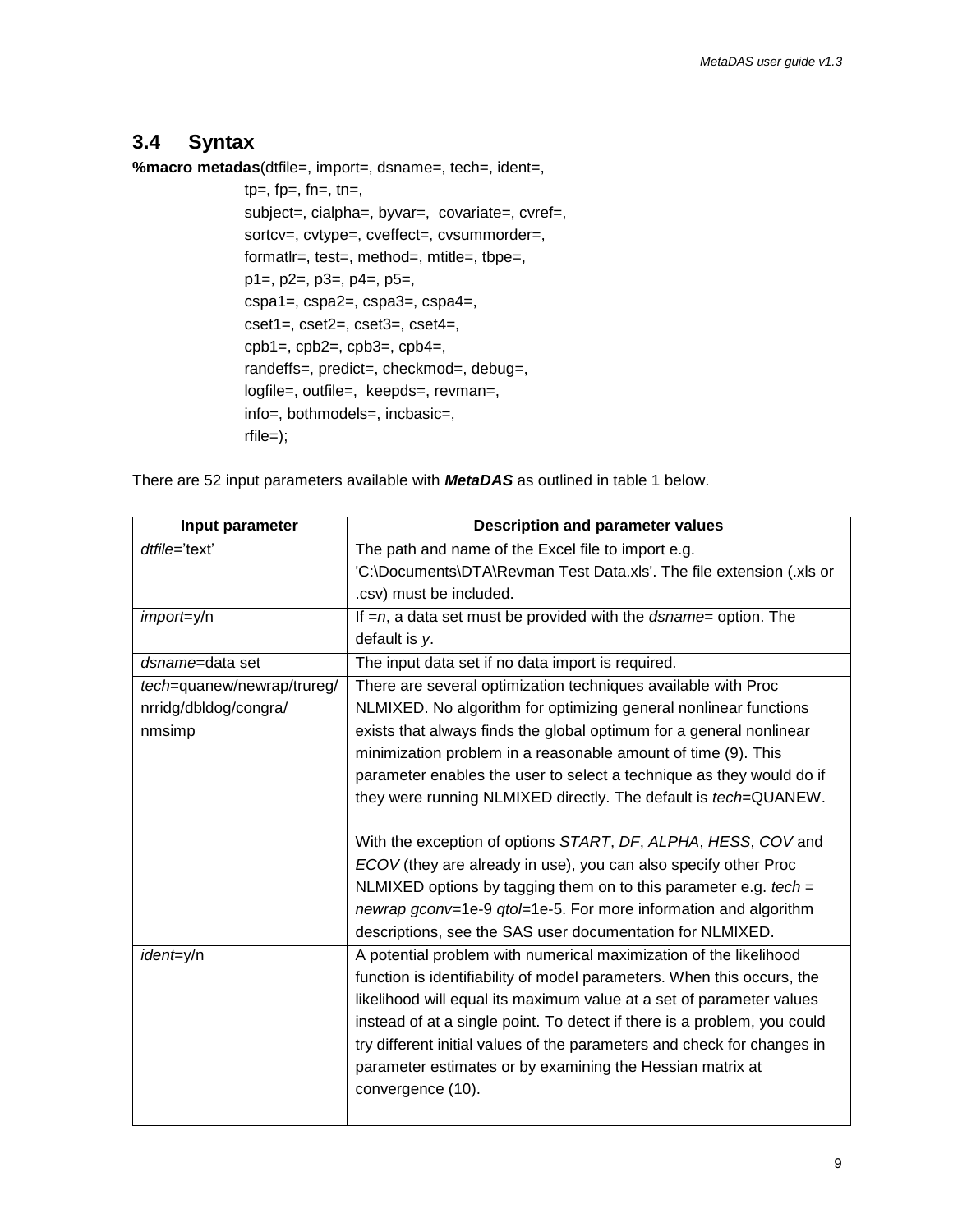|                      | If ident=y the Hessian matrix after optimization is produced and the         |  |  |
|----------------------|------------------------------------------------------------------------------|--|--|
|                      | eigenvalues of the Hessian are calculated (with values saved in              |  |  |
|                      | _metadas_a_eigenvals_/_metadas_cv_eigenvals_). At a true                     |  |  |
|                      | minimum, the eigenvalues will all be positive, i.e., positive definite. The  |  |  |
|                      | default is y. The starting Hessian matrix is also produced because           |  |  |
|                      | Proc NLMIXED option START is always used by MetaDAS to output                |  |  |
|                      | the gradient at the starting values.                                         |  |  |
| tp=variable          | The number of true positives. The default variable name is $tp$ so that      |  |  |
|                      | RevMan users or those who have named their variables accordingly             |  |  |
|                      | do not need to specify this input parameter.                                 |  |  |
| fp=variable          | The number of false positives. The default variable name is fp.              |  |  |
| $fn=$ variable       | The number of false negatives. The default variable name is fn.              |  |  |
| $tn$ =variable       | The number of true negatives. The default variable name is tn.               |  |  |
| subject=variable     | This determines when new realizations of the random effects are              |  |  |
|                      | assumed to occur. Proc NLMIXED assumes that a new realization                |  |  |
|                      | occurs whenever the <i>subject</i> = variable changes from the previous      |  |  |
|                      | observation, so the input data set is clustered according to this            |  |  |
|                      | variable. The default variable name is study_id (as named in the             |  |  |
|                      | RevMan 5 data export file).                                                  |  |  |
| cialpha=numeric      | Specifies the alpha level for computing z statistics and confidence          |  |  |
|                      | limits. The default is 0.05.                                                 |  |  |
|                      |                                                                              |  |  |
| byvar=variable       | This enables multiple analyses, i.e., consecutive calls to Proc              |  |  |
|                      | NLMIXED for each test or group of studies in the data file. This may         |  |  |
|                      | also be used to produce separate models using subsets of the data            |  |  |
|                      | (subgroup analyses as in traditional meta-analysis) but be aware this        |  |  |
|                      | is not recommended because you cannot formally test for a difference.        |  |  |
|                      | A better approach is to use all the data and include the variable as a       |  |  |
|                      | covariate in the model.                                                      |  |  |
| covariate=variable   | Specifies a covariate for inclusion in the model (meta-regression).          |  |  |
|                      | Covariates can be included in the model to determine the effect of           |  |  |
|                      | patient or study characteristics on threshold, accuracy, and the shape       |  |  |
|                      | of the SROC (individually or in any combination) for the HSROC               |  |  |
|                      | model or on sensitivity and/or specificity for the bivariate model. For      |  |  |
|                      | example, to compare multiple tests use test type as a covariate in the       |  |  |
|                      | model.                                                                       |  |  |
| cvref='text'/numeric | This specifies the reference level of the covariate. If it is not specified, |  |  |
|                      | the reference level is selected based on the sort order. Sorting is done     |  |  |
|                      | in ascending order by default and for descending specify sortcv=d.           |  |  |
| sortcv=d/a           | The sort order for the covariate. sortcv=d specifies descending order        |  |  |
|                      | and a specifies ascending. The default is to sort in ascending order.        |  |  |
| cvtype=cat/con       | Type of covariate. Options are cat for categorical or con for                |  |  |
|                      | continuous. If the parameter is not specified, the covariate is assumed      |  |  |
|                      | to be categorical.                                                           |  |  |
| cveffect=            | For the HSROC model <i>t</i> specifies that the effect of the covariate be   |  |  |
| a/t/b/at/ab/bt/      | assessed only on theta, a on alpha only, b on only beta, ab on alpha         |  |  |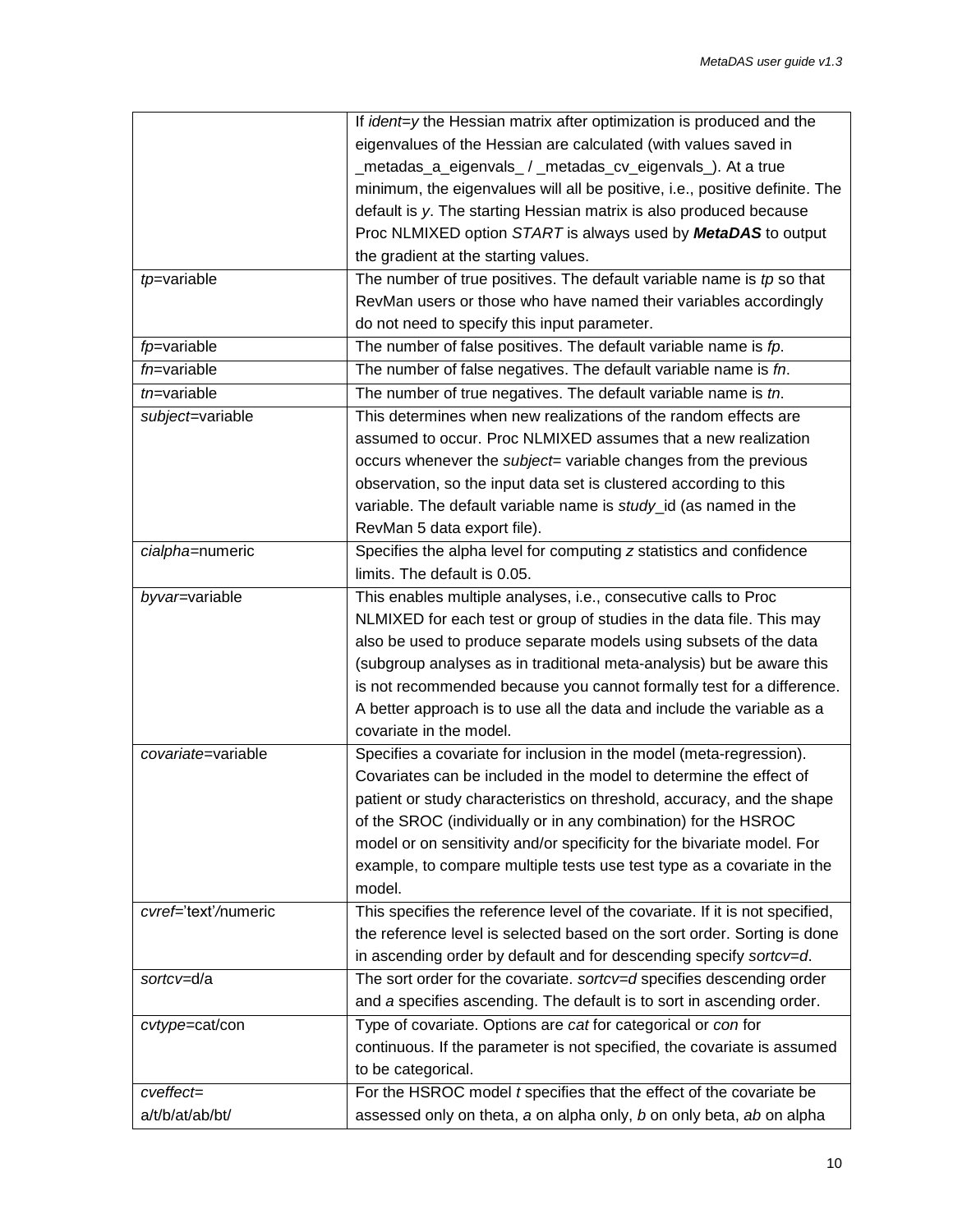| abt/se/sp/sesp      | and beta, at on alpha and theta, bt on beta and theta, and abt on all         |  |  |  |
|---------------------|-------------------------------------------------------------------------------|--|--|--|
|                     | three parameters. Default is abt.                                             |  |  |  |
|                     | For the bivariate model, se specifies that the effect be assessed only        |  |  |  |
|                     | on sensitivity while sp on specificity and sesp specifies effect on both      |  |  |  |
|                     | sensitivity and specificity. Default is sesp.                                 |  |  |  |
| cvsummorder=        | Specifies the ordering of items in the table of summary estimates for a       |  |  |  |
| stat/level          | model with covariate. If level is specified, items are listed in the table    |  |  |  |
|                     | according to covariate level. If stat is specified, items are listed          |  |  |  |
|                     | according to summary statistic such that all levels of the covariate are      |  |  |  |
|                     | grouped together for each statistic. The default is stat.                     |  |  |  |
| formatlr=y/n        | For formatting the log likelihood difference and $p$ -value obtained for      |  |  |  |
|                     | the likelihood ratio test. If $=y$ , then -2logL difference is formatted to 3 |  |  |  |
|                     | decimal places if it is greater than or equal to 0.001 otherwise the          |  |  |  |
|                     | exact value is reported. The $p$ -value is formatted to 3 d.p. if less than   |  |  |  |
|                     | or equal to 0.001 and as <0.001 if less than 0.001. The default is y.         |  |  |  |
| test='text'/numeric | The name of the test to analyse if the data file contains more than one       |  |  |  |
|                     | test on which we wish to perform a variety of analyses. No need to            |  |  |  |
|                     | specify a test if there is only one.                                          |  |  |  |
| method=h/b          | Specifies the type of model to fit. Options are b for bivariate or h for      |  |  |  |
|                     | HSROC method. The default is h.                                               |  |  |  |
| mtitle=text         | Title of the meta-analysis that is placed in the Word document. Default       |  |  |  |
|                     | is Meta-analysis of diagnostic test accuracy studies.                         |  |  |  |
|                     | Note: no quotation marks allowed unlike some of the other text                |  |  |  |
|                     |                                                                               |  |  |  |
|                     | options.                                                                      |  |  |  |
| tbpe=data set       | Use parameters and starting values stored in the named table. The             |  |  |  |
|                     | data set can be in either a narrow or wide form. The narrow-form data         |  |  |  |
|                     | set contains the variables PARAMETER and ESTIMATE, with                       |  |  |  |
|                     | parameters and values listed as distinct observations. The wide-form          |  |  |  |
|                     | data set has the parameters themselves as variables, and each                 |  |  |  |
|                     | observation provides a different set of starting values.                      |  |  |  |
|                     | Note: In this version of MetaDAS, the data set should only contain the        |  |  |  |
|                     | 5 basic parameters for either the HSROC (alpha, theta, beta, s2ua             |  |  |  |
|                     | and s2ut) or bivariate model (msens, mspec, s2usens, s2uspec,                 |  |  |  |
|                     | covsesp). If there is a covariate, the starting values for additional         |  |  |  |
|                     | parameters can be specified using cspa1 - cspa5, cset1 - cset5                |  |  |  |
|                     | and/or $cpb1 - cpb5$ .                                                        |  |  |  |
| $p1 - p5$           | These are the basic parameters and their starting values. There are           |  |  |  |
|                     | five such parameters for either model. You can either specify a single        |  |  |  |
|                     | number e.g. $p1 = 2.5$ or you can use the TO and BY keywords to               |  |  |  |
|                     | specify a number list for a grid search e.g. $p1 = -2$ to 2 by 0.5. If you    |  |  |  |
|                     | specify a grid of points, the objective function value at each grid point     |  |  |  |
|                     | is calculated and the best (feasible) grid point is chosen as an initial      |  |  |  |
|                     | point for the optimization process.                                           |  |  |  |
|                     | For HSROC model:                                                              |  |  |  |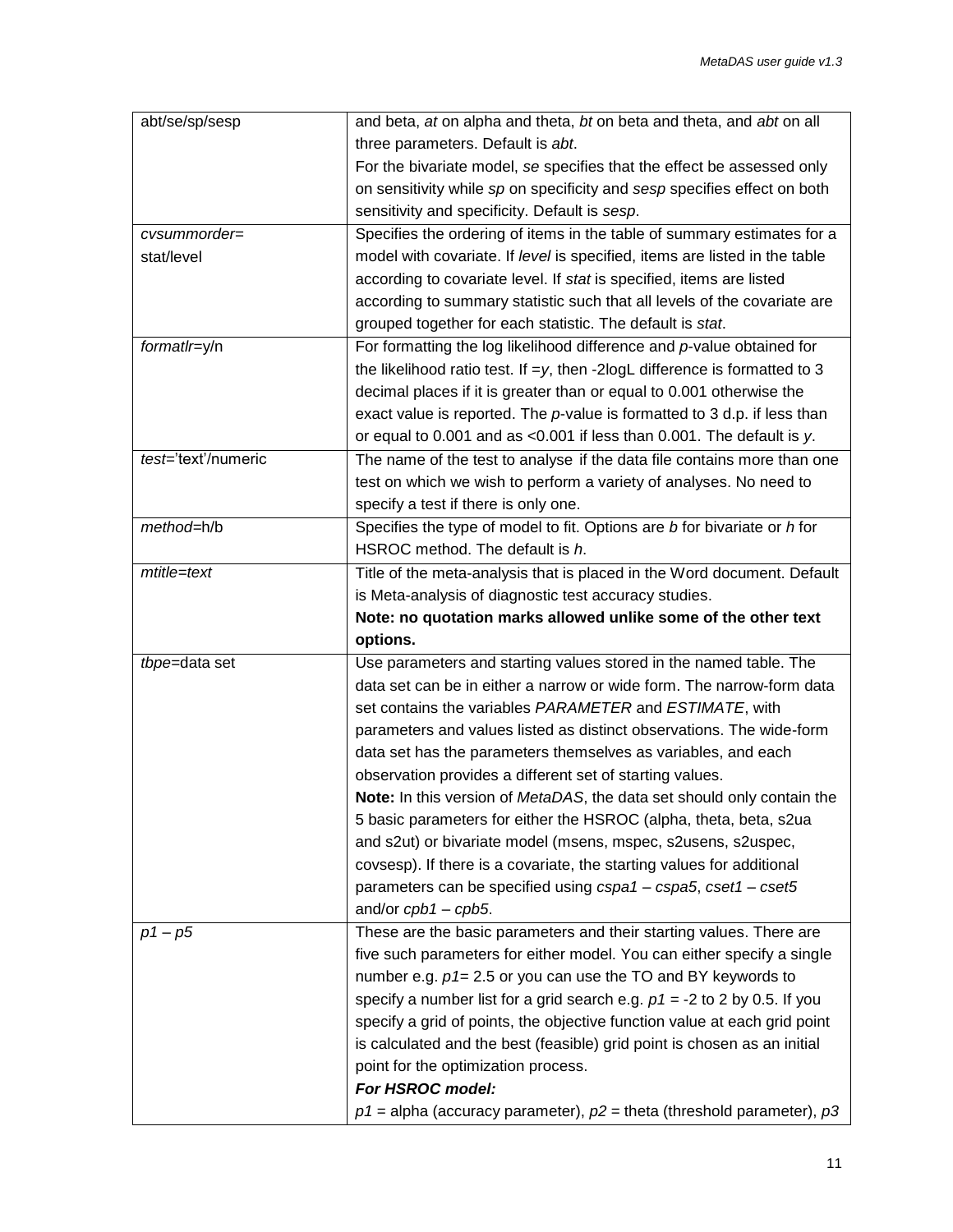|                 | = beta (shape parameter), $p4$ = variance of accuracy, $p5$ = variance of                 |  |  |
|-----------------|-------------------------------------------------------------------------------------------|--|--|
|                 | threshold. The default values are:                                                        |  |  |
|                 | $p1 = -4$ to 4 by 1                                                                       |  |  |
|                 | $p2 = -2$ to 2 by 1                                                                       |  |  |
|                 | $p3= -3$ to 1 by 0.5                                                                      |  |  |
|                 | $p4 = 0$ to 1 by 0.2                                                                      |  |  |
|                 | p5= 0 to 1 by 0.2                                                                         |  |  |
|                 | For bivariate model:                                                                      |  |  |
|                 | $p1$ = mean logit sensitivity, $p2$ = mean logit specificity, $p3$ = variance of          |  |  |
|                 | logit sensitivity, $p4$ = variance of logit specificity, $p5$ = covariance of             |  |  |
|                 | logit sensitivity and specificity. The default values are:                                |  |  |
|                 | $p1 = -2$ to 4 by 1                                                                       |  |  |
|                 | $p2 = -2$ to 4 by 1                                                                       |  |  |
|                 | p3= 0 to 2 by 0.25                                                                        |  |  |
|                 | p4= 0 to 2 by 0.25                                                                        |  |  |
|                 | $p5= -1$ to 1 by 0.2                                                                      |  |  |
| $cspa1 - cspa5$ | If the HSROC model is required, these specify starting values for                         |  |  |
|                 | additional alpha parameters or if it is the bivariate model then they are                 |  |  |
|                 | for additional specificity parameters e.g. $cspa1 = 0$ to 2 by 1. $cspa1 -$               |  |  |
|                 | cspa5 indicates a maximum of 5 parameters, i.e., a covariate with 6                       |  |  |
|                 | levels. The default is 0 for any of the 5 parameters, i.e., $cspa1 = 0$ ,                 |  |  |
|                 | $cspa2 = 0$ for a covariate with 3 levels.                                                |  |  |
| $cset1 - cset5$ | Starting values for additional theta or sensitivity parameters. The                       |  |  |
|                 | maximum is 5, i.e., a covariate with 6 levels,. The default is 0 for any                  |  |  |
|                 | of the 5 parameters, i.e., $\text{cset1} = 0$ , $\text{cset2} = 0$ for a covariate with 3 |  |  |
|                 | levels.                                                                                   |  |  |
| $cpb1 - cpb5$   | Starting values for additional beta parameters. Applies to each level of                  |  |  |
|                 | the covariate except the reference level, therefore a maximum of 5                        |  |  |
|                 | parameters, i.e., a covariate with 6 levels.                                              |  |  |
| randeffs=y/n    | Produce table of empirical Bayes estimates of the random effects if =                     |  |  |
|                 | y. The default is $n$ .                                                                   |  |  |
| predict=y/n     | If $=y$ , predictions are obtained using the estimated model, parameter                   |  |  |
|                 | estimates and empirical Bayes estimates of the random effects.                            |  |  |
|                 | Standard errors of prediction are computed using the delta method                         |  |  |
|                 | and the predicted values of logit p (stored in data sets prefixed with                    |  |  |
|                 | _logitp_ and _logitp_cv_) are transformed to obtain predictions of                        |  |  |
|                 | sensitivity and specificity (stored in data sets prefixed with _predsesp_                 |  |  |
|                 | and _predsesp_cv_). The default is n.                                                     |  |  |
| checkmod=y/n    | If $=y$ , produce histograms and normal probability plots of the empirical                |  |  |
|                 | Bayes estimates of the random effects to check assumption of                              |  |  |
|                 | normality. The default is n.                                                              |  |  |
| debug=y/n       | Debugging tool. If $=y$ , displays the SAS statements that are generated                  |  |  |
|                 | by macro execution. The default is n.                                                     |  |  |
| logfile='text'  | Path and file name to save the contents of the SAS log. Must add the                      |  |  |
|                 | log extension. Contents of the log file are scanned and any errors                        |  |  |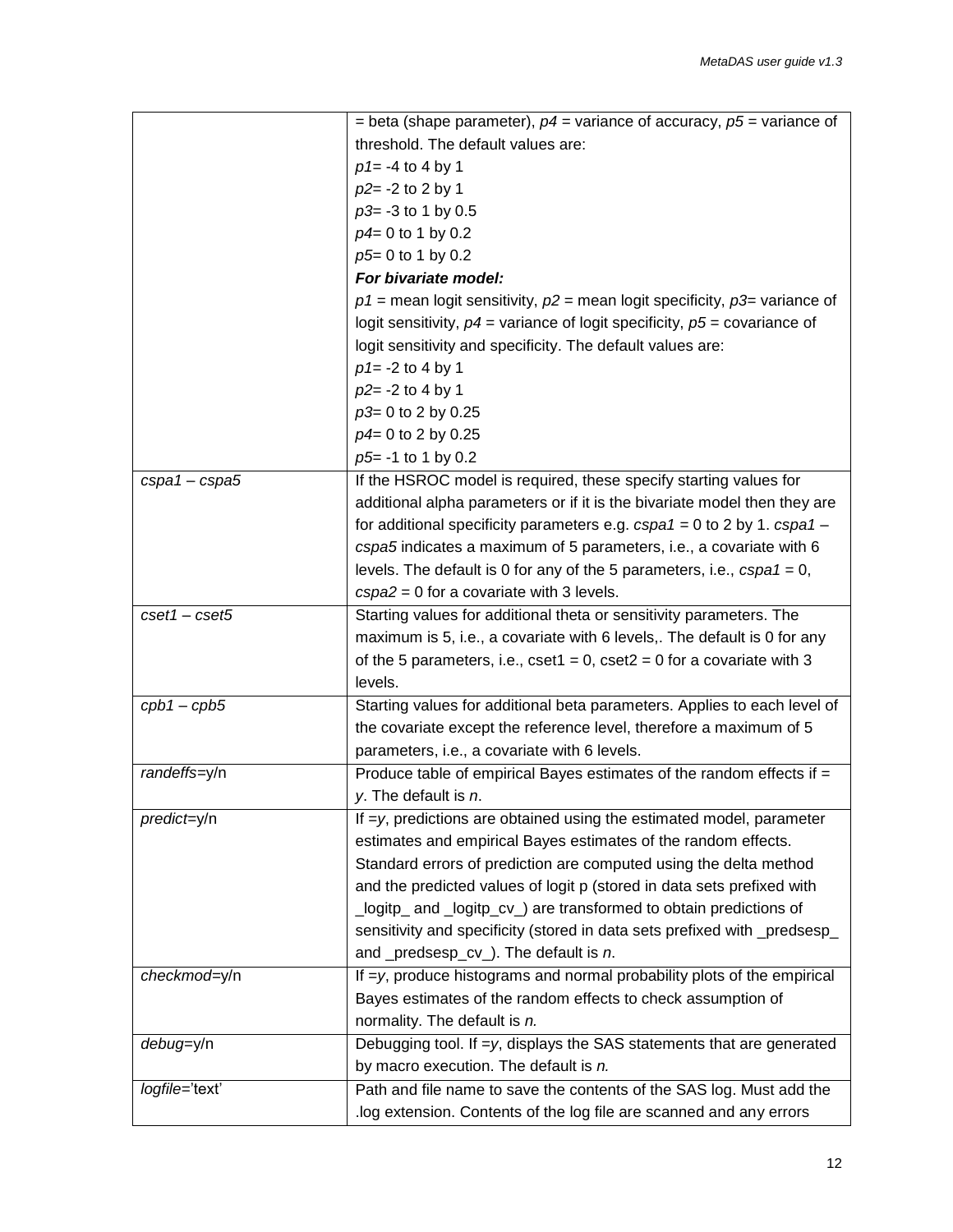|                          | found are stored in _metadas_errors, warnings in                            |  |  |
|--------------------------|-----------------------------------------------------------------------------|--|--|
|                          | _metadas_warnings, and model failure messages generated by                  |  |  |
|                          | MetaDAS in _metadas_modfail. The data set for the log contents is           |  |  |
|                          | _metadas_log.                                                               |  |  |
| outfile='text'           | Path and filename to save the contents of the SAS output window.            |  |  |
|                          | The file name must have the . Ist extension. This is especially useful if   |  |  |
|                          | the analysis is expected to run for awhile because the output window        |  |  |
|                          | will fill up and user input is required before SAS can proceed.             |  |  |
|                          | However, this is not the case if the output is being saved to a file.       |  |  |
| keepds=all/some/log/none | Selectively keeps the data sets produced as output from the analyses.       |  |  |
|                          | Option some is the default. With this option, data sets containing data     |  |  |
|                          | from the Excel file are kept, including any data sets generated from        |  |  |
|                          | the log file if a log file was specified. For the option log, only the data |  |  |
|                          | sets generated from the log file are kept. If option none is specified, all |  |  |
|                          | data sets prefixed with _metadas_ are deleted. Option all keeps all         |  |  |
|                          | output data sets from NLMIXED as well as two summary ones for               |  |  |
|                          | covariate summary and relative measures of test accuracy. Data sets         |  |  |
|                          | for predictions, random effects, the Hessian matrix and eigenvalues         |  |  |
|                          | are also kept with options all and some if parameters have been             |  |  |
|                          | specified for them.                                                         |  |  |
|                          |                                                                             |  |  |
|                          | MetaDAS output data sets                                                    |  |  |
|                          | All data from Excel file =_metadas_meta                                     |  |  |
|                          | Unique values of the BY variable $=$ metadas variablename                   |  |  |
|                          | Data set for level i of the BY variable = $\_$ metadas $\_$ dsi             |  |  |
|                          | Unique values of the covariate $=$ _metadas_variablename                    |  |  |
|                          | Predicted logitp for model without covariate = _metadas_logitp_i            |  |  |
|                          | Predicted logitp for model with covariate = _metadas_cv_logitp_i            |  |  |
|                          | Predicted sensitivities and specificities for model without covariate =     |  |  |
|                          | _metadas_predict_i                                                          |  |  |
|                          | Predicted sensitivities and specificities for model with covariate =        |  |  |
|                          | _metadas_cv_predict_i                                                       |  |  |
|                          | Relative estimates of accuracy measures for covariate =                     |  |  |
|                          | _metadas_cv_relsummary_i                                                    |  |  |
|                          | Summary estimates of accuracy measures for covariate =                      |  |  |
|                          | _metadas_cv_statsummary_i                                                   |  |  |
|                          | Eigenvalues for model without covariate = metadas_a_eigenvals               |  |  |
|                          | Eigenvalues for model with covariate =_metadas_cv_eigenvals_                |  |  |
|                          |                                                                             |  |  |
|                          | SAS NLMIXED output data sets are prefixed by metadas as follows:            |  |  |
|                          | <b>Model without covariate</b>                                              |  |  |
|                          | Starting values =_metadas _a_sv_                                            |  |  |
|                          | Parameters=_metadas_a_parms_                                                |  |  |
|                          | Parameter estimates=_metadas_a_pe_                                          |  |  |
|                          | Fit statistics=_metadas_a_fit_                                              |  |  |
|                          |                                                                             |  |  |
|                          | Additional estimates=_metadas_a_addest_                                     |  |  |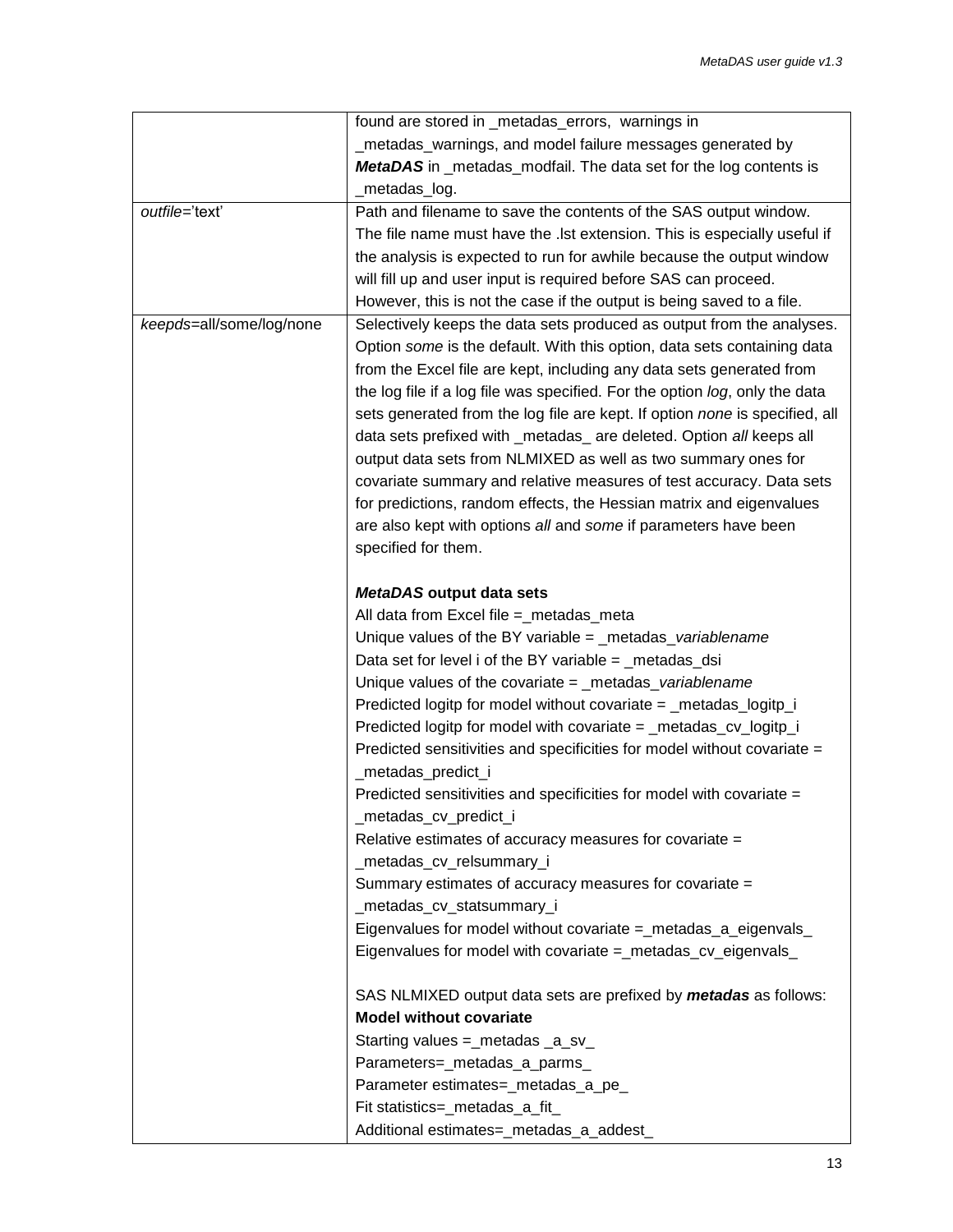|                | Covariance matrix of additional estimates =_metadas_a_covaddest_         |  |  |  |  |
|----------------|--------------------------------------------------------------------------|--|--|--|--|
|                | Convergence status=_metadas_a_convgstat_                                 |  |  |  |  |
|                | Final Hessian matrix=_metadas_a_hessian_                                 |  |  |  |  |
|                |                                                                          |  |  |  |  |
|                |                                                                          |  |  |  |  |
|                | <b>Model with covariate</b>                                              |  |  |  |  |
|                | Starting values = _metadas_cv_sv_                                        |  |  |  |  |
|                | Parameters=_metadas_cv_parms_                                            |  |  |  |  |
|                | Parameter estimates=_metadas_cv_pe_                                      |  |  |  |  |
|                | Fit statistics=_metadas_cv_fit_                                          |  |  |  |  |
|                | Additional estimates=_metadas_cv_addest_                                 |  |  |  |  |
|                | Covariance matrix of additional estimates = metadas_cv_covaddest_        |  |  |  |  |
|                | Convergence status=_metadas_cv_convgstat_                                |  |  |  |  |
|                | Contrasts=_metadas_cv_contrasts_                                         |  |  |  |  |
|                | Final Hessian matrix=_metadas_cv_hessian_                                |  |  |  |  |
|                |                                                                          |  |  |  |  |
|                | For the bivariate model there are 2 additonal tables,                    |  |  |  |  |
|                | metadas_cv_covparmest_ and metadas_cv_covparmest_, for the               |  |  |  |  |
|                | covariance marix of parameter estimates.                                 |  |  |  |  |
| revman='text'  | Launch the specified RevMan 5 file at the end of analysis so that        |  |  |  |  |
|                | parameters can be copied and pasted into the appropriate cells for the   |  |  |  |  |
|                | analysis in the external analyses section.                               |  |  |  |  |
| $info=y/n$     | If =y, include details of some of the input parameters specified for the |  |  |  |  |
|                | macro. The default is y.                                                 |  |  |  |  |
| bothmodels=y/n | If $=$ y both models are included in the output. For instance, if the    |  |  |  |  |
|                | method is HSROC then bivariate parameters are obtained as                |  |  |  |  |
|                | functions of the HSROC parameters and included in the output. The        |  |  |  |  |
|                | default is $n$ .                                                         |  |  |  |  |
| incbasic=y/n   | If $=$ n then the output for the model with no covariate is suppressed.  |  |  |  |  |
|                | This may be useful where the model with no covariate has already         |  |  |  |  |
|                | been investigated and the parameters are no longer of interest for       |  |  |  |  |
|                | extraction to RevMan or in test comparisons where the covariate is       |  |  |  |  |
|                | test type. The default is y.                                             |  |  |  |  |
| rfile='text'   | Path and name of the Word document to save the result of the             |  |  |  |  |
|                | analyses. The file name must have the .rtf extension (rich text file).   |  |  |  |  |

### **Table 1 Input parameters for** *MetaDAS*

<span id="page-13-0"></span>**Note:** Options are not case sensitive. The macro requires a minimum of 2 or 3 options depending on whether data import is required or not. These are the path and name of the Excel data input file or SAS data set if data import is not required (*import*=n), and the Word file for the analysis output.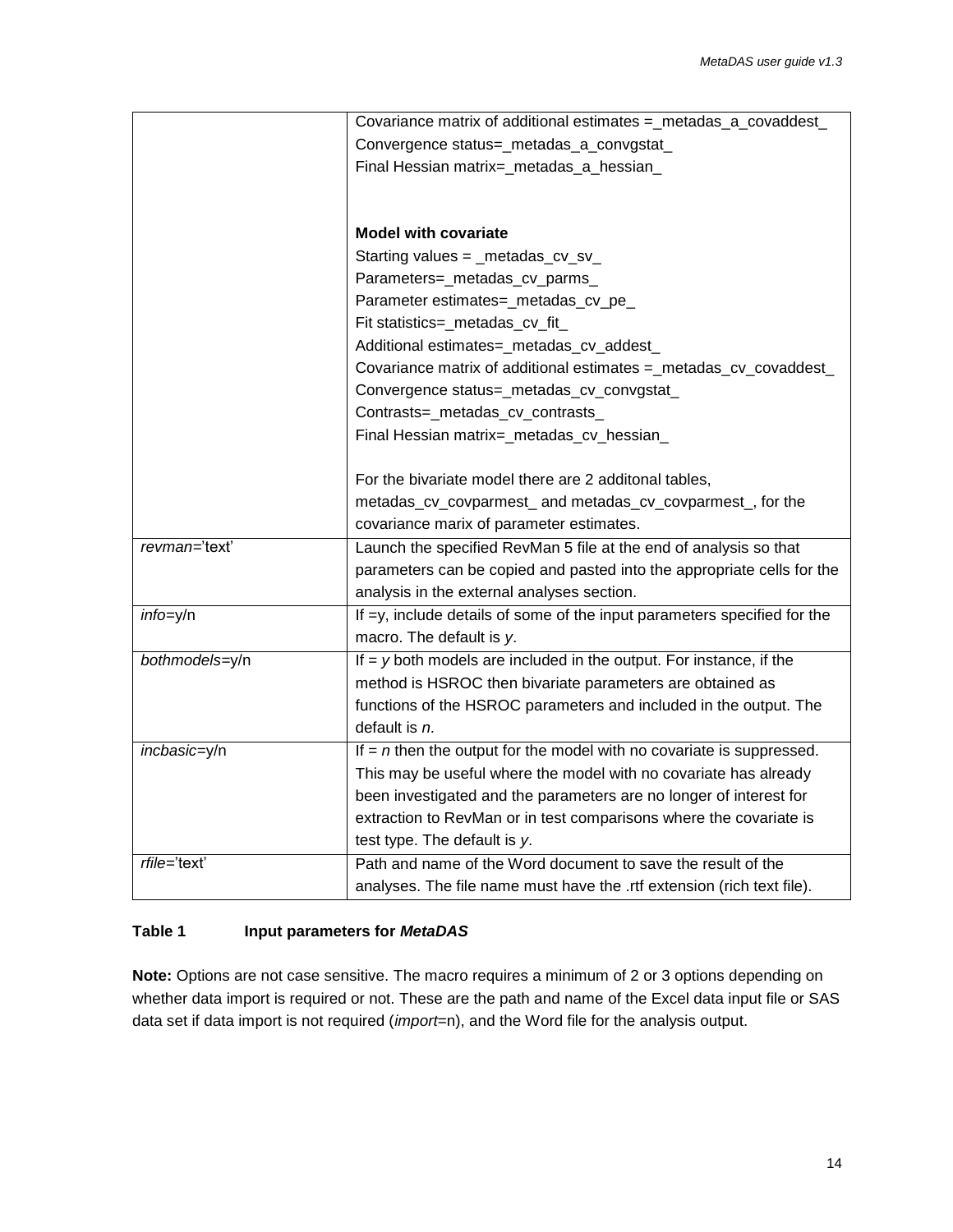## **3.5 Examples**

#### **3.5.1 Only the 2 required options: file to import and file to output**

```
%metadas(dtfile= 'C:\Documents and Settings\username\My 
                 Documents\DTA\Revman Test Data.xls', 
                  rfile ='c:\hsroc test.rtf');
```
**run**;

#### **3.5.2 Some more options included**

```
%metadas(dtfile= 'C:\Revman Test Data.xls', tech=newrap,
                  covariate=stage, byvar=test_type, 
                  cveffect=a, test='HPV', predict=y, 
                  debug=n, rfile ='c:\hsroc test.rtf');
```
**run**;

```
%metadas(dtfile= 'C:\DTA\Galactomannan detection.xls', 
                  test='Platelia - cutoff 0.5', 
                  debug=y, method=b, 
                  covariate=Pat base, checkmod=y,
                  tech = newrap qconv=1e-9 qtol=1e-5,
                  rfile ='c:\DTA\GD basic hsroc model.rtf', 
                  cvref='Patient-based data', cvsummorder=stat, 
                  bothmodels=y, keepds=some, 
                  logfile='C:\DTA\GD logtest.log', 
                  outfile='C:\DTA\GD outtest.lst');
```
**run**;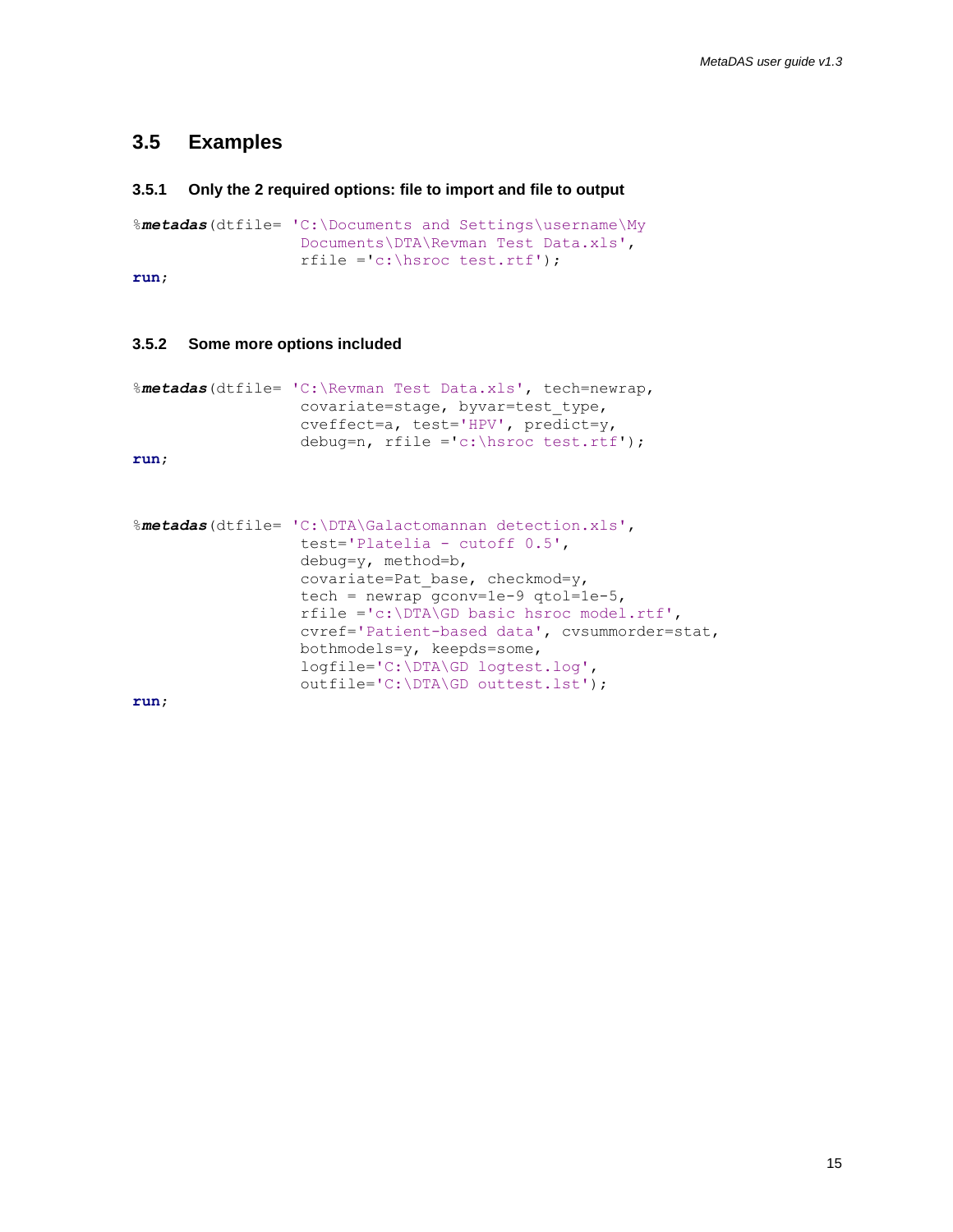# <span id="page-15-0"></span>*4 Worked example*

# <span id="page-15-1"></span>**4.1 File export from RevMan**

Open your RevMan file. On the menu bar, click on file and then click on export and select data and analyses.



The export analysis data wizard is launched.

| Review Manager 5                                                    |                                                                                                                                                                                          | - 10 X                                                   |  |  |
|---------------------------------------------------------------------|------------------------------------------------------------------------------------------------------------------------------------------------------------------------------------------|----------------------------------------------------------|--|--|
| Eile Edit Format View Tools Table Window Help                       |                                                                                                                                                                                          |                                                          |  |  |
| <b>DBEQ+</b><br>$\Box$                                              | $+$ $\rightarrow$ $\sim$ $\approx$ $\approx$ $\approx$ $\approx$ $\approx$ $\approx$ $\sim$<br>$2$ beef to $\Omega$ $\blacksquare$<br>$\blacksquare$ B i<br>$\mathbbm{H}$<br>$x^2$ $x_2$ |                                                          |  |  |
|                                                                     | G [GalactomannamDetectionForInvasiveApergillosis_Leeflang_200803201.rm5] Galactomannan detection for invasive aspergillosis in immunocompromized patients.                               | $\mathbf{u}^{\prime}$ $\mathbf{u}^{\prime}$ $\mathbf{v}$ |  |  |
| $\blacksquare$                                                      | <b>Text of Review</b>                                                                                                                                                                    |                                                          |  |  |
| O Diagnostic test accuracy review                                   |                                                                                                                                                                                          | $\theta$ $\Box$ ?                                        |  |  |
| 图 Title                                                             |                                                                                                                                                                                          |                                                          |  |  |
| $\leftarrow$ $\mathbb{Z}$ Review information<br>← (l) Main text     |                                                                                                                                                                                          | Galactomannan detection for invasive aspergillosis in    |  |  |
| $\leftarrow \Box$ Tables                                            | immunocompromized patients.                                                                                                                                                              |                                                          |  |  |
| <b>ID</b> Studies and references                                    | Davisni information                                                                                                                                                                      |                                                          |  |  |
| • 광 Data and analyses<br>$\leftarrow \overline{\mathbf{a}}$ Figures | Export Analysis Data Wizard                                                                                                                                                              | 区                                                        |  |  |
| → <a>Sources of support</a>                                         | Export Analysis Data Wizard<br>20                                                                                                                                                        |                                                          |  |  |
| <b>D</b> Feedback                                                   | Which analyses would you like to export?                                                                                                                                                 | , Rob J.P.M. Scholten $^3$ , Lotty Hooft $^3$ ,          |  |  |
| <b>D</b> Appendices                                                 | Analyses:                                                                                                                                                                                |                                                          |  |  |
|                                                                     | ☑ - Data and analyses                                                                                                                                                                    |                                                          |  |  |
|                                                                     | I Data tables by test<br>$\triangleright$ $\blacksquare$ Covariates                                                                                                                      | 10. AMSTERDAM, Netherlands                               |  |  |
|                                                                     |                                                                                                                                                                                          |                                                          |  |  |
|                                                                     |                                                                                                                                                                                          | rdam, Netherlands                                        |  |  |
|                                                                     |                                                                                                                                                                                          | sity of Amsterdam, Amsterdam, Netherlands                |  |  |
|                                                                     |                                                                                                                                                                                          | versity, Amsterdam, The Netherlands.                     |  |  |
|                                                                     |                                                                                                                                                                                          | versity, Amsterdam, The Netherlands.                     |  |  |
|                                                                     |                                                                                                                                                                                          | RJ.P.M., Hooft L. Reitsma JJB, Bossuyt PMM,              |  |  |
|                                                                     |                                                                                                                                                                                          | nmunocompromized patients Cochrane                       |  |  |
|                                                                     |                                                                                                                                                                                          |                                                          |  |  |
|                                                                     | <back<br>Cancel<br/>Next<br/><b>Einish</b></back<br>                                                                                                                                     |                                                          |  |  |
|                                                                     | □ Contact person                                                                                                                                                                         |                                                          |  |  |
|                                                                     | $M = -1 - 1 - 1$                                                                                                                                                                         |                                                          |  |  |
| $\left  \right $                                                    | $\blacktriangleright$                                                                                                                                                                    |                                                          |  |  |
|                                                                     |                                                                                                                                                                                          |                                                          |  |  |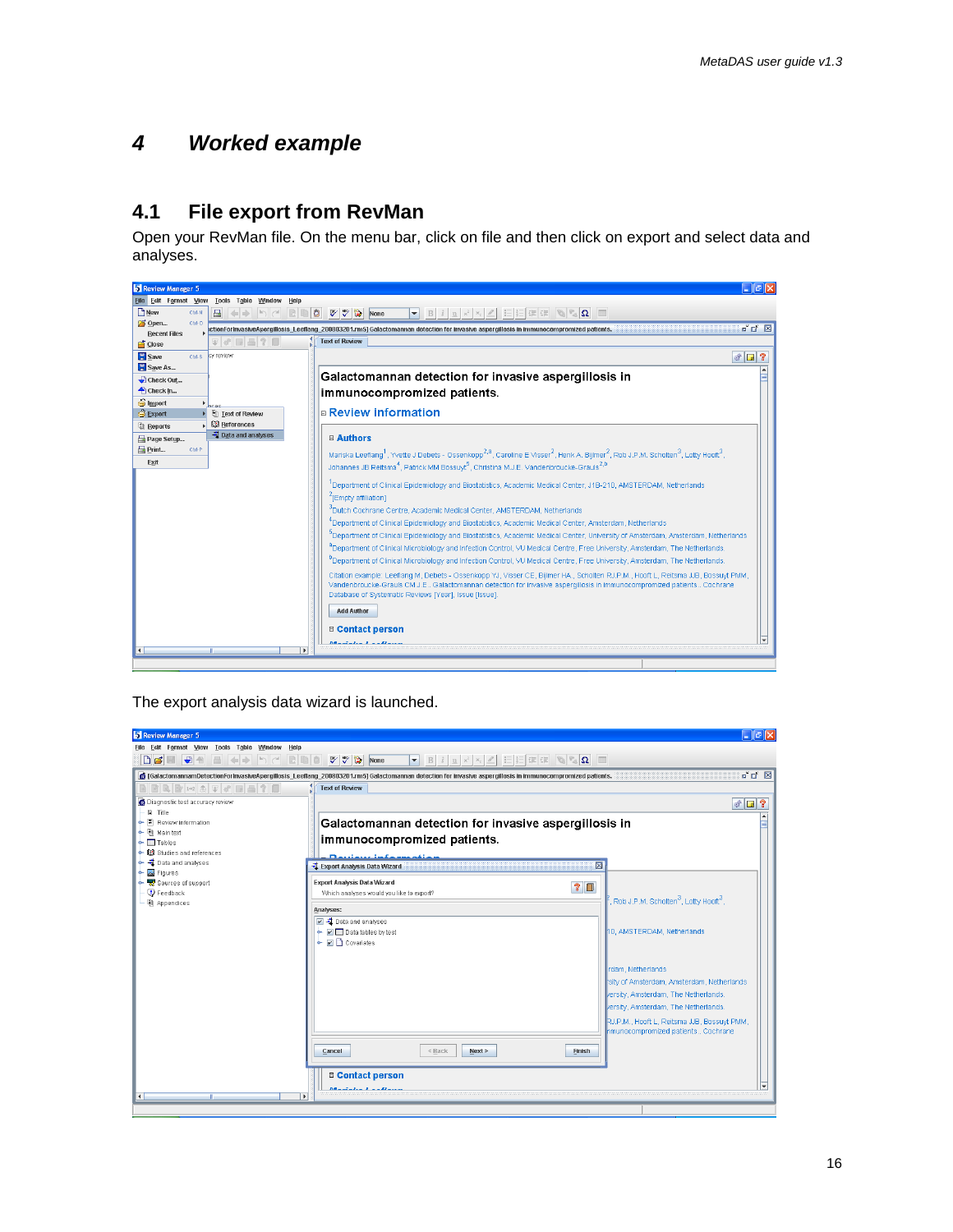If you do not wish to select specific data tables by test or covariates then click next. If you wish to select then expand the tree and make your selection as shown below.



On the next page of the wizard select the fields you wish to export. Click on next.

| Review Manager 5<br>Eile Edit Format View Tools Table<br>Window<br>$\overline{\bullet}$<br>DØH<br>$\left \left\langle \cdot\right  \right \right\rangle$<br><b>BBB+2 ATTH70</b>                               | Help<br>$V$ $\sim$ $\sim$<br>B<br>u<br>6 [GalactomannamDetectionForInvasiveApergillosis_Leeflang_200803201.rm5] Galactomannan detection for invasive aspergillosis in immunocompromized patients.<br><b>Text of Review</b>                           | a Filipi Ix<br>FF Q & Q III<br>旧旧<br>$\mathbf{u}^{\mathbf{c}}$ $\mathbf{u}^{\mathbf{c}}$ $\mathbf{v}$                                                                                                                                                                                                                      |  |
|---------------------------------------------------------------------------------------------------------------------------------------------------------------------------------------------------------------|------------------------------------------------------------------------------------------------------------------------------------------------------------------------------------------------------------------------------------------------------|----------------------------------------------------------------------------------------------------------------------------------------------------------------------------------------------------------------------------------------------------------------------------------------------------------------------------|--|
| O Diagnostic test accuracy review<br>图 Title<br>$\leftarrow$ $\mathbb{E}$ Review information<br>← (li) Main text<br>$\leftarrow \Box$ Tables<br><b>b</b> - 00 Studies and references<br>→ 过 Data and analyses | $\circ$ 0 ?<br>Galactomannan detection for invasive aspergillosis in<br>immunocompromized patients.<br>Danian information<br>図<br>- Export Analysis Data Wizard                                                                                      |                                                                                                                                                                                                                                                                                                                            |  |
| <b>A</b> Figures<br>۰<br>→ <a>Sources of support<br/><math>\mathbf{\odot}</math> Feedback<br/><b>D</b> Appendices</a>                                                                                         | Export Analysis Data Wizard<br>Which fields do you want to include?<br>Field<br>$V$ Test<br>$V$ Study ID<br>True Positive<br>False Positive<br>$V$ True Negative<br>$\blacktriangleright$ False Negative<br>Covariates<br>Sensitivity<br>Specificity | 20<br>, Rob J.P.M. Scholten $^3$ , Lotty Hooft $^3$ ,<br>10, AMSTERDAM, Netherlands<br>rdam, Netherlands<br>sity of Amsterdam, Amsterdam, Netherlands<br>versity, Amsterdam, The Netherlands.<br>versity, Amsterdam, The Netherlands.<br>RJ.P.M., Hooft L, Reitsma JJB, Bossuyt PMM,<br>nmunocompromized patients Cochrane |  |
| $\blacktriangleleft$                                                                                                                                                                                          | <back<br>Cancel<br/>Next<br/>□ Contact person<br/><b><i><u>Administration Conditions</u></i></b><br/><math>\mathbf{r}</math></back<br>                                                                                                               | <b>Finish</b>                                                                                                                                                                                                                                                                                                              |  |

Select the export format you require. Typically the field delimiter you require is comma and ensure that the box for *include field names in first line* is ticked.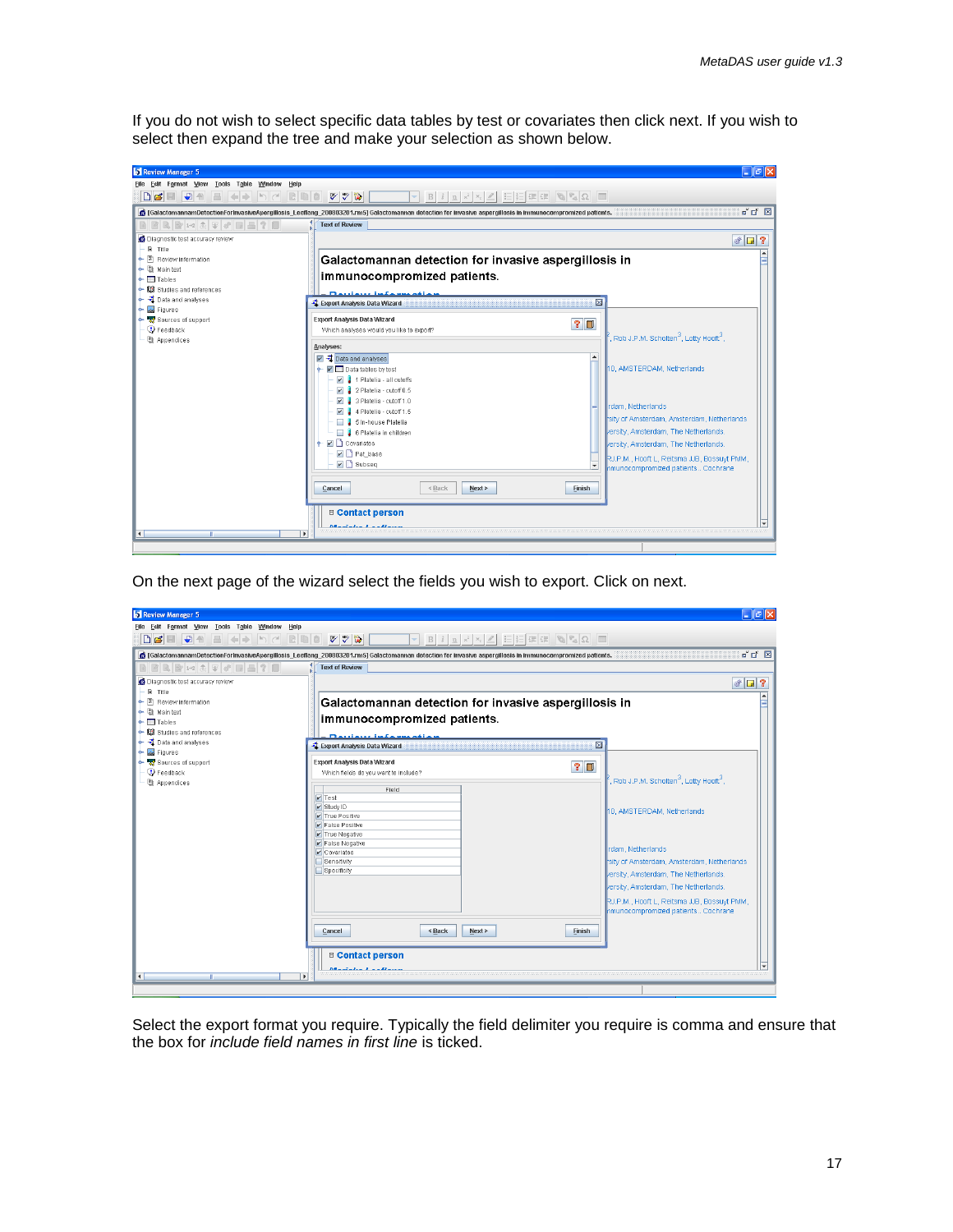| Review Manager 5                                                                                                           |                                                                                                                                                                                                                                                     | $-1$                                                                                                   |  |
|----------------------------------------------------------------------------------------------------------------------------|-----------------------------------------------------------------------------------------------------------------------------------------------------------------------------------------------------------------------------------------------------|--------------------------------------------------------------------------------------------------------|--|
| Eile Edit Format View Tools Table<br>Window Help<br>$\overline{P}$<br>$\leftarrow$ $\rightarrow$<br>$n \leq$               | 建建                                                                                                                                                                                                                                                  |                                                                                                        |  |
| $\Box$ $\beta$                                                                                                             | 罗罗鲁<br>$\circledcirc \circledcirc \circledcirc \circledcirc$<br>三日目<br>B <sub>1</sub><br>6 [GalactomannamDetectionForInvasiveApergillosis_Leeflang_200803201.rm5] Galactomannan detection for invasive aspergillosis in immunocompromized patients. | 『只図                                                                                                    |  |
| BBBB+2 A F + B B ? D                                                                                                       | <b>Text of Review</b>                                                                                                                                                                                                                               |                                                                                                        |  |
| O Diagnostic test accuracy review                                                                                          |                                                                                                                                                                                                                                                     | $\theta$ $\theta$                                                                                      |  |
| 图 Title<br>허리<br>Review information<br>← h Main text<br>$\sim$ $\blacksquare$ Tables<br><b>• 02</b> Studies and references | Galactomannan detection for invasive aspergillosis in<br>immunocompromized patients.<br>Davisno information                                                                                                                                         |                                                                                                        |  |
| • 북 Data and analyses<br>$\sim$ $\approx$ Figures                                                                          | - Export Analysis Data Wizard                                                                                                                                                                                                                       | ×                                                                                                      |  |
| Sources of support<br>P Feedback<br><sup>图</sup> Appendices                                                                | Export Analysis Data Wizard<br>20<br>Which format would you like to use?<br>$\triangleright$ Include field names in first line                                                                                                                      | , Rob J.P.M. Scholten $^3$ , Lotty Hooft $^3$ ,                                                        |  |
|                                                                                                                            | <b>Field Delimiter</b><br>$\bullet$ Comma                                                                                                                                                                                                           | 10. AMSTERDAM, Netherlands                                                                             |  |
|                                                                                                                            | Semicolon<br>$\bigcirc$ Tab<br>$\bigcirc$ Space                                                                                                                                                                                                     | rdam, Netherlands<br>sity of Amsterdam, Amsterdam, Netherlands<br>versity, Amsterdam, The Netherlands. |  |
|                                                                                                                            | Number of Decimals<br>● Variable                                                                                                                                                                                                                    | versity, Amsterdam, The Netherlands.                                                                   |  |
|                                                                                                                            | $2 -$<br>○ Fixed                                                                                                                                                                                                                                    | RJ.P.M., Hooft L, Reitsma JJB, Bossuyt PMM,<br>nmunocompromized patients Cochrane                      |  |
|                                                                                                                            | <back<br>Cancel<br/>Next<br/><b>Finish</b></back<br>                                                                                                                                                                                                |                                                                                                        |  |
| ٠                                                                                                                          | □ Contact person<br><b>District Latin Latin</b><br>$\ddot{\phantom{1}}$                                                                                                                                                                             |                                                                                                        |  |
|                                                                                                                            | Amsterdam 200608                                                                                                                                                                                                                                    |                                                                                                        |  |

Click on finish. This opens the save dialog box. Remember to add on the .csv extension to the file name as RevMan does not do that automatically as of RevMan 5.12. Click save.

| <b>S</b> Save  |                                                                        |
|----------------|------------------------------------------------------------------------|
| Save In:       | 88 8-<br>$\Box$ Training<br>Œ<br>▼                                     |
| New Folder     |                                                                        |
|                |                                                                        |
|                |                                                                        |
|                |                                                                        |
|                |                                                                        |
| File Name:     | in detection for invasive aspergillosis in immunocompromized patients. |
| Files of Lype: | Comma Separated Values files (*.csv)                                   |
|                | Cancel<br>Save                                                         |

A sample of the extracted data is shown in figure 4.1.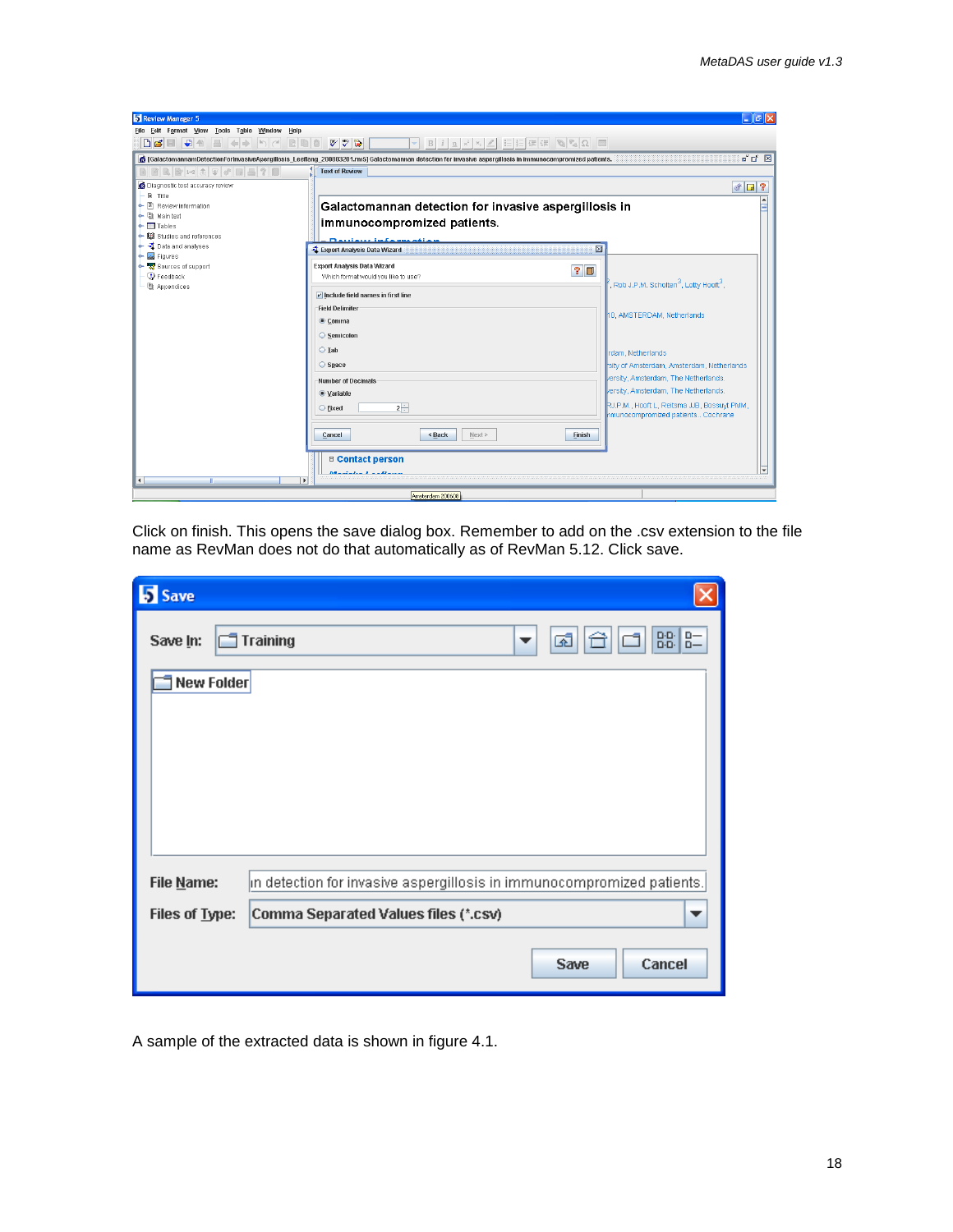| Test                  | Study ID          | ТP             | FP             | ΤN  | FN<br>Pat base       |
|-----------------------|-------------------|----------------|----------------|-----|----------------------|
| Platelia - cutoff 0.5 | Allan 2005        | $\Omega$       | 11             | 113 | 1 Episode-based      |
| Platelia - cutoff 0.5 | Florent 2006      | 8              | 39             | 116 | 4 Patient-based data |
| Platelia - cutoff 0.5 | Foy 2007          | 6              | $\overline{7}$ | 102 | 6 Patient-based data |
| Platelia - cutoff 0.5 | Kawazu 2004       | 11             | 23             | 115 | 0 Episode-based      |
| Platelia - cutoff 0.5 | Suankratay 2006   | 16             | 13             | 20  | 1 Patient-based data |
| Platelia - cutoff 0.5 | Weisser 2005      | 16             | 41             | 100 | 4 Episode-based      |
| Platelia - cutoff 0.5 | Yoo 2005          | 12             | 25             | 89  | 2 Patient-based      |
| Platelia - cutoff 1.0 | Allan 2005        | $\Omega$       | 1              | 123 | 1 Episode-based      |
| Platelia - cutoff 1.0 | Becker 2003       | 6              | 12             | 62  | 7 Patient-based data |
| Platelia - cutoff 1.0 | Bretagne 1998     | 14             | 5              | 18  | 4 Patient-based      |
| Platelia - cutoff 1.0 | <b>Busca 2006</b> | $\overline{2}$ | 12             | 60  | 0 Patient-based      |
| Platelia - cutoff 1.0 | Challier 2004     | 20             | 9              | 35  | 6 Patient-based data |
| Platelia - cutoff 1.0 | Kawazu 2004       | $\overline{7}$ | 4              | 134 | 4 Episode-based      |
| Platelia - cutoff 1.0 | Maertens 2002     | 11             | 7              | 80  | 2 Episode-based      |
| Platelia - cutoff 1.0 | <b>Marr 2004</b>  | 13             | 11             | 32  | 11 Patient-based     |
| Platelia - cutoff 1.0 | Pereira 2005      | 1              | 9              | 29  | 0 Patient-based      |
| Platelia - cutoff 1.0 | <b>Pinel 2003</b> | 17             | 17             | 756 | 17 Patient-based     |
| Platelia - cutoff 1.0 | Suankratay 2006   | 16             | 2              | 31  | 1 Patient-based data |
| Platelia - cutoff 1.0 | Ulusakarya 2000   | 16             | 11             | 108 | 0 Patient-based      |
| Platelia - cutoff 1.5 | Adam 2004         |                | 41             | 175 | 1 Patient-based data |
| Platelia - cutoff 1.5 | Allan 2005        | $\Omega$       | 1              | 123 | 1 Episode-based      |
| Platelia - cutoff 1.5 | Bialek 2002       |                | 8              | 8   | 0 Patient-based data |
| Platelia - cutoff 1.5 | Buchheidt 2004    | 3              | 1              | 167 | 6 Episode-based      |
| Platelia - cutoff 1.5 | Doermann 2002     | 10             | 4              | 407 | 2 Patient-based      |
|                       |                   |                |                |     |                      |

**Figure 4.1 Sample of data from the Excel .csv file**

# <span id="page-18-0"></span>**4.2 Run** *MetaDAS*

#### **4.2.1 Sample SAS statements to run the macro**

%include 'C:\My SAS programs\Metadas version 1.0.sas';

```
%metadas(dtfile= 'C:\Training\Galactomannan detection for invasive 
aspergillosis in immunocompromized patients.csv', test='Platelia - cutoff 
1.0', covariate=Pat_base, logfile='C:\Training\GD Log.log', debug=y, 
keepds=all, predict=y, bothmodels=y, checkmod=y,
rfile ='C:\Training\GD hsroc model with covariate 1.0.rtf';
```
run;

The *include* statement specifies the path and name of the SAS file containing the macro. This is followed by the macro statement with options.

#### **4.2.2 Results**

#### *a. Error checking*

The input parameter *logfile* is considered to be very useful. If the content of the log window is saved to a file, the tables metadas errors, metadas warnings and metadas modfail are produced and can be used in identifying problems with the model or macro instead of trawling through the entire log. In the current example, the log as shown in figure 4.2 reveals zero observations in the respective tables, i.e., there were no errors, warnings or model failure messages. Whenever there are observations, examine the relevant table(s) and use the logline to further investigate the problem in the log table (\_metadas\_log). This is especially informative when the *debug* parameter has been specified as *y*.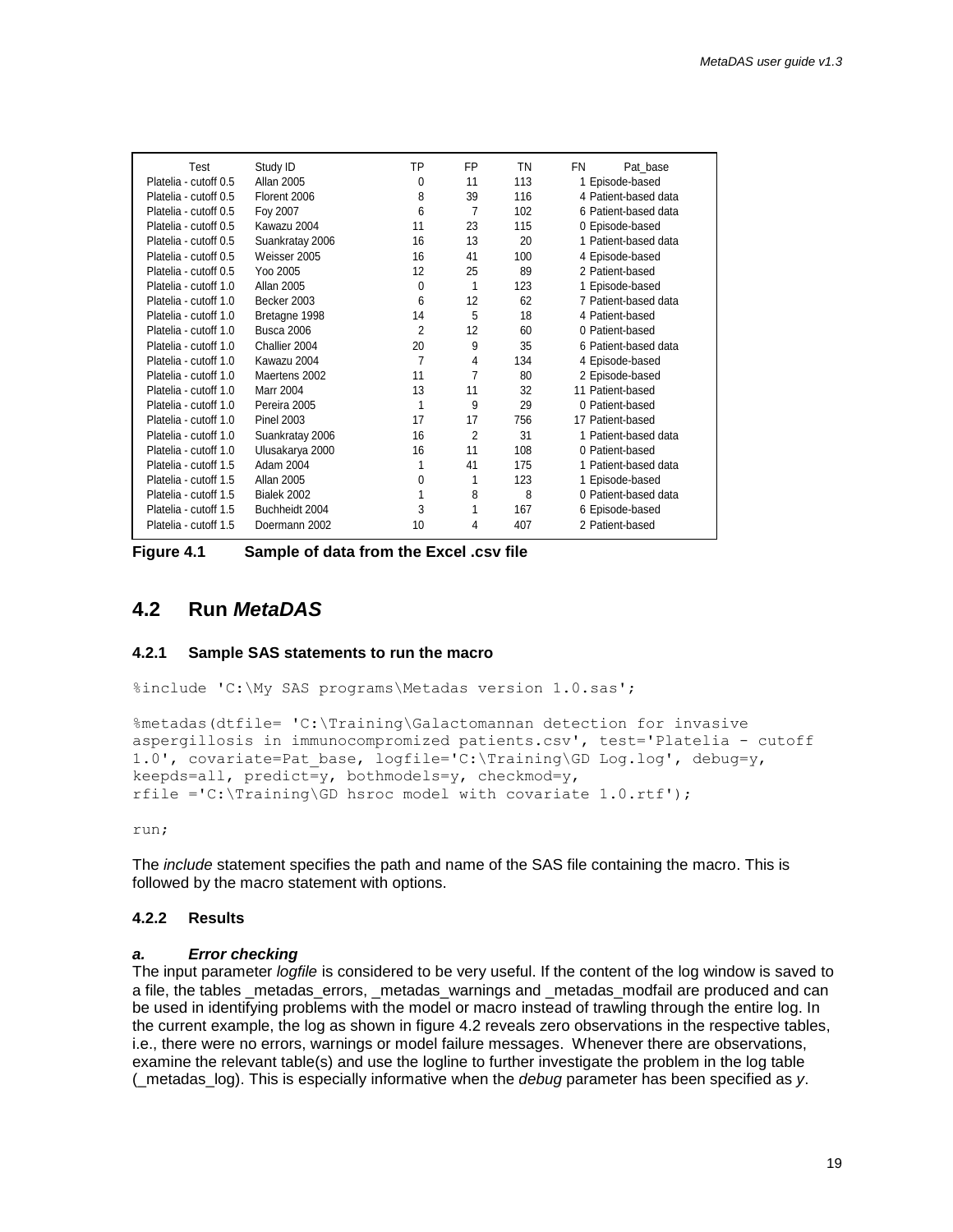```
*******************************************************
\star *
* META-ANALYSIS OF DIAGNOSTIC ACCURACY STUDIES *
\star *
*******************************************************
NOTE: PROCEDURE PRINTTO used (Total process time):
     real time 0.00 seconds
      cpu time 0.00 seconds
NOTE: The infile LOGFILE is:
      File Name=C:\Training\GD HSROC model with covariate 1.0.log,
      RECFM=V,LRECL=256
NOTE: 3199 records were read from the infile LOGFILE.
      The minimum record length was 0.
      The maximum record length was 135.
NOTE: The data set WORK. METADAS LOG has 3199 observations and 1 variables.
NOTE: The data set WORK. METADAS ERRORS has 0 observations and 4 variables.
NOTE: The data set WORK. METADAS WARNINGS has 0 observations and 4
variables.
NOTE: The data set WORK. METADAS MODFAIL has 0 observations and 4
variables.
NOTE: DATA statement used (Total process time):
     real time 0.04 seconds
      cpu time 0.03 seconds
```
**Figure 4.2 Log content with input parameter** *logfile*

| S SAS - IVIEWTABLE: Work. metadas metal |                                                                             |                          |                        |                            |                                                      |                  |                |    |                      |            | $\Box$ $\Box$ $\times$ |
|-----------------------------------------|-----------------------------------------------------------------------------|--------------------------|------------------------|----------------------------|------------------------------------------------------|------------------|----------------|----|----------------------|------------|------------------------|
|                                         | File Edit View Tools Data Solutions Window Help<br>$ \overline{m}$ $\times$ |                          |                        |                            |                                                      |                  |                |    |                      |            |                        |
| $\checkmark$                            | $\vert \cdot \vert$                                                         | $\Gamma$<br>$\mathbf{B}$ |                        | ● B R 电 E p X 培 指同 B 指同网网● |                                                      |                  |                |    |                      |            |                        |
| Explorer                                | $\overline{\mathbf{x}}$                                                     |                          | Test                   | Study ID                   | TP                                                   | FP               | <b>TN</b>      | FN | Pat_base             | Subseq     | Cutoff $\rightarrow$   |
| Contents of 'Work'                      |                                                                             | 34                       | Platelia - cutoff 0.5  | Kawazu 2004                | 11                                                   | 23               | 115            |    | 0 Episode-based      | Subsequent |                        |
| Name                                    | Size                                                                        | 35                       | Platelia - cutoff 0.5  | Suankratav 2006            | 16                                                   | 13               | $\mathfrak{A}$ |    | 1 Patient-based data | Single     |                        |
| Sasgopt                                 | 5.0KE                                                                       | 36                       | Platelia - cutoff 0.5  | Weisser 2005               | 16                                                   | 41               | 100            |    | 4 Episode-based      | Subsequent |                        |
| Sasmacr                                 | 173.0KE                                                                     | 37                       | Platelia - cutoff 0.5  | Yoo 2005                   | 12                                                   | 25               | 89             |    | 2 Patient-based      | Subsequent |                        |
| metadas a addest 1                      | 9.0KE                                                                       | 38                       | Platelia - cutoff 1 ft | Allan 2005                 | $\theta$                                             | $\mathbf{1}$     | 123            |    | 1 Episode-based      | Subsequent |                        |
| metadas a convostat 1                   | 17.0KE                                                                      | 39                       | Platelia - cutoff 1.0  | Becker 2003                | $\epsilon$                                           | 12               | 62             |    | 7 Patient-based data | Subsequent |                        |
| metadas a covaddest 1                   | 9.0KE                                                                       | 40 <sub>1</sub>          | Platelia - cutoff 1.0  | Bretagne 1998              | 14                                                   | 5 <sub>1</sub>   | 18             |    | 4 Patient-hased      | Single     |                        |
| metadas a fit 1                         | 5.0KE                                                                       | 41                       | Platelia - cutoff 1.0  | Busca 2006                 | $\overline{2}$                                       | 12               | 60             |    | 0 Patient-hased      | Subsequent |                        |
| metadas a parms 1                       | 273.0KE                                                                     | 42                       | Platelia - cutoff 1.0  | Challier 2004              | 20                                                   | $\overline{S}$   | 35             |    | 6 Patient-based data | Single     |                        |
| metadas a pe 1                          | 9.0KE                                                                       | 43                       | Platelia - cutoff 1.0  | Kawazu 2004                | $\overline{z}$                                       | $\mathbf{4}$     | 134            |    | 4 Episode-based      | Subsequent |                        |
| metadas a sv 1                          | 5.0KE                                                                       | 44                       | Platelia - cutoff 1.0  | Maertens 2002              | 11                                                   | $\overline{7}$   | 80             |    | 2 Episode-based      | Subsequent |                        |
| metadas cv addest 1                     | 13.0KE                                                                      | 45                       | Platelia - cutoff 1.0  | Marr 2004                  | 13                                                   | 11               | 32             |    | 11 Patient-based     | Single     |                        |
| metadas cv contrasts 1                  | 9.0KE                                                                       | 46                       | Platelia - cutoff 1.0  | Pereira 2005               | $\mathbf{1}$                                         | $\overline{a}$   | 29             |    | 0 Patient-based      | Single     |                        |
| _metadas_cv_convgstat_1                 | 17.0KE                                                                      | 47                       | Platelia - cutoff 1.0  | Pinel 2003                 | 17                                                   | 17               | 756            |    | 17 Patient-based     | Subsequent |                        |
| metadas cy covaddest 1                  | 33.0KE                                                                      | 48                       | Platelia - cutoff 1.0  | Suankratav 2006            | 16                                                   | $\overline{2}$   | 31             |    | 1 Patient-based data | Single     |                        |
| metadas_cv_fit_1                        | 5.0KE                                                                       | 49                       | Platelia - cutoff 1.0  | Ulusakarya 2000            | 16                                                   | 11               | 108            |    | 0 Patient-based      | Single     |                        |
| metadas cy parms 1                      | 33.0KE                                                                      | 50                       | Platelia - cutoff 1.5  | Adam 2004                  | $\mathbf{1}$                                         | 41               | 175            |    | 1 Patient-based data | Single     |                        |
| metadas cy pe 1                         | 9.0KE                                                                       | 51                       | Platelia - cutoff 1.5  | Allan 2005                 | $\mathbf{0}$                                         | 1                | 123            |    | 1 Episode-based      | Subsequent |                        |
| metadas cv relsummary 1                 | 9.0KE                                                                       | 52                       | Platelia - cutoff 1.5  | Bialek 2002                | $\mathbf{1}$                                         | 8                | 8              |    | 0 Patient-based data | Single     |                        |
| metadas cv_statsummary_1                | $9.0$ KE                                                                    | 53                       | Platelia - cutoff 1.5  | <b>Buchheidt 2004</b>      | $\overline{a}$                                       |                  | 167            |    | 6 Episode-based      | Subsequent |                        |
| metadas cv sv 1                         | 5.0KE                                                                       | 54                       | Platelia - cutoff 1.5  | Doemann 2002               | 10 <sup>1</sup>                                      | $\overline{4}$   | 407            |    | 2 Patient-based      | Single     |                        |
| metadas ds1                             | 17.0KE                                                                      | 55                       | Platelia - cutoff 1.5  | Herbrecht 2002             | 31                                                   | 49               | 650            |    | 67 Episode-based     | Single     |                        |
| metadas errors                          | 17.0KE                                                                      | 56                       | Platelia - cutoff 1.5  | Kallel 2003                | $\overline{4}$                                       | $\overline{z}$   | 62             |    | 1 Patient-hased      | Subsequent |                        |
| metadas log                             | 817.0KE                                                                     | 57                       | Platelia - cutoff 1.5  | Kawazu 2004                | $\overline{5}$                                       | $\boldsymbol{4}$ | 134            |    | 6 Episode-based      | Subsequent |                        |
| metadas meta                            | 13.0KE                                                                      | 58                       | Platelia - cutoff 1.5  | Lai 2007                   | 11                                                   | 14               | 161            |    | 3 Patient-based data | Subsequent |                        |
| metadas modifail                        | 17.0KE                                                                      | 59                       | Platelia - cutoff 1.5  | Machetti 1998              | $\overline{\mathbf{3}}$                              | $\mathbf{R}$     | 15             |    | 1 Patient-hased      | Single     |                        |
| metadas pat base                        | 5.0KE                                                                       | 60                       | Platelia - cutoff 1.5  | Moragues 2003              | $\overline{2}$                                       |                  | 49             |    | 2 Patient-based      | Subsequent |                        |
| <b>El metadas warnings</b>              | 17.0KE                                                                      | 61                       | Platelia - cutoff 1.5  | Pereira 2005               | $\mathbf{1}$                                         | 6                | 32             |    | 0 Patient-based      | Single     |                        |
|                                         |                                                                             | 62                       | Platelia - cutoff 1.5  | Rovira 2004                | $\overline{4}$                                       | $\overline{2}$   | 66             |    | 2 Patient-based      | Single     |                        |
|                                         |                                                                             | 63                       | Platelia - cutoff 1.5  | Scotter 2005               | $\overline{3}$                                       | $\overline{1}$   | 19             |    | 2 Patient-based      | Single     |                        |
|                                         |                                                                             | 64                       | Platelia - cutoff 1.5  | Suankratav 2006            | 13                                                   | $\theta$         | 33             |    | 4 Patient-based data | Single     |                        |
|                                         |                                                                             | 65                       | Platelia - cutoff 1.5  | Ulusakarva 2000            | 11                                                   | 6                | 113            |    | 5 Patient-based      | Single     |                        |
|                                         |                                                                             | 66                       | Platelia - cutoff 1.5  | White 2005                 | $\Omega$                                             | $\overline{2}$   | 100            |    | 3 Patient-based      | Single     |                        |
|                                         |                                                                             | 67                       | Platelia - cutoff 1.5  | Williamson 2000            | 6                                                    | $\mathbf{a}$     | 89             |    | 1 Patient-based      | Single     |                        |
|                                         |                                                                             |                          |                        |                            |                                                      |                  |                |    |                      |            |                        |
|                                         |                                                                             |                          |                        |                            |                                                      |                  |                |    |                      |            |                        |
| ≺<br><b>Results</b>                     | $\,$                                                                        |                          | ■ Output - (Untitled)  | $\Box$ Log - (Untitled)    | <b>R</b> metadas worked ex <b>EL VIEWTABLE: Work</b> |                  |                |    |                      |            |                        |
| Q Explorer                              |                                                                             |                          |                        |                            |                                                      |                  |                |    |                      |            |                        |
| C:\Documents and Settings\takwoiny      |                                                                             |                          |                        |                            |                                                      |                  |                |    |                      |            |                        |

#### *b. Data import*

**Figure 4.3 Sample of contents of table \_metadas\_meta**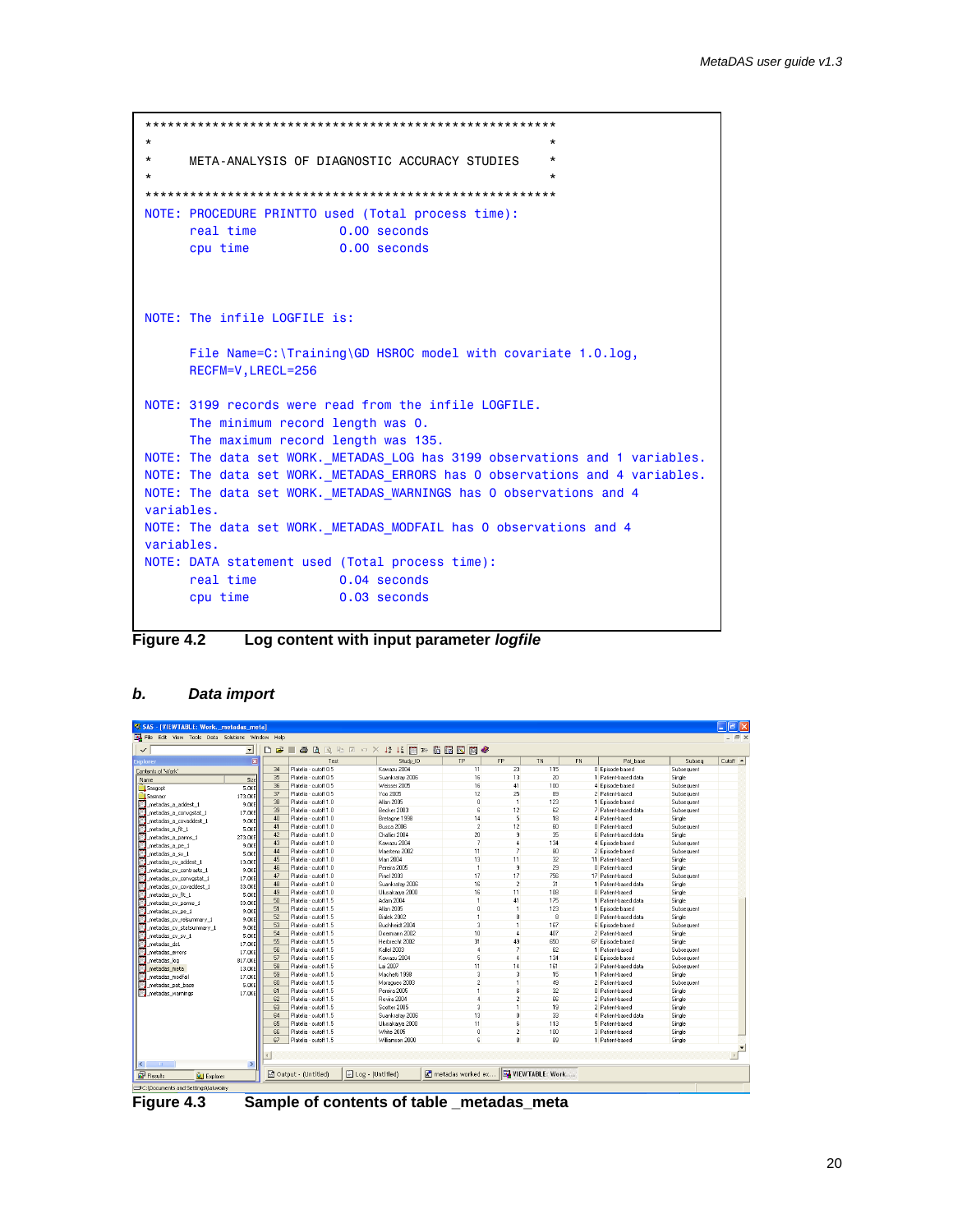The data set \_metadas\_meta contains all the data from the input data file without any modification as shown in figure 4.3. Figure 4.4 shows the data set metadas  $ds1$  which contains data for Platelia – cutoff 1.0 and this has been modified to include 2 records for each study as well as additional variables required for running the HSROC model with a covariate Pat base.

| SAS - IVIEWTABLE: Work. metadas ds11               |                  |                       |                    |                |                       |               |           |                                 |                                |                |        |                      |              |              |                          |                |                 |              | $\Box$ elx               |
|----------------------------------------------------|------------------|-----------------------|--------------------|----------------|-----------------------|---------------|-----------|---------------------------------|--------------------------------|----------------|--------|----------------------|--------------|--------------|--------------------------|----------------|-----------------|--------------|--------------------------|
| Edit View Tools Data Solutions Window Help<br>File |                  |                       |                    |                |                       |               |           |                                 |                                |                |        |                      |              |              |                          |                |                 |              | $ \overline{a}$ $\times$ |
| $\checkmark$                                       |                  | Ê<br>D<br>4<br>회      | <b>AREEOX</b>      |                | $\downarrow^{\alpha}$ | $\frac{1}{6}$ |           | $= 5 7 7 7$                     |                                |                |        |                      |              |              |                          |                |                 |              |                          |
| $\overline{\mathbf{x}}$<br>splorer                 |                  | Test                  | Study ID           | <b>TP</b>      | <b>FP</b>             | <b>TN</b>     | <b>FN</b> | Pat base                        | Subseq                         | n              | zib.   | DOS:                 | sens         | spec         | cylevels                 | cvO            | ev1             | cv2          |                          |
| Contents of 'Work'                                 | $\mathbf{1}$     | Platelia - cutoff 1.0 | Allan 2005         | 0              |                       | 123           |           | 1 Episode-based                 | Subsequent                     |                | 0.5    | O                    |              | $\theta$     | Ū.                       | $\overline{1}$ | $\overline{0}$  | $\theta$     |                          |
| Name                                               | $\overline{2}$   | Platelia - cutoff 1.0 | Allan 2005         | n              |                       | 123           |           | 1 Episode-based                 | Subsequent                     | 124            | $-0.5$ | 1                    | n            | 1            | n                        |                | $\Omega$        | n            |                          |
| <b>J</b> Gseg                                      | $\mathcal{R}$    | Platelia - cutoff 1.0 | Kawazu 2004        | 7              |                       | 134           |           | 4 Episode-based                 | Subsequent                     | 11             | 0.5    | $\overline{7}$       |              | $\Omega$     | n                        | 1              | $\Omega$        | n            |                          |
| Sasgopt                                            | $\boldsymbol{A}$ | Platelia - cutoff 1.0 | Kawazu 2004        | $\overline{7}$ | 4                     | 134           |           | 4 Episode-based                 | Subsequent                     | 138            | $-0.5$ | 4                    | n            | 1            | n                        | $\mathbf{1}$   | $\Omega$        | $\theta$     |                          |
| Sasmacr                                            | 5                | Platelia - cutoff 1.0 | Maertens 2002      | 11             | 7                     | 80            |           | 2 Episode-based                 | Subsequent                     | 13             | 0.5    | 11                   | 1            | $\mathbf{0}$ | $\mathbf{0}$             | $\mathbf{1}$   | $\mathbf{0}$    | $\mathbf{0}$ |                          |
| metadas a addest 1                                 | 6                | Platelia - cutoff 1.0 | Maertens 2002      | 11             | 7                     | 80            |           | 2 Episode-based                 | Subsequent                     | 87             | $-0.5$ | $\overline{7}$       | $\mathbf{0}$ | 1            | $\mathbf{0}$             | $\mathbf{1}$   | $\Omega$        | $\theta$     |                          |
| metadas_a_convgstat_1                              |                  | Platelia - cutoff 1.0 | Bretagne 1998      | 14             | 5                     | 18            |           | 4 Patient-based                 | Single                         | 18             | 0.5    | 14                   |              | $\theta$     | 1                        | $\theta$       |                 | Ò            |                          |
| metadas a covaddest 1                              | 8                | Platelia - cutoff 1.0 | Bretagne 1998      | 14             | 5                     | 18            |           | 4 Patient-based                 | Single                         | 23             | $-0.5$ | 5                    | n            | 1            | 1                        | $\Omega$       | $\mathbf{1}$    | ň            |                          |
| metadas a fit 1                                    | $\mathfrak{g}$   | Platelia - cutoff 1.0 | Busca 2006         | $\overline{c}$ | 12                    | 60            |           | 0 Patient-based                 | Subsequent                     | $\overline{2}$ | 0.5    | $\overline{c}$       | 1            | $\mathbf{0}$ | 1                        | $\Omega$       | $\mathbf{1}$    | n            |                          |
| metadas a logitp 1                                 | 10               | Platelia - cutoff 1.0 | Busca 2006         | $\overline{c}$ | 12                    | 60            |           | 0 Patient-based                 | Subsequent                     | 72             | $-0.5$ | 12                   | o            | 1            | 1                        | $\theta$       | $\mathbf{1}$    | O            |                          |
| metadas_a_parms_1                                  | 11               | Platelia - cutoff 1.0 | Marr 2004          | 13             | 11                    | 32            |           | 11 Patient-based                | Single                         | 24             | 0.5    | 13                   | 1            | $\mathbf{r}$ | 1                        | $\theta$       | $\mathbf{1}$    | $\mathbf{0}$ |                          |
| metadas a pe 1                                     | 12               | Platelia - cutoff 1.0 | Marr 2004          | 13             | 11                    | 32            |           | 11 Patient-based                | Single                         | 43             | $-0.5$ | 11                   | $\mathbf{0}$ | 1            | 1                        | $\theta$       | $\mathbf{1}$    | 0            |                          |
| metadas_a_predict_1                                | 13               | Platelia - cutoff 1.0 | Pereira 2005       | $\mathbf{1}$   | 9                     | 29            |           | 0 Patient-based                 | Single                         | $\overline{1}$ | 0.5    | $\overline{1}$       | 1            | $\theta$     | 1                        | $\theta$       | $\mathbf{1}$    | $\theta$     |                          |
| metadas_a_randeffs_1                               | 14               | Platelia - cutoff 1.0 | Pereira 2005       | $\mathbf{1}$   | 9                     | 29            |           | 0 Patient-based                 | Single                         | 38             | $-0.5$ | 9                    | n            | 1            | 1                        | $\mathbf{0}$   | $\overline{1}$  | ň            |                          |
| metadas a sv_1                                     | 15               | Platelia - cutoff 1.0 | <b>Pinel 2003</b>  | 17             | 17                    | 756           |           | 17 Patient-based                | Subsequent                     | 34             | 0.5    | 17                   |              | $\Omega$     | 1                        | $\theta$       | 1               | 0            |                          |
| n<br>metadas cv addest 1                           | 16               | Platelia - cutoff 1.0 | <b>Pinel 2003</b>  | 17             | 17                    | 756           |           | 17 Patient-based                | Subsequent                     | 773            | $-0.5$ | 17                   | o            | 1            | $\mathbf{1}$             | $\theta$       | $\mathbf{1}$    | O            |                          |
| metadas cv contrasts 1                             | 17               | Platelia - cutoff 1.0 | Ulusakarya 2000    | 16             | 11                    | 108           |           | 0 Patient-based                 | Single                         | 16             | 0.5    | 16                   | 1            | $\mathbf{r}$ | 1                        | $\theta$       | $\mathbf{1}$    | $\mathbf{0}$ |                          |
| metadas cv convostat 1                             | 18               | Platelia - cutoff 1.0 | Ulusakarva 2000    | 16             | 11                    | 108           |           | 0 Patient-based                 | Single                         | 119            | $-0.5$ | 11                   | Ō            | 1            | 1                        | $\theta$       | $\mathbf{1}$    | Ō            |                          |
| metadas cv covaddest 1                             | 19               | Platelia - cutoff 1.0 | Becker 2003        | 6              | 12                    | 62            |           | 7 Patient-based data            | Subsequent                     | 13             | 0.5    | ĥ                    |              | $\theta$     | $\overline{c}$           | $\theta$       | $\mathbf{0}$    | 1            |                          |
| metadas_cv_fit_1                                   | 20               | Platelia - cutoff 1.0 | Becker 2003        | 6              | 12                    | 62            |           | 7 Patient-based data Subsequent |                                | 74             | $-0.5$ | 12                   | n            | 1            | $\overline{\phantom{a}}$ | $\theta$       | $\mathbf{a}$    | 1            |                          |
| metadas cv logitp 1                                | 21               | Platelia - cutoff 1.0 | Challier 2004      | 20             | 9                     | 35            |           | 6 Patient-based data Single     |                                | 26             | 0.5    | 20                   | 1            | $\theta$     | $\overline{c}$           | $\theta$       | $\mathbf{0}$    | 1            |                          |
| metadas cv parms 1                                 | 22               | Platelia - cutoff 1.0 | Challier 2004      | 20             | 9                     | 35            |           | 6 Patient-based data            | Single                         | 44             | $-0.5$ | $\overline{9}$       | $\mathbf{0}$ | $\mathbf{1}$ | $\overline{2}$           | $\mathbf{0}$   | $\mathbf{0}$    | $\mathbf{1}$ |                          |
| metadas cv pe 1                                    | 23               | Platelia - cutoff 1.0 | Suankratav 2006    | 16             | $\overline{c}$        | 31            |           | 1 Patient-based data            | Single                         | 17             | 0.5    | 16                   |              | $\mathbf{0}$ | $\overline{c}$           | $\theta$       | $\bf{0}$        | $\mathbf{1}$ |                          |
| metadas cv predict 1                               | 24               | Platelia - cutoff 1.0 | Suankratav 2006    | 16             | $\overline{c}$        | 31            |           | 1 Patient-based data Single     |                                | 33             | $-0.5$ | $\overline{c}$       | $\bf{0}$     | f.           | $\overline{c}$           | $\theta$       | $\mathbf{0}$    | $\mathbf{1}$ |                          |
| metadas_cv_randeffs_1                              |                  |                       |                    |                |                       |               |           |                                 |                                |                |        |                      |              |              |                          |                |                 |              |                          |
| metadas_cv_relsummary_1                            |                  |                       |                    |                |                       |               |           |                                 |                                |                |        |                      |              |              |                          |                |                 |              |                          |
| metadas_cv_statsummary_1                           |                  |                       |                    |                |                       |               |           |                                 |                                |                |        |                      |              |              |                          |                |                 |              |                          |
| metadas cv sv 1                                    |                  |                       |                    |                |                       |               |           |                                 |                                |                |        |                      |              |              |                          |                |                 |              |                          |
| metadas ds1                                        |                  |                       |                    |                |                       |               |           |                                 |                                |                |        |                      |              |              |                          |                |                 |              |                          |
| metadas errors                                     |                  |                       |                    |                |                       |               |           |                                 |                                |                |        |                      |              |              |                          |                |                 |              |                          |
| _metadas_log                                       |                  |                       |                    |                |                       |               |           |                                 |                                |                |        |                      |              |              |                          |                |                 |              |                          |
| E<br>metadas meta                                  |                  |                       |                    |                |                       |               |           |                                 |                                |                |        |                      |              |              |                          |                |                 |              |                          |
| Ħ<br>metadas modfail                               |                  |                       |                    |                |                       |               |           |                                 |                                |                |        |                      |              |              |                          |                |                 |              |                          |
| ŧ<br>metadas pat base                              |                  |                       |                    |                |                       |               |           |                                 |                                |                |        |                      |              |              |                          |                |                 |              |                          |
| Ħ<br>metadas warnings                              |                  |                       |                    |                |                       |               |           |                                 |                                |                |        |                      |              |              |                          |                |                 |              | $\mathbf{r}$             |
|                                                    |                  |                       |                    |                |                       |               |           |                                 |                                |                |        |                      |              |              |                          |                |                 |              |                          |
| $\rightarrow$<br>K                                 |                  |                       |                    |                |                       |               |           |                                 |                                |                |        |                      |              |              |                          |                |                 |              |                          |
| <b>Results</b><br><b>Q.I</b> Explorer              |                  | 图 Output - (Untitled) | E Log - (Untitled) |                |                       |               |           | Metadas 0707.sas                | <sup>2</sup> metadas demo we.s |                |        | Editor - Untitled2 * |              |              |                          |                | VIEWTABLE: Work |              |                          |
| C:\Documents and Settings\takwoiny                 |                  |                       |                    |                |                       |               |           |                                 |                                |                |        |                      |              |              |                          |                |                 |              |                          |

**Figure 4.4 Content of table \_metadas\_ds1**

#### *c. Analysis*

Only one test (Platelia – cutoff 1.0) is analysed as specified by the input parameter *test* although the data file contains a number of other tests. With parameter *keepds*=all, output data sets are not destroyed at the end of the analysis. The translated macro code relevant for fitting the model with a 3 level covariate (Pat\_Base) with effect on accuracy(alpha), threshold(theta) and shape(beta) is as follows:

```
ods output StartingValues=_metadas_cv_sv_1 
          Parameters=_metadas_cv_parms_1 
          ParameterEstimates=_metadas_cv_pe_1
          FitStatistics=_metadas_cv_fit_1 
          AdditionalEstimates=_metadas_cv_addest_1 
          CovMatAddEst= metadas cv covaddest 1
          ConvergenceStatus= metadas cv convgstat 1
          Contrasts=_metadas_cv_contrasts_1;
proc nlmixed data= metadas ds1 cov ecov df=1000 start alpha=0.05 tech=quanew;
           title "HSROC analysis with covariate PAT_BASE";
          parms alpha = 2 to 4 by 1 theta = -2 to 0 by 1 beta = -3 to 2 by 1 s2ua = 0 to 2.33 by 1.165
                    s2ut = 0 to 1.6 by 0.8 alpha_cv1=0 theta_cv1=0 beta_cv1=0 alpha_cv2=0 theta_cv2=0
                    beta_cv2=0;
          bounds s2ua >= 0; /* set boundary constraint so variance to not negative */
          bounds s2ut >= 0;logitp = (theta + ut + ((theta_c v1 * cv1) + (theta_c v2 * cv2)) + (alpha + ua + (alpha_c v1 * cv1) +(alpha_cv2<sup>*</sup> cv2)) * dis) * exp(-(beta+((beta_cv1 * cv1) + (beta_cv2 * cv2)))*dis);
          p = \frac{exp(logitp)}{1 + exp(logitp)}model pos ~ binomial(n,p);
          random ut ua ~ normal([0,0],[s2ut,0,s2ud]) subject=study_id ;
          predict logitp out=_metadas_cv_logitp_1
          estimate 'E(logitSe)' exp(-beta/2) * (theta + 0.5 * alpha);
          estimate 'E(logitSp)' -exp(beta/2) * (theta - 0.5 * alpha);
```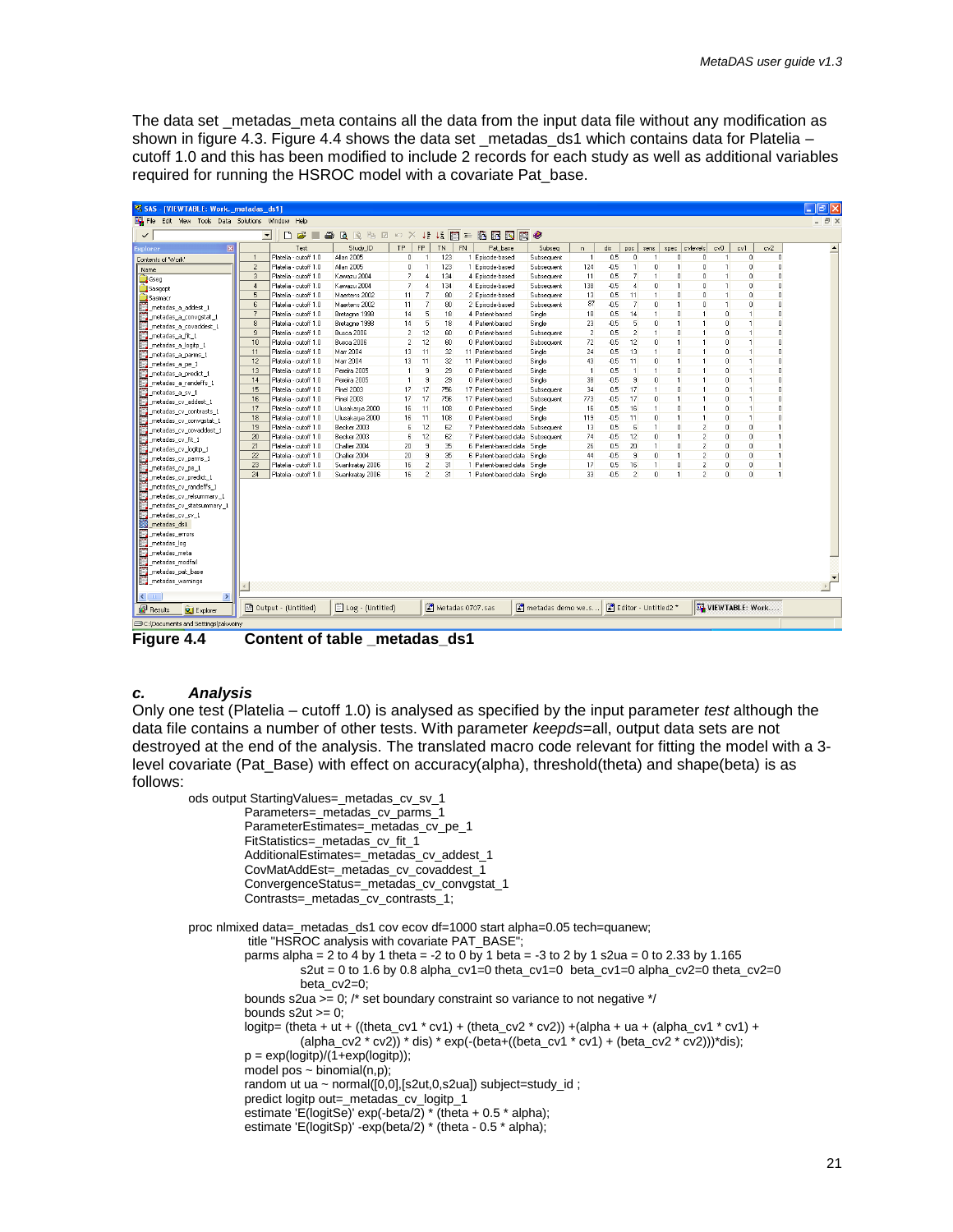estimate 'Var(logitSp)' exp(beta) \* (s2ut + 0.25 \* s2ua); estimate 'Cov(logits)' - (s2ut - 0.25 \* s2ua); estimate 'Corr(logits)'(- (s2ut - 0.25 \* s2ua))/(sqrt(exp(-beta) \* (s2ut + 0.25 \* s2ua))\*sqrt(exp(beta) \*  $s2ut + 0.25 * s2ua$ )); estimate "True positive log odds ratio cv level 1 vs 0" exp(-(beta+beta\_cv1)\*0.5) \* (theta + theta\_cv1 + 0.5 \* (alpha + alpha\_cv1))-(exp(-(beta+beta\_cv1)\*0.5) \* (theta + 0.5 \* alpha)) ; estimate "True positive log odds ratio cv level 2 vs 0" exp(-(beta+beta\_cv2)\*0.5) \* (theta + theta\_cv2 + 0.5 \* (alpha + alpha\_cv2))-(exp(-(beta+beta\_cv2)\*0.5) \* (theta + 0.5 \* alpha)); estimate "True negative log odds ratio cv level 1 vs 0" -exp((beta+beta\_cv1)\*0.5) \* (theta + heta\_cv1  $-0.5 * (alpha + alpha_{cv1}) + (exp((beta + beta_{cv1}) * 0.5) * (theta - 0.5 * alpha));$ estimate "True negative log odds ratio cv level 2 vs 0" -exp((beta+beta\_cv2)\*0.5) \* (theta + theta\_cv2 - 0.5 \* (alpha + alpha\_cv2))+ (exp((beta+beta\_cv2)\*0.5) \* (theta - 0.5 \* alpha)); estimate "E(logitSe) 1" exp(-(beta+beta\_cv1)\*0.5) \* (theta + 0.5 \* alpha)+exp(-(beta+beta\_cv1)\*0.5) \* (theta + theta\_cv1 + 0.5 \* (alpha + alpha\_cv1)) - (exp(-(beta+beta\_cv1)\*0.5) \* (theta + 0.5 \* alpha)) ; estimate "E(logitSe)\_2" exp(-(beta+beta\_cv2)\*0.5) \* (theta + 0.5 \* alpha)+exp(-(beta+beta\_cv2)\*0.5) \* (theta + theta\_cv2 + 0.5 \* (alpha + alpha\_cv2)) - (exp(-(beta+beta\_cv2)\*0.5) \* (theta + 0.5 \* alpha)); estimate "E(logitSp) 1" -exp((beta+beta\_cv1)\*0.5) \* (theta - 0.5 \* alpha)+-exp((beta+beta\_cv1)\*0.5) \* (theta + theta\_cv1 - 0.5 \* (alpha + alpha\_cv1)) + (exp((beta+beta\_cv1)\*0.5) \* (theta - 0.5 \* alpha)) ; estimate "E(logitSp)\_2" -exp((beta+beta\_cv2)\*0.5) \* (theta - 0.5 \* alpha)+-exp((beta+beta\_cv2)\*0.5) \* (theta + theta\_cv2 - 0.5 \* (alpha + alpha\_cv2)) + (exp((beta+beta\_cv2)\*0.5) \* (theta - 0.5 \* alpha)); estimate 'logDOR\_0' log(((exp(exp(-beta/2) \* (theta + 0.5 \* alpha))/(1+exp(exp(-beta/2) \* (theta + 0.5 \* alpha)))) /(1-(exp(exp(-beta/2)  $*$  (theta + 0.5  $*$  alpha))/(1+exp(exp(-beta/2)  $*$  (theta + 0.5  $*$ alpha))))) /((1-(exp(-exp(beta/2) \* (theta - 0.5 \* alpha))/(1+exp(-exp(beta/2) \* (theta - 0.5 \* alpha)))) /(exp(-exp(beta/2) \* (theta - 0.5 \* alpha))/(1+exp(-exp(beta/2) \* (theta - 0.5 \* alpha))))); estimate "logDOR\_1" log(((exp(exp(-(beta+beta\_cv1)\*0.5) \* (theta + theta\_cv1 + 0.5 \* (alpha + alpha\_cv1)))/(1+exp(exp(-(beta+beta\_cv1)\*0.5) \* (theta + theta\_cv1 + 0.5 \* (alpha + alpha\_cv1)))) /(1-(exp(exp(-(beta+beta\_cv1)\*0.5) \* (theta + theta\_cv1 + 0.5 \* (alpha + alpha\_cv1)))/(1+exp(exp(-(beta+beta\_cv1)\*0.5) \* (theta + theta\_cv1 + 0.5 \* (alpha + alpha\_cv1)))))) /((1-(exp(-exp((beta+beta\_cv1)\*0.5) \* (theta + theta\_cv1 - 0.5 \* (alpha + alpha\_cv1)))/(1+exp(-exp((beta+beta\_cv1)\*0.5) \* (theta + theta\_cv1 - 0.5 \* (alpha + alpha\_cv1)))))) /(exp(-exp((beta+beta\_cv1)\*0.5) \* (theta + theta\_cv1 - 0.5 \* (alpha +  $\alpha$ lpha\_cv1)))/(1+exp(-exp((beta+beta\_cv1)\*0.5) \* (theta + theta\_cv1 - 0.5 \* (alpha +  $alpha$  $cv1))))))$  ; estimate "logDOR\_2"  $log((exp(exp(-beta+beta-cv2)^*0.5)$ " (theta + theta\_cv2 + 0.5" (alpha + alpha\_cv2)))/(1+exp(exp(-(beta+beta\_cv2)\*0.5) \* (theta + theta\_cv2 + 0.5 \* (alpha + alpha\_cv2))))) /(1-(exp(exp(-(beta+beta\_cv2)\*0.5) \* (theta + theta\_cv2 + 0.5 \* (alpha + alpha\_cv2)))/(1+exp(exp(-(beta+beta\_cv2)\*0.5) \* (theta + theta\_cv2 + 0.5 \* (alpha + alpha\_cv2))))))) /((1-(exp(-exp((beta+beta\_cv2)\*0.5) \* (theta + theta\_cv2 - 0.5 \* (alpha + alpha\_cv2)))/(1+exp(-exp((beta+beta\_cv2)\*0.5) \* (theta + theta\_cv2 - 0.5 \* (alpha + alpha\_cv2)))))) /(exp(-exp((beta+beta\_cv2)\*0.5) \* (theta + theta\_cv2 - 0.5 \* (alpha + alpha\_cv2)))/(1+exp(-exp((beta+beta\_cv2)\*0.5) \* (theta + theta\_cv2 - 0.5 \* (alpha + alpha\_cv2))))))); estimate "logRelative sensitivity cv level 1 vs 0" log(exp(exp(-(beta+beta\_cv1)/2) \* (theta + theta\_cv1  $+$  0.5  $*$  (alpha+alpha\_cv1)))/(1+exp(exp(-(beta+beta\_cv1)/2)  $*$  (theta + theta\_cv1 + 0.5  $*$ (alpha+alpha\_cv1))))) - log(exp(exp(-beta/2) \* (theta + 0.5 \* alpha))/(1+exp(exp(-beta/2) \*  $(heta + 0.5 * alpha))$ ; estimate "logRelative sensitivity cy level 2 vs  $0$ " log(exp(exp(-(beta+beta\_cv2)/2) \* (theta + theta\_cv2 + 0.5 \* (alpha+alpha\_cv2)))/(1+exp(exp(-(beta+beta\_cv2)/2) \* (theta + theta\_cv2 + 0.5 \* (alpha+alpha\_cv2))))) - log(exp(exp(-beta/2) \* (theta + 0.5 \* alpha))/(1+exp(exp(-beta/2) \* (theta +  $0.5 * alpha))$ ; estimate "logRelative specificity cv level 1 vs 0" log(exp(-exp((beta+beta\_cv1)/2) \* (theta + theta\_cv1 - 0.5 \* (alpha +alpha\_cv1)))/(1+exp(-exp((beta+beta\_cv1)/2) \* (theta + theta\_cv1 - 0.5 \* (alpha+alpha\_cv1))))) - log(exp(-exp(beta/2) \* (theta - 0.5 \* alpha))/(1+exp(-exp(beta/2) \* (theta -  $0.5 * alpha))$ ; estimate "logRelative specificity cv level 2 vs 0" log(exp(-exp((beta+beta\_cv2)/2) \* (theta + theta\_cv2 - 0.5 \* (alpha +alpha\_cv2)))/(1+exp(-exp((beta+beta\_cv2)/2) \* (theta + theta\_cv2 - 0.5 \* (alpha+alpha\_cv2))))) -  $log(exp(-exp(beta/2) * (theta - 0.5 * alpha))/(1+exp(-exp(beta/2) * (theta - 0.5 * a))$  $0.5 * alpha))$ ; estimate "logRDOR cv level 1 vs 0" log(( $\exp(\exp(-\theta t)$ ) =  $\exp(-\theta t)$  (theta + theta cv1 + 0.5 \* (alpha + alpha\_cv1))/(1+exp(exp(-(beta+beta\_cv1)\*0.5) \* (theta + theta\_cv1 + 0.5 \* (alpha + alpha\_cv1))))) /(1-(exp(exp(-(beta+beta\_cv1)\*0.5) \* (theta + theta\_cv1 + 0.5 \* (alpha + alpha\_cv1)))/(1+exp(exp(-(beta+beta\_cv1)\*0.5) \* (theta + theta\_cv1 + 0.5 \* (alpha + alpha\_cv1)))))) /((1-(exp(-exp((beta+beta\_cv1)\*0.5) \* (theta + theta\_cv1 - 0.5 \* (alpha + alpha\_cv1)))/(1+exp(-exp((beta+beta\_cv1)\*0.5) \* (theta + theta\_cv1 - 0.5 \* (alpha + alpha\_cv1)))))) /(exp(-exp((beta+beta\_cv1)\*0.5) \* (theta + theta\_cv1 - 0.5 \* (alpha + alpha\_cv1)))/(1+exp(-exp((beta+beta\_cv1)\*0.5) \* (theta + theta\_cv1 - 0.5 \* (alpha +

alpha\_cv1)))))) - log(((exp(exp(-beta/2) \* (theta + 0.5 \* alpha))/ $(1+exp(exp(-beta/2)$  \*

estimate 'Var(logitSe)' exp(-beta) \* (s2ut + 0.25 \* s2ua);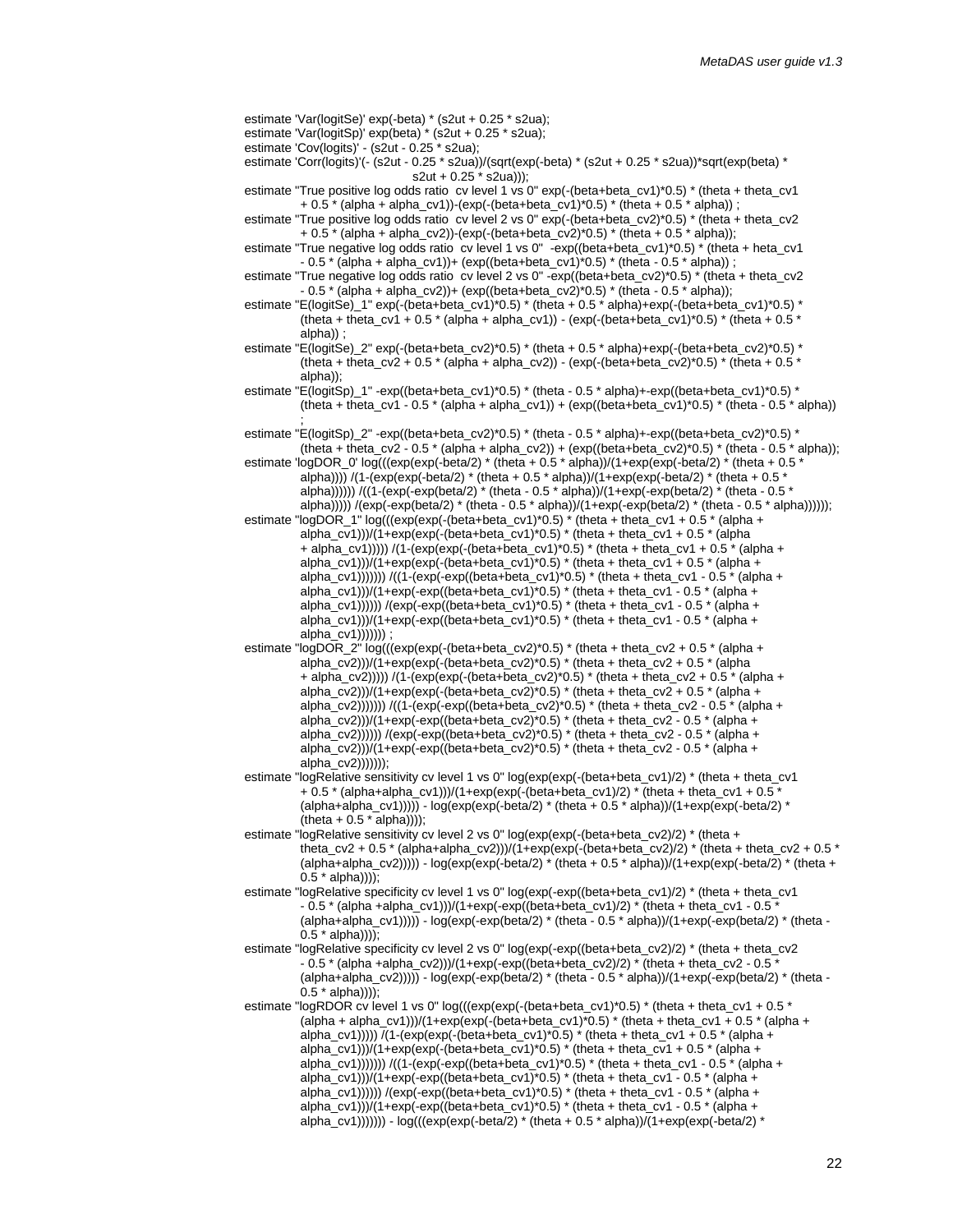(theta + 0.5  $*$  alpha)))) /(1-(exp(exp(-beta/2)  $*$  (theta + 0.5  $*$  alpha))/(1+exp(exp(-beta/2)  $*$  (theta + 0.5 \* alpha)))))) /((1-(exp(-exp(beta/2) \* (theta - 0.5 \* alpha))/(1+exp(-exp(beta/2) \* (theta - 0.5 \* alpha)))))  $/(exp(-exp(beta/2) * (theta - 0.5 * alpha)))/(1+exp(-exp(beta/2) * (theta - 0.5 * alpha))))$ ; estimate "logRDOR cv level 2 vs 0" log(((exp(exp(-(beta+beta\_cv2)\*0.5) \* (theta + theta\_cv2 + 0.5 \* (alpha + alpha\_cv2)))/(1+exp(exp(-(beta+beta\_cv2)\*0.5) \* (theta + theta\_cv2 + 0.5 \* (alpha + alpha\_cv2))))) /(1-(exp(exp(-(beta+beta\_cv2)\*0.5) \* (theta + theta\_cv2 + 0.5 \* (alpha + alpha\_cv2)))/(1+exp(exp(-(beta+beta\_cv2)\*0.5) \* (theta + theta\_cv2 + 0.5 \* (alpha + alpha\_cv2))))))) /((1-(exp(-exp((beta+beta\_cv2)\*0.5) \* (theta + theta\_cv2 - 0.5 \* (alpha + alpha\_cv2)))/(1+exp(-exp((beta+beta\_cv2)\*0.5) \* (theta + theta\_cv2 - 0.5  $*$  (alpha + alpha\_cv2)))))) /(exp(-exp((beta+beta\_cv2)\*0.5) \* (theta + theta\_cv2 - 0.5 \* (alpha + alpha\_cv2)))/(1+exp(-exp((beta+beta\_cv2)\*0.5) \* (theta + theta\_cv2 - 0.5 \* (alpha + alpha\_cv2)))))) - log(((exp(exp(-beta/2) \* (theta + 0.5 \* alpha))/(1+exp(exp(-beta/2) \* (theta + 0.5 \* alpha)))) /(1-(exp(exp(-beta/2)  $*$  (theta + 0.5  $*$  alpha))/(1+exp(exp(-beta/2)  $*$  (theta + 0.5  $*$ alpha)))))) /((1-(exp(-exp(beta/2)  $*$  (theta - 0.5  $*$  alpha))/(1+exp(-exp(beta/2)  $*$  (theta - 0.5  $*$  $\frac{1}{\text{alpha}}$ )))) /(exp(-exp(beta/2) \* (theta - 0.5 \* alpha))/(1+exp(-exp(beta/2) \* (theta - 0.5 \*  $a$ (pha)))))); estimate 'logLR+\_0' log((exp(exp(-beta/2) \* (theta + 0.5 \* alpha))/(1+exp(exp(-beta/2) \* (theta + 0.5 \* alpha)))) /(1-(exp(-exp(beta/2)  $*$  (theta - 0.5  $*$  alpha))/(1+exp(-exp(beta/2)  $*$  (theta - 0.5  $*$ alpha)))))); estimate "logLR+ 1" log((exp(exp(-(beta+beta\_cv1)\*0.5) \* (theta + theta\_cv1 + 0.5 \* (alpha + alpha\_cv1)))/(1+exp(exp(-(beta+beta\_cv1)\*0.5) \* (theta + theta\_cv1 + 0.5 \* (alpha + alpha\_cv1))))) /(1-(exp(-exp((beta+beta\_cv1)\*0.5) \* (theta + theta\_cv1 - 0.5 \* (alpha + alpha\_cv1)))/(1+exp(-exp((beta+beta\_cv1)\*0.5) \* (theta + theta\_cv1 - 0.5 \* (alpha + alpha\_cv1))))))) ; estimate "logLR+\_2" log((exp(exp(-(beta+beta\_cv2)\*0.5) \* (theta + theta\_cv2 + 0.5 \* (alpha + alpha\_cv2)))/(1+exp(exp(-(beta+beta\_cv2)\*0.5) \* (theta + theta\_cv2 + 0.5 \* (alpha + alpha\_cv2))))) /(1-(exp(-exp((beta+beta\_cv2)\*0.5) \* (theta + theta\_cv2 - 0.5 \* (alpha + alpha\_cv2)))/(1+exp(-exp((beta+beta\_cv2)\*0.5) \* (theta + theta\_cv2 - 0.5 \* (alpha + alpha\_cv2))))))); estimate 'logLR- 0' log((1-(exp(exp(-beta/2)  $*$  (theta + 0.5  $*$  alpha))/(1+exp(exp(-beta/2)  $*$ (theta + 0.5  $*$  alpha))))) /(exp(-exp(beta/2)  $*$  (theta - 0.5  $*$  alpha))/(1+exp(-exp(beta/2)  $*$  (theta - 0.5 alpha))))); estimate "logLR- $11'$  log((1-(exp(exp(-(beta+beta\_cv1)\*0.5) \* (theta + theta\_cv1 + 0.5 \* (alpha + alpha\_cv1))) $/(1+exp(exp(-fbeta+beta_cv1)^*0.5)$  \* (theta + theta\_cv1 + 0.5 \* (alpha + alpha\_cv1)))))) /(exp(-exp((beta+beta\_cv1)\*0.5) \* (theta + theta\_cv1 - 0.5 \* (alpha + alpha\_cv1)))/(1+exp(-exp(beta/2)  $*$  (theta + theta\_cv1 - 0.5  $*$  (alpha + alpha\_cv1)))))) ; estimate "logLR-\_2"  $log((1-(exp(exp)(-beta+beta-cv2)^*0.5))^*$  (theta + theta\_cv2 + 0.5  $*$  (alpha + alpha\_cv2)))/(1+exp(exp(-(beta+beta\_cv2)\*0.5) \* (theta + theta\_cv2 + 0.5 \* (alpha + alpha\_cv2)))))) /(exp(-exp((beta+beta\_cv2)\*0.5) \* (theta + theta\_cv2 - 0.5  $\overline{ }$  alpha + alpha\_cv2)))/(1+exp(-exp(beta/2)  $*$  (theta + theta\_cv2 - 0.5  $*$  (alpha + alpha\_cv2)))))); estimate "alpha\_1" alpha+alpha\_cv1 ; estimate "alpha\_2" alpha+alpha\_cv2; estimate "theta\_1" theta+theta\_cv1 ; estimate "theta\_2" theta+theta\_cv2; estimate "beta\_1" beta+beta\_cv1 ; estimate "beta\_2" beta+beta\_cv2; contrast "Pooled test for alpha" alpha, alpha+alpha\_cv1, alpha+alpha\_cv2; contrast "Pooled test for theta" theta, theta+theta\_cv1, theta+theta\_cv2; contrast "Pooled test for beta" beta, beta+beta\_cv1, beta+beta\_cv2;

#### run;

#### *d. Word Output*

The .rtf document contains tables for model starting values, convergence status, fit and estimates for parameters and summary measures of test accuracy. Parameters for both the HSROC and bivariate models are included in this example because the input parameter *bothmodels*=*y*. The distributional assumptions for the random effects can be checked using the histograms and normal probability plots of the empirical Bayes estimates of the random effects that are produced with parameter *checkmod*=*y*. You can create your own plots if you choose to save the random effects to a data set with parameter *randeffs*=*y*. The Word document output is as follows: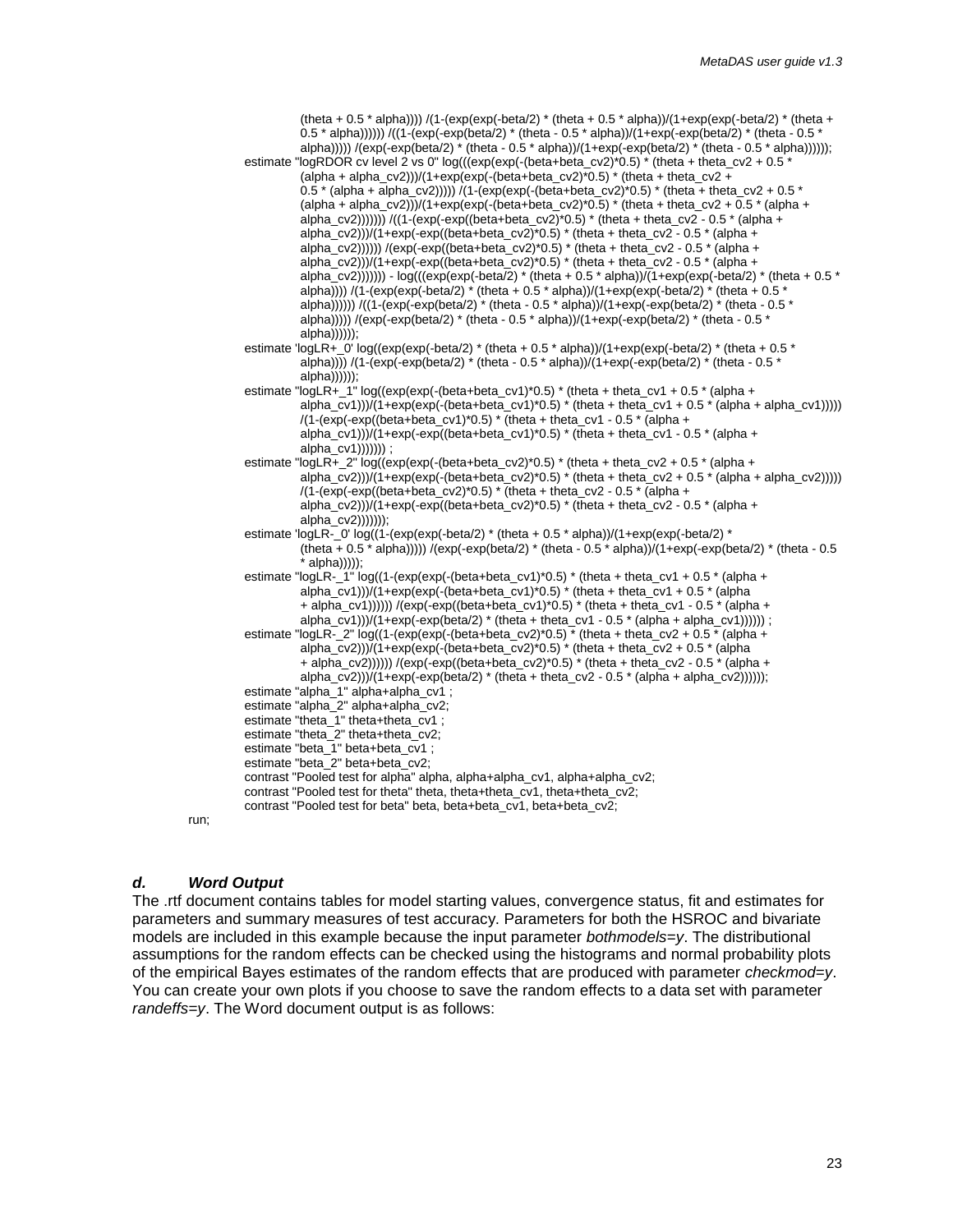### **META-ANALYSIS OF DIAGNOSTIC ACCURACY STUDIES**

#### **Analysis Information**

Data: 'C:\Training\Galactomannan detection for invasive aspergillosis in immunocompromized patients.csv' Test: 'Platelia - cutoff 1.0' Confidence Interval: 95%

Covariate Information

| Pat base           | <b>Level</b> |
|--------------------|--------------|
| Episode-based      |              |
| Patient-based      |              |
| Patient-based data |              |

#### **HSROC model basic analysis for 'Platelia - cutoff 1.0'**

\_\_\_\_\_\_\_\_\_\_\_\_\_\_\_\_\_\_\_\_\_\_\_\_\_\_\_\_\_\_\_\_\_\_\_\_\_\_\_\_\_\_\_\_\_\_\_\_\_\_\_\_\_\_\_\_\_\_\_\_\_\_\_\_\_\_\_\_

#### **Starting values**

| <b>Parameter   Estimate   Gradient   LowerBC   UpperBC  </b> |        |            |  |
|--------------------------------------------------------------|--------|------------|--|
| alpha                                                        | 3.0000 | $-1.48935$ |  |
| theta                                                        |        | 4.640987   |  |
| beta                                                         | 0.5000 | $-1.7937$  |  |
| s2ua                                                         | 1.0000 | $-0.3609$  |  |
| s2ut                                                         | 0.5000 | $-0.44104$ |  |

#### **Convergence status**

| <b>Reason</b>                                | <b>Status</b> |
|----------------------------------------------|---------------|
| NOTE: GCONV convergence criterion satisfied. |               |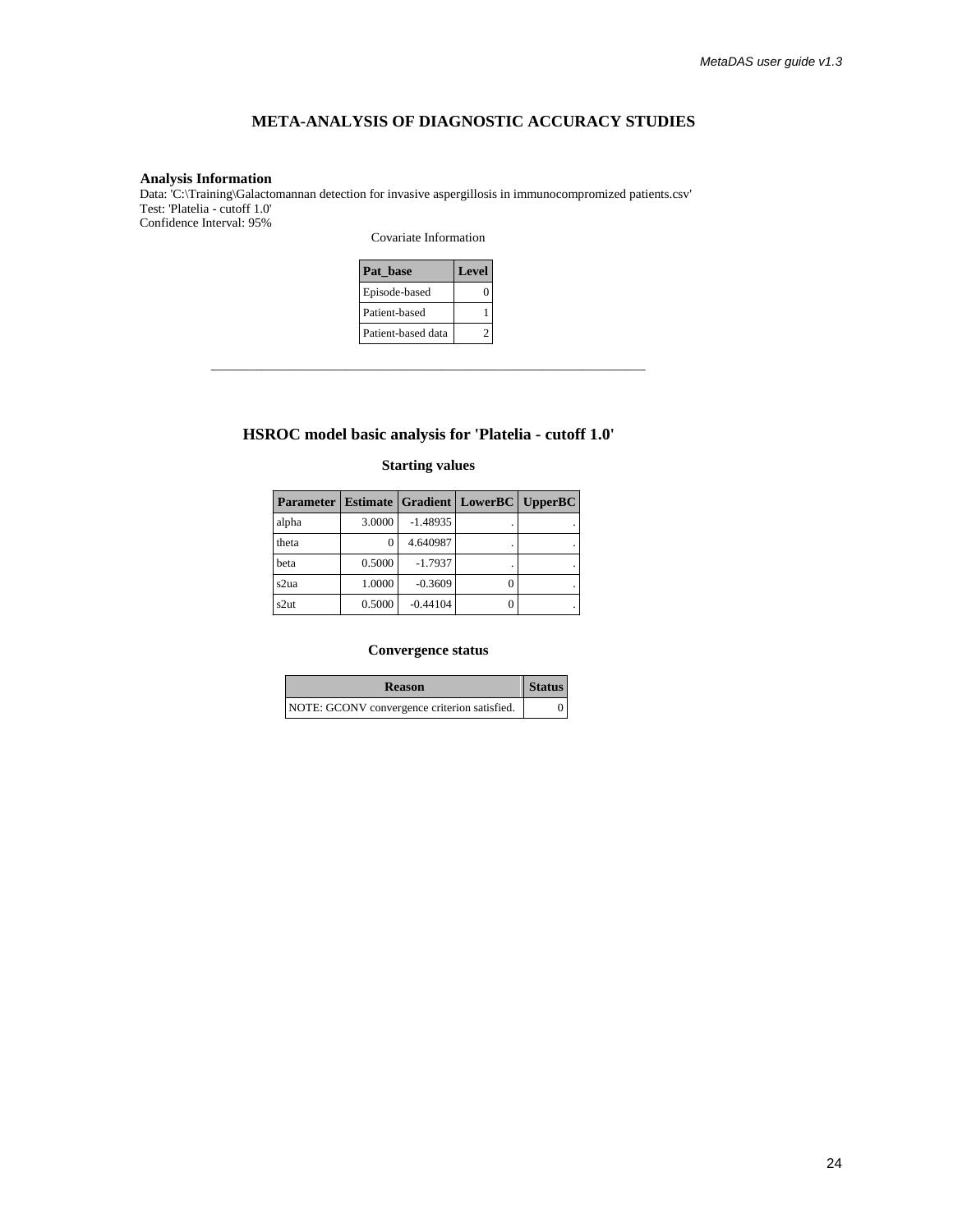### **Model fit**

| <b>Description</b>       | Value |
|--------------------------|-------|
| -2 Log Likelihood        | 129.9 |
| AIC (smaller is better)  | 139.9 |
| AICC (smaller is better) | 143.3 |
| BIC (smaller is better)  | 142.3 |

# **HSROC model parameter estimates**

| <b>Parameter</b> | <b>Estimate</b> | <b>Standard</b><br>Error |         |         |           |        |                   | $ z $ Pr >  z   Lower   Upper   Gradient   RM_Name |
|------------------|-----------------|--------------------------|---------|---------|-----------|--------|-------------------|----------------------------------------------------|
| alpha            | 3.3683          | 0.5515                   | 6.11    | < .0001 | 2.2861    | 4.4505 | $-3.14E-7$ Lambda |                                                    |
| theta            | $-0.5605$       | 0.4381                   | $-1.28$ | 0.2011  | $-1.4202$ | 0.2992 | $-5.93E-6$ Theta  |                                                    |
| beta             | 0.04399         | 0.4724                   | 0.09    | 0.9258  | $-0.8830$ | 0.9710 | $6.167E-6$ beta   |                                                    |
| s2ua             | 1.3297          | 0.8640                   | 1.54    | 0.1241  | $-0.3657$ | 3.0251 |                   | $1.547E-6$ Var(accuracy)                           |
| s2ut             | 0.6003          | 0.3826                   | 1.57    | 0.1170  | $-0.1505$ | 1.3511 |                   | $3.988E-7$ Var(threshold)                          |

# **Bivariate model parameter estimates**

| <b>Parameter</b> | <b>Estimate</b> | <b>Standard</b><br>Error | z       | Pr >  z  | Lower     | <b>Upper</b> |
|------------------|-----------------|--------------------------|---------|----------|-----------|--------------|
| E(logitSe)       | 1.0992          | 0.3722                   | 2.95    | 0.0032   | 0.3688    | 1.8297       |
| E(logitsp)       | 2.2946          | 0.3119                   | 7.36    | < 0.0001 | 1.6826    | 2.9066       |
| Var(logitSe)     | 0.8926          | 0.7346                   | 1.22    | 0.2246   | $-0.5490$ | 2.3342       |
| Var(logitSp)     | 0.9747          | 0.4920                   | 1.98    | 0.0478   | 0.009278  | 1.9401       |
| Cov(logits)      | $-0.2679$       | 0.4181                   | $-0.64$ | 0.5218   | $-1.0883$ | 0.5525       |
| Corr(logits)     | $-0.2872$       | 0.3938                   | $-0.73$ | 0.4660   | $-1.0600$ | 0.4855       |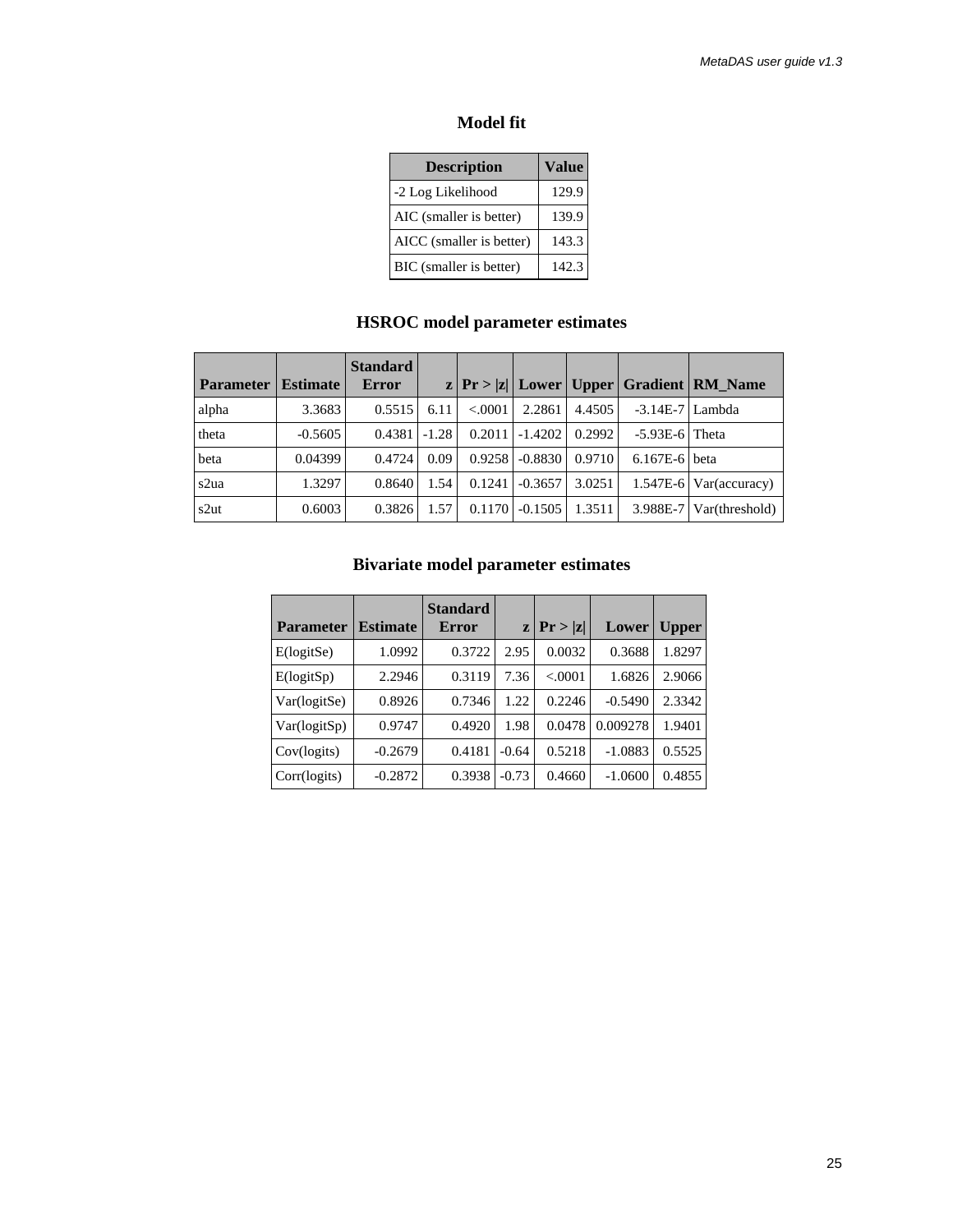| <b>Parameter</b> | <b>Estimate</b> |
|------------------|-----------------|
| SE(E(logitSe))   | 0.3722          |
| SE(E(logitSp))   | 0.3119          |
| Cov(Es)          | $-0.0223$       |
| <b>Studies</b>   | 12.0000         |

# **Confidence and prediction region parameters**

# **Summary estimates of test accuracy measures**

| <b>Parameter</b> | <b>Estimate</b> | Lower   | <b>Upper</b> |
|------------------|-----------------|---------|--------------|
| Sensitivity      | 0.7501          | 0.5912  | 0.8617       |
| Specificity      | 0.9084          | 0.8432  | 0.9482       |
| <b>DOR</b>       | 29.7795         | 12.6252 | 70.2423      |
| $LR+$            | 8.1915          | 4.7221  | 14.2099      |
| LR-              | 0.2751          | 0.1603  | 0.4720       |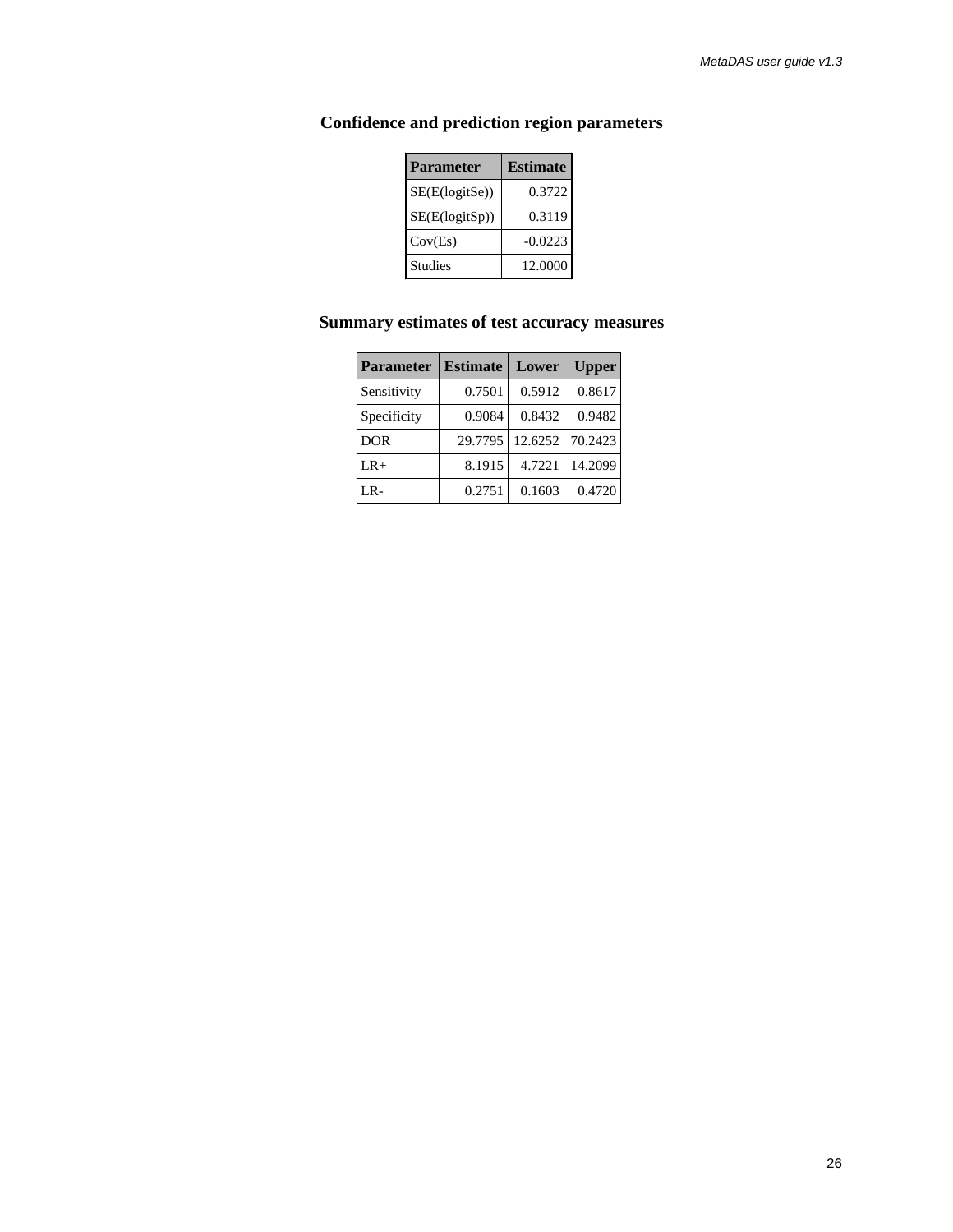| <b>Study ID</b> | Pat base           | <b>Observed</b><br>sensitivity | <b>Predicted</b><br>sensitivity | Lower<br>confidence<br>limit for<br>predicted<br>sensitivity |
|-----------------|--------------------|--------------------------------|---------------------------------|--------------------------------------------------------------|
| Allan 2005      | Episode-based      | 0.00000                        | 0.55200                         | 0.12668                                                      |
| Becker 2003     | Patient-based data | 0.46154                        | 0.55750                         | 0.31057                                                      |
| Bretagne 1998   | Patient-based      | 0.77778                        | 0.78085                         | 0.57079                                                      |
| Busca 2006      | Patient-based      | 1.00000                        | 0.82596                         | 0.42906                                                      |
| Challier 2004   | Patient-based data | 0.76923                        | 0.77362                         | 0.59567                                                      |
| Kawazu 2004     | Episode-based      | 0.63636                        | 0.65626                         | 0.39277                                                      |
| Maertens 2002   | Episode-based      | 0.84615                        | 0.81030                         | 0.57109                                                      |
| Marr 2004       | Patient-based      | 0.54167                        | 0.59306                         | 0.39707                                                      |
| Pereira 2005    | Patient-based      | 1.00000                        | 0.81995                         | 0.38423                                                      |
| Pinel 2003      | Patient-based      | 0.50000                        | 0.52220                         | 0.36009                                                      |
| Suankratay 2006 | Patient-based data | 0.94118                        | 0.87584                         | 0.65279                                                      |
| Ulusakarya 2000 | Patient-based      | 1.00000                        | 0.90910                         | 0.66330                                                      |

#### **Predicted values of sensitivity and specificity based on parameter and empirical Bayes estimates**

 $\blacksquare$ 

| <b>Upper</b><br>confidence<br>limit for<br>predicted<br>sensitivity | <b>Observed</b><br>specificity | <b>Predicted</b><br>specificity | Lower<br>confidence<br>limit for<br>predicted<br>specificity | <b>Upper</b><br>confidence<br>limit for<br>predicted<br>specificity |
|---------------------------------------------------------------------|--------------------------------|---------------------------------|--------------------------------------------------------------|---------------------------------------------------------------------|
| 0.91278                                                             | 0.99194                        | 0.97996                         | 0.93807                                                      | 0.99371                                                             |
| 0.77894                                                             | 0.83784                        | 0.85021                         | 0.75337                                                      | 0.91340                                                             |
| 0.90519                                                             | 0.78261                        | 0.81845                         | 0.63506                                                      | 0.92113                                                             |
| 0.96771                                                             | 0.83333                        | 0.84097                         | 0.74247                                                      | 0.90654                                                             |
| 0.88797                                                             | 0.79545                        | 0.81508                         | 0.68228                                                      | 0.90047                                                             |
| 0.84929                                                             | 0.97101                        | 0.96406                         | 0.92074                                                      | 0.98411                                                             |
| 0.93199                                                             | 0.91954                        | 0.91683                         | 0.84373                                                      | 0.95745                                                             |
| 0.76331                                                             | 0.74419                        | 0.77703                         | 0.63341                                                      | 0.87545                                                             |
| 0.97079                                                             | 0.76316                        | 0.78831                         | 0.64007                                                      | 0.88634                                                             |
| 0.67976                                                             | 0.97801                        | 0.97638                         | 0.96312                                                      | 0.98495                                                             |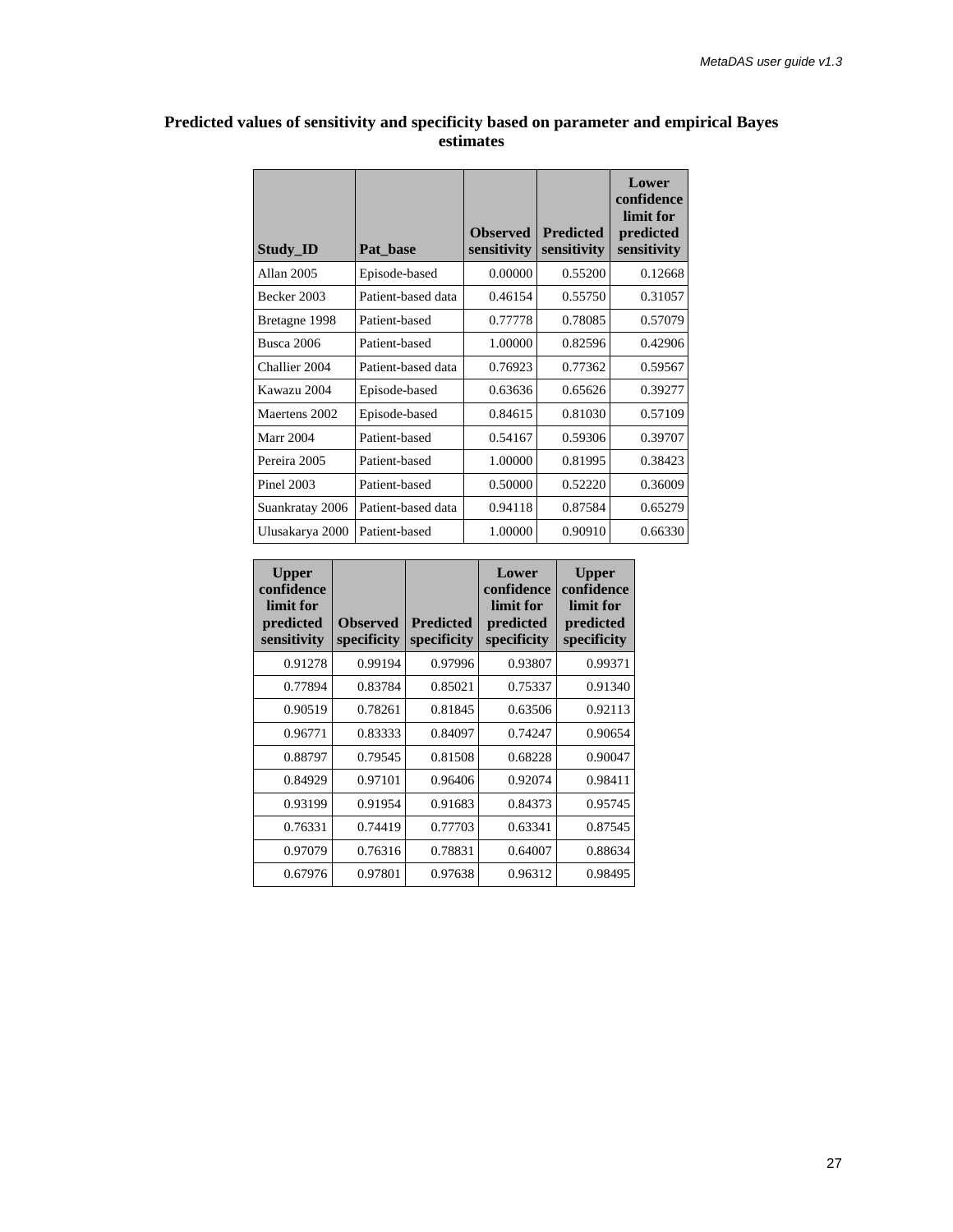# **Model checking - distribution of random effects**

 Histograms and normal probability plots of the empirical Bayes estimates of the random effects (ua and ut, level two residuals)



Histogram of random effects for 'Platelia - cutoff 1.0' Random Effect=ut

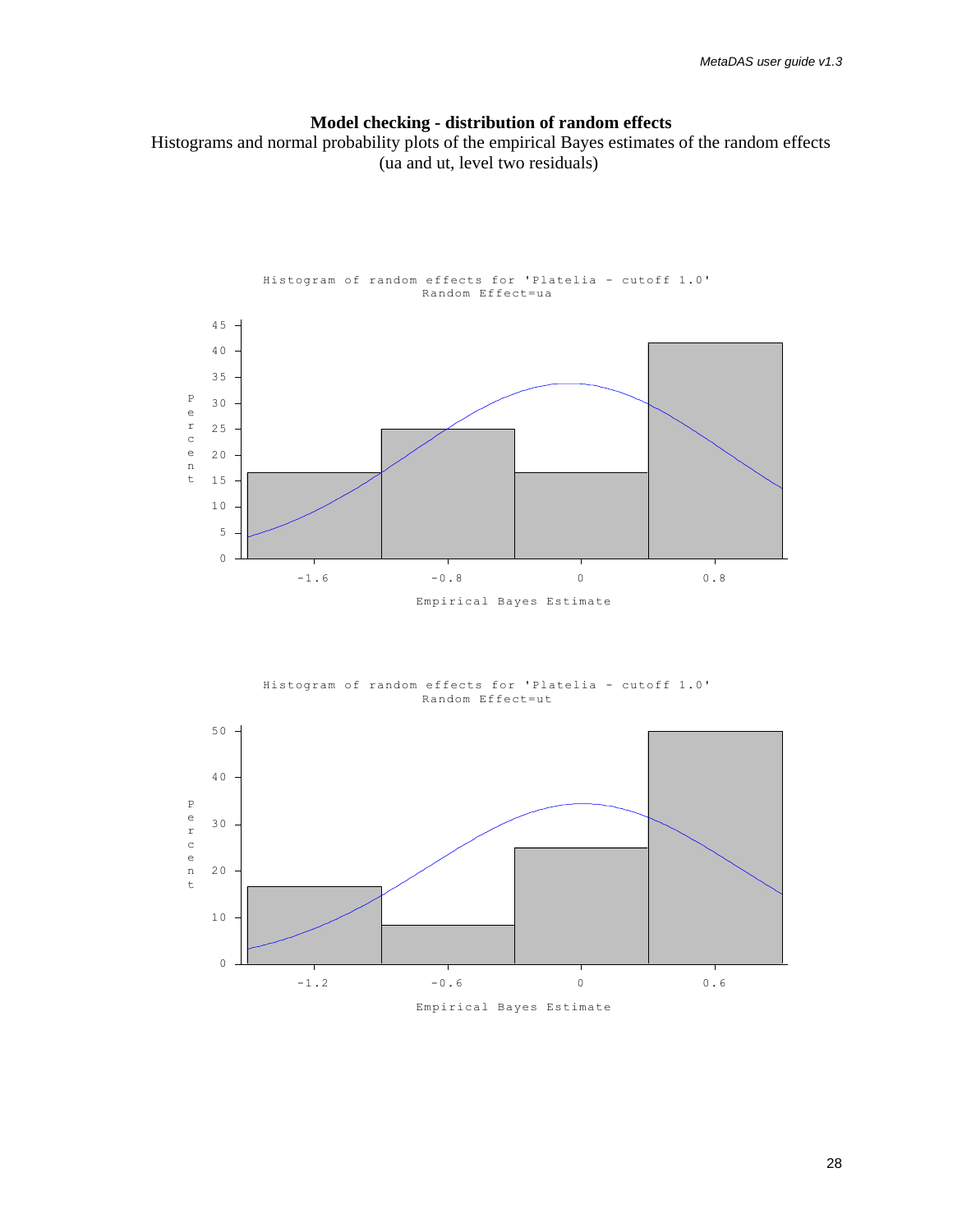

Normal probability plot of random effects for 'Platelia - cutoff 1.0' Random Effect=ua

Normal probability plot of random effects for 'Platelia - cutoff 1.0' Random Effect=ut

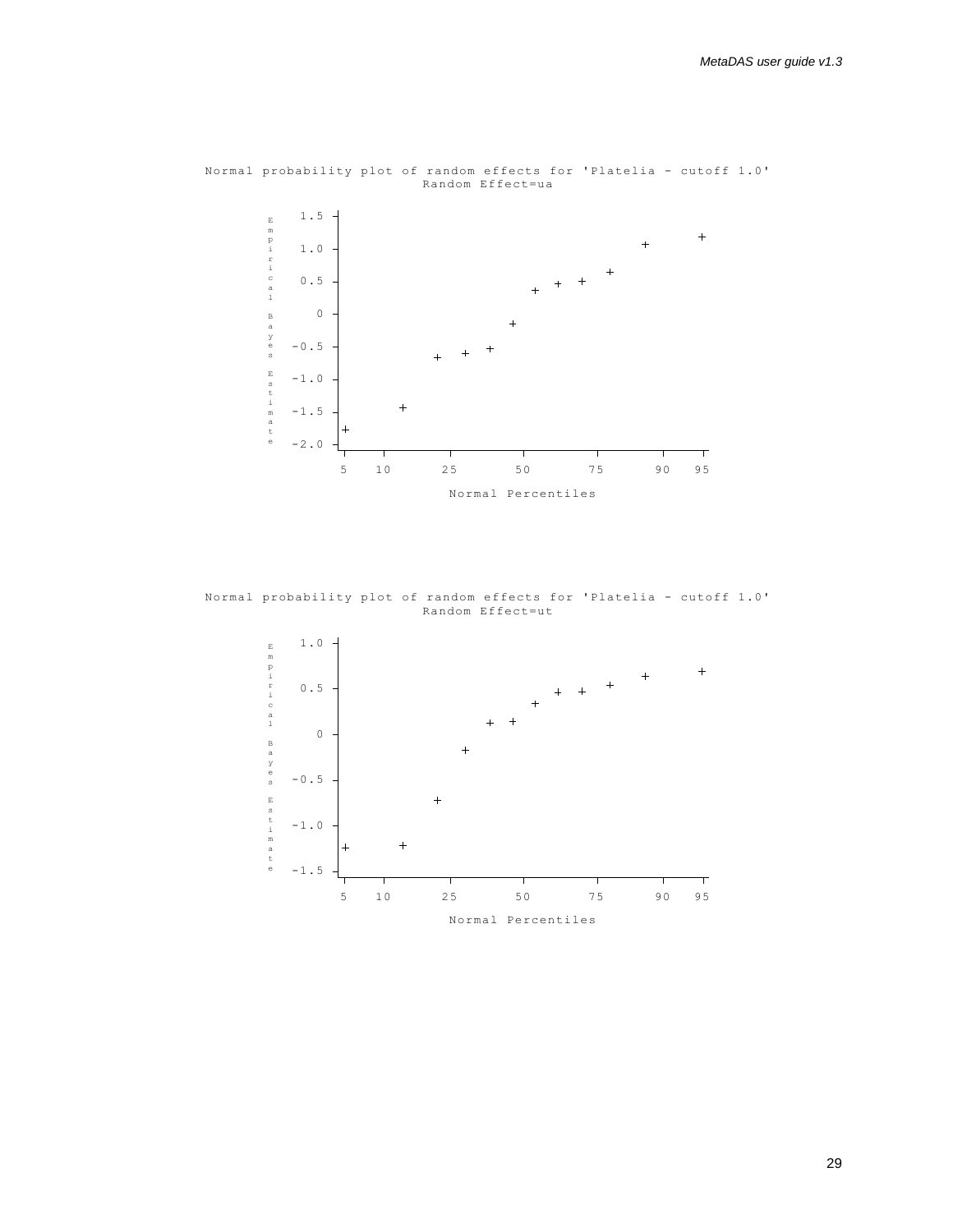# **HSROC model analysis with covariate = Pat\_base**

| <b>Parameter</b> | <b>Estimate</b> |            | <b>Gradient   LowerBC</b> | Upper BC |
|------------------|-----------------|------------|---------------------------|----------|
| alpha            | 3.0000          | $-1.89255$ |                           |          |
| theta            | $-1.0000$       | -4.34687   |                           |          |
| beta             | 0               | 1.821256   |                           |          |
| s2ua             | 1.1650          | $-0.26655$ | 0                         |          |
| s2ut             | 0.8000          | 0.200892   | 0                         |          |
| alpha_cv1        | $\Omega$        | $-0.13815$ |                           |          |
| theta cv1        | 0               | $-3.98331$ |                           |          |
| beta_cv1         | $\theta$        | 3.121569   |                           |          |
| alpha_ $cv2$     | $\Omega$        | 0.041916   |                           |          |
| theta_ $cv2$     | $\Omega$        | $-2.0781$  | ٠                         |          |
| beta cv2         | $\Omega$        | 2.258011   |                           |          |

### **Starting values**

#### **Convergence status**

| <b>Reason</b>                                | <b>Status</b> |
|----------------------------------------------|---------------|
| NOTE: GCONV convergence criterion satisfied. |               |

#### **Model fit**

| <b>Description</b>       | Value |
|--------------------------|-------|
| -2 Log Likelihood        | 123.5 |
| AIC (smaller is better)  | 145.5 |
| AICC (smaller is better) | 167.5 |
| BIC (smaller is better)  | 150.8 |

 **Likelihood ratio test for model with and without Pat\_base:**

-2 log likelihood difference is  $6.444$  on 6 degrees of freedom,  $p = 0.375$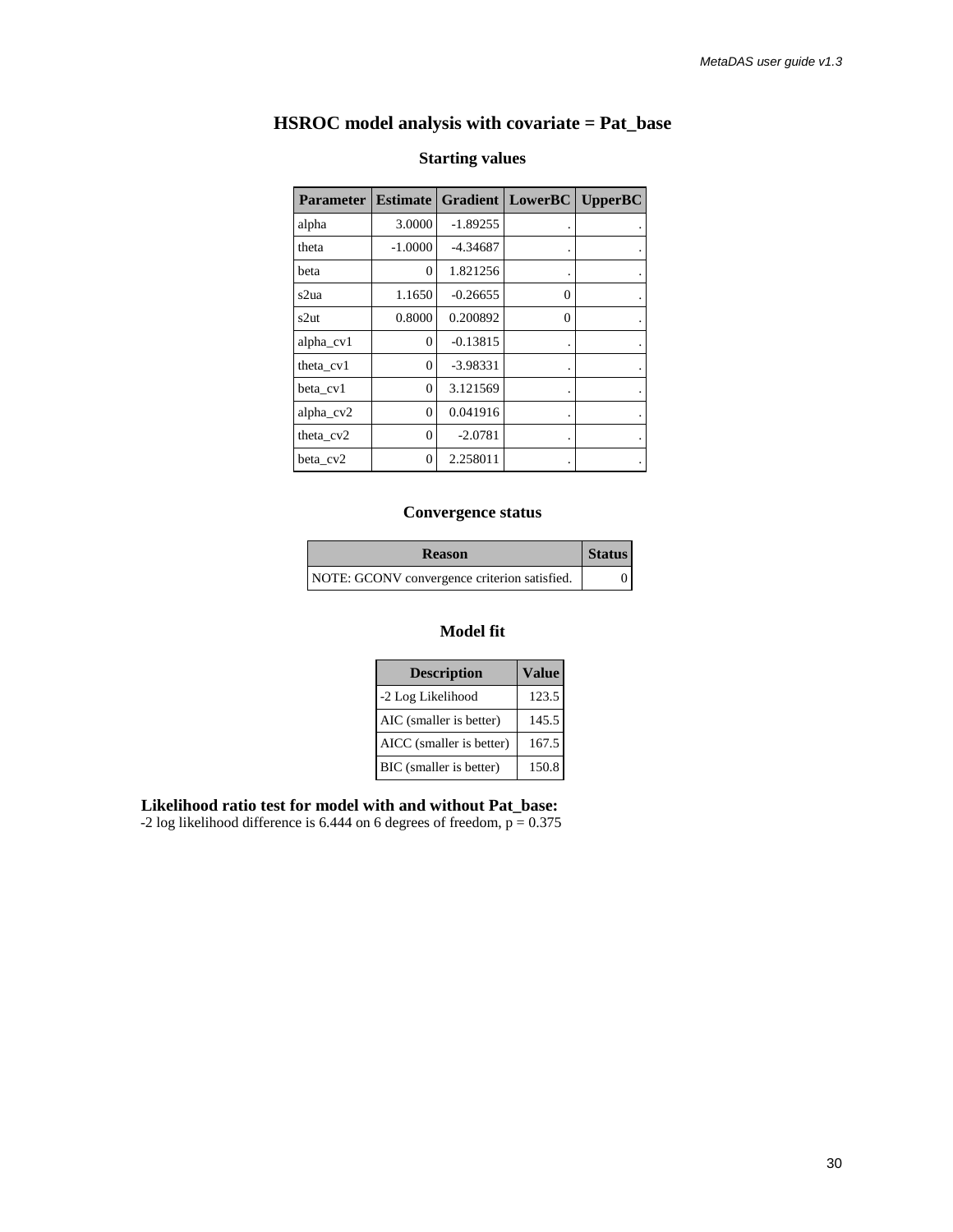| <b>Study ID</b>  | Pat base           | <b>Observed</b><br>sensitivity | <b>Predicted</b><br>sensitivity | Lower<br>confidence<br>limit for<br>predicted<br>sensitivity |
|------------------|--------------------|--------------------------------|---------------------------------|--------------------------------------------------------------|
| Allan 2005       | Episode-based      | 0.00000                        | 0.57351                         | 0.12242                                                      |
| Becker 2003      | Patient-based data | 0.46154                        | 0.51628                         | 0.26109                                                      |
| Bretagne 1998    | Patient-based      | 0.77778                        | 0.77945                         | 0.57012                                                      |
| Busca 2006       | Patient-based      | 1.00000                        | 0.80786                         | 0.41779                                                      |
| Challier 2004    | Patient-based data | 0.76923                        | 0.77396                         | 0.58461                                                      |
| Kawazu 2004      | Episode-based      | 0.63636                        | 0.65792                         | 0.38076                                                      |
| Maertens 2002    | Episode-based      | 0.84615                        | 0.79587                         | 0.52230                                                      |
| <b>Marr 2004</b> | Patient-based      | 0.54167                        | 0.61094                         | 0.40569                                                      |
| Pereira 2005     | Patient-based      | 1.00000                        | 0.80692                         | 0.39372                                                      |
| Pinel 2003       | Patient-based      | 0.50000                        | 0.52944                         | 0.36344                                                      |
| Suankratay 2006  | Patient-based data | 0.94118                        | 0.89963                         | 0.63945                                                      |
| Ulusakarya 2000  | Patient-based      | 1.00000                        | 0.88585                         | 0.56692                                                      |

#### **Predicted values of sensitivity and specificity based on parameter and empirical Bayes estimates**

| <b>Upper</b><br>confidence<br>limit for<br>predicted<br>sensitivity | <b>Observed</b><br>specificity | <b>Predicted</b><br>specificity | Lower<br>confidence<br>limit for<br>predicted<br>specificity | <b>Upper</b><br>confidence<br>limit for<br>predicted<br>specificity |
|---------------------------------------------------------------------|--------------------------------|---------------------------------|--------------------------------------------------------------|---------------------------------------------------------------------|
| 0.92838                                                             | 0.99194                        | 0.98512                         | 0.94247                                                      | 0.99627                                                             |
| 0.76325                                                             | 0.83784                        | 0.84969                         | 0.75990                                                      | 0.90989                                                             |
| 0.90401                                                             | 0.78261                        | 0.81443                         | 0.63675                                                      | 0.91659                                                             |
| 0.96099                                                             | 0.83333                        | 0.83832                         | 0.74108                                                      | 0.90379                                                             |
| 0.89283                                                             | 0.79545                        | 0.82395                         | 0.70020                                                      | 0.90365                                                             |
| 0.85747                                                             | 0.97101                        | 0.97133                         | 0.93181                                                      | 0.98824                                                             |
| 0.93290                                                             | 0.91954                        | 0.93238                         | 0.85472                                                      | 0.96999                                                             |
| 0.78319                                                             | 0.74419                        | 0.77970                         | 0.63553                                                      | 0.87780                                                             |
| 0.96415                                                             | 0.76316                        | 0.78751                         | 0.64177                                                      | 0.88462                                                             |
| 0.68917                                                             | 0.97801                        | 0.97501                         | 0.96102                                                      | 0.98406                                                             |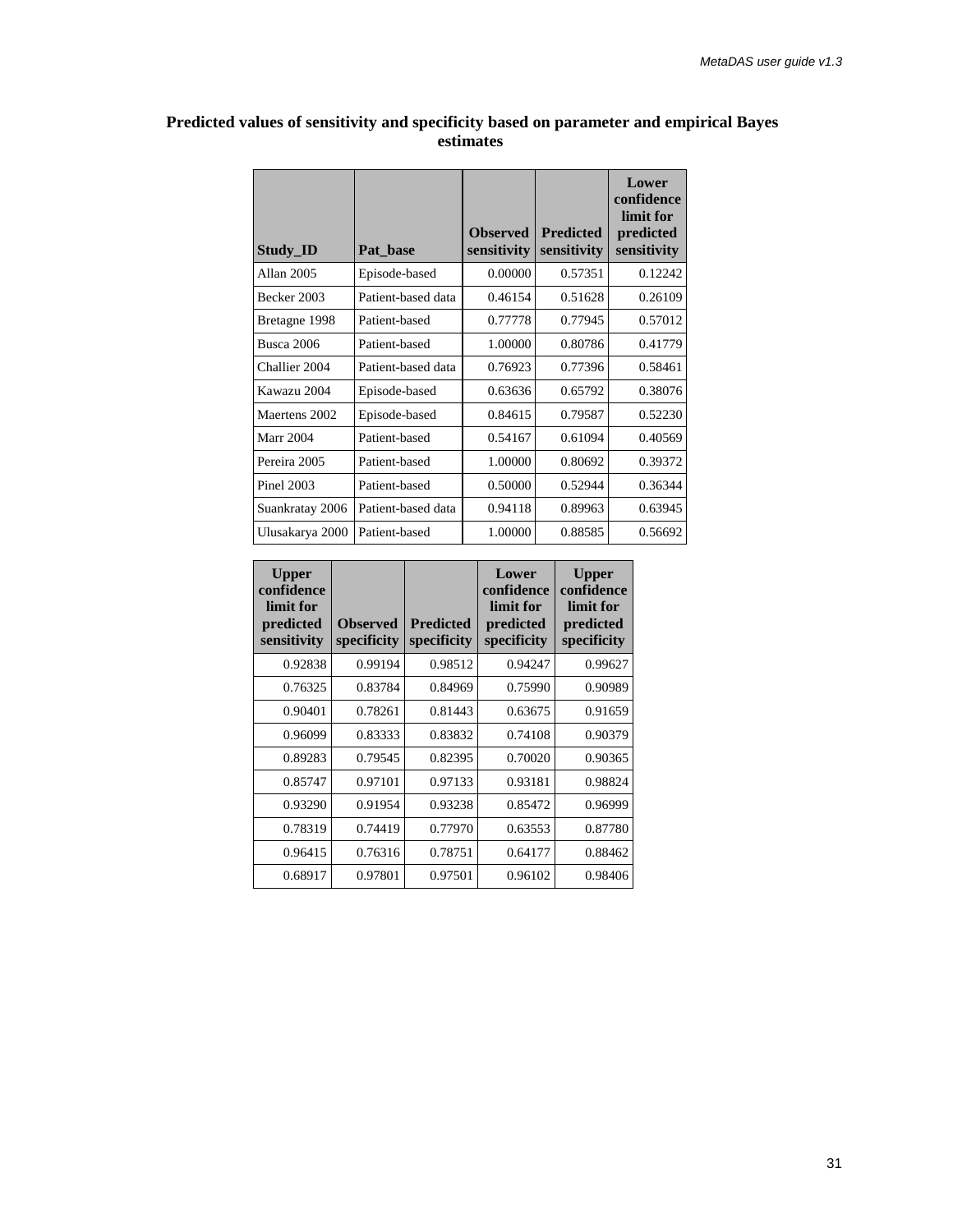| <b>Parameter</b> | <b>Estimate</b> | <b>Standard</b><br><b>Error</b> |         | $z \,   \, Pr >  z  \,  $ Lower |           | <b>Upper</b> |
|------------------|-----------------|---------------------------------|---------|---------------------------------|-----------|--------------|
| alpha            | 4.1671          | 1.4313                          | 2.91    | 0.0037                          | 1.3583    | 6.9759       |
| theta            | $-1.2665$       | 1.3129                          | $-0.96$ | 0.3349                          | $-3.8428$ | 1.3098       |
| beta             | 0.09235         | 1.1400                          | 0.08    | 0.9355                          | $-2.1446$ | 2.3293       |
| s2ua             | 0.8672          | 0.6936                          | 1.25    | 0.2115                          | $-0.4938$ | 2.2282       |
| s2ut             | 0.4048          | 0.2579                          | 1.57    | 0.1169                          | $-0.1014$ | 0.9110       |

#### **HSROC model parameter estimates for Pat\_base = Episode-based**

 **Bivariate model parameter estimates for Pat\_base = Episode-based**

| <b>Parameter</b> | <b>Estimate</b> | <b>Standard</b><br><b>Error</b> |         | $ z $ Pr >  z   Lower |           | <b>Upper</b> |
|------------------|-----------------|---------------------------------|---------|-----------------------|-----------|--------------|
| E(logitSe)       | 0.7802          | 0.7057                          | 1.11    | 0.2692                | $-0.6046$ | 2.1649       |
| E(logitSp)       | 3.5083          | 0.5914                          | 5.93    | < 0.0001              | 2.3478    | 4.6688       |
| Var(logitSe)     | 0.5668          | 0.7749                          | 0.73    | 0.4647                | $-0.9538$ | 2.0873       |
| Var(logitSp)     | 0.6818          | 0.7900                          | 0.86    | 0.3883                | $-0.8685$ | 2.2320       |
| Cov(logits)      | $-0.1880$       | 0.2735                          | $-0.69$ | 0.4920                | $-0.7248$ | 0.3487       |
| Corr(logits)     | $-0.3025$       | 0.4057                          | $-0.75$ | 0.4561                | $-1.0985$ | 0.4936       |

 **Confidence and prediction region parameters for Pat\_base = Episode-based**

| <b>Parameter</b> | <b>Estimate</b> |
|------------------|-----------------|
| SE(E(logitSe))   | 0.70566         |
| SE(E(logitSp))   | 0.59138         |
| Cov(Es)          | $-0.05355$      |
| <b>Studies</b>   | 3.00000         |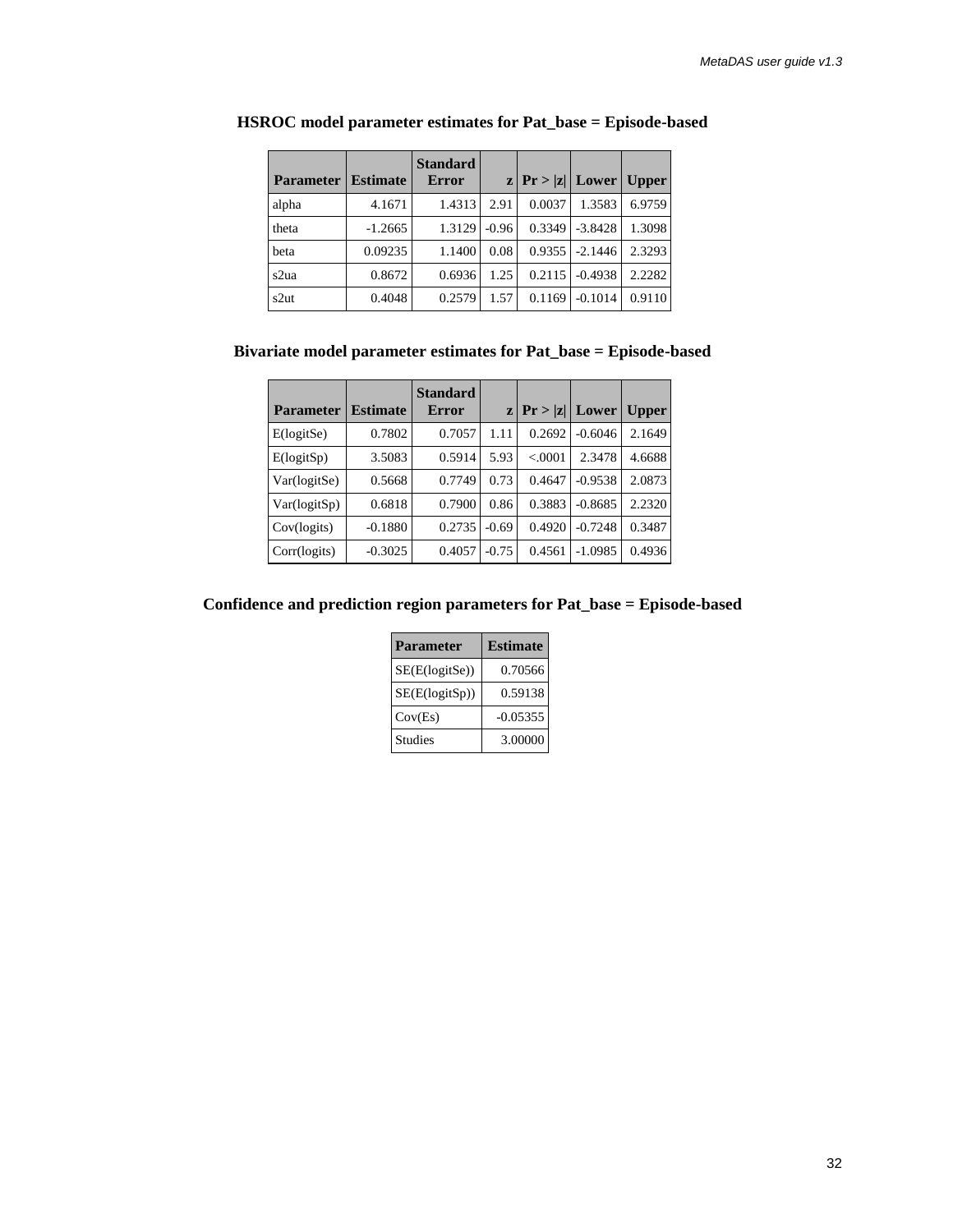| <b>Parameter</b> | <b>Estimate</b> | <b>Standard</b><br><b>Error</b> |         | $ z $ Pr >  z   Lower |           | <b>Upper</b> |
|------------------|-----------------|---------------------------------|---------|-----------------------|-----------|--------------|
| $alpha_1$        | 3.0755          | 0.7217                          | 4.26    | < 0.0001              | 1.6593    | 4.4916       |
| theta 1          | $-0.3634$       | 0.4870                          | $-0.75$ | 0.4557                | $-1.3192$ | 0.5923       |
| beta 1           | 0.05490         | 0.6258                          | 0.09    | 0.9301                | $-1.1732$ | 1.2830       |
| s2ua             | 0.8672          | 0.6936                          | 1.25    | 0.2115                | $-0.4938$ | 2.2282       |
| s2ut             | 0.4048          | 0.2579                          | 1.57    | 0.1169                | $-0.1014$ | 0.9110       |

#### **HSROC model parameter estimates for Pat\_base = Patient-based**

### **Bivariate model parameter estimates for Pat\_base = Patient-based**

| <b>Parameter</b>          | <b>Estimate</b> | <b>Standard</b><br><b>Error</b> |         | $z \,   \, Pr >  z  \,  $ Lower |           | Upper  |
|---------------------------|-----------------|---------------------------------|---------|---------------------------------|-----------|--------|
| $E(logitSe)$ <sup>1</sup> | 1.1425          | 0.5170                          | 2.21    | 0.0273                          | 0.1280    | 2.1570 |
| $E(logitSp)_1$            | 1.9541          | 0.3643                          | 5.36    | < 0.0001                        | 1.2392    | 2.6689 |
| Var(logitSe)              | 0.5668          | 0.7749                          | 0.73    | 0.4647                          | $-0.9538$ | 2.0873 |
| Var(logitSp)              | 0.6818          | 0.7900                          | 0.86    | 0.3883                          | $-0.8685$ | 2.2320 |
| Cov(logits)               | $-0.1880$       | 0.2735                          | $-0.69$ | 0.4920                          | $-0.7248$ | 0.3487 |
| Corr(logits)              | $-0.3025$       | 0.4057                          | $-0.75$ | 0.4561                          | $-1.0985$ | 0.4936 |

#### **Confidence and prediction region parameters for Pat\_base = Patient-based**

| <b>Parameter</b> | <b>Estimate</b> |
|------------------|-----------------|
| SE(E(logitSe))   | 0.51698         |
| SE(E(logitSp))   | 0.36428         |
| Cov(Es)          | $-0.02934$      |
| <b>Studies</b>   | 6.00000         |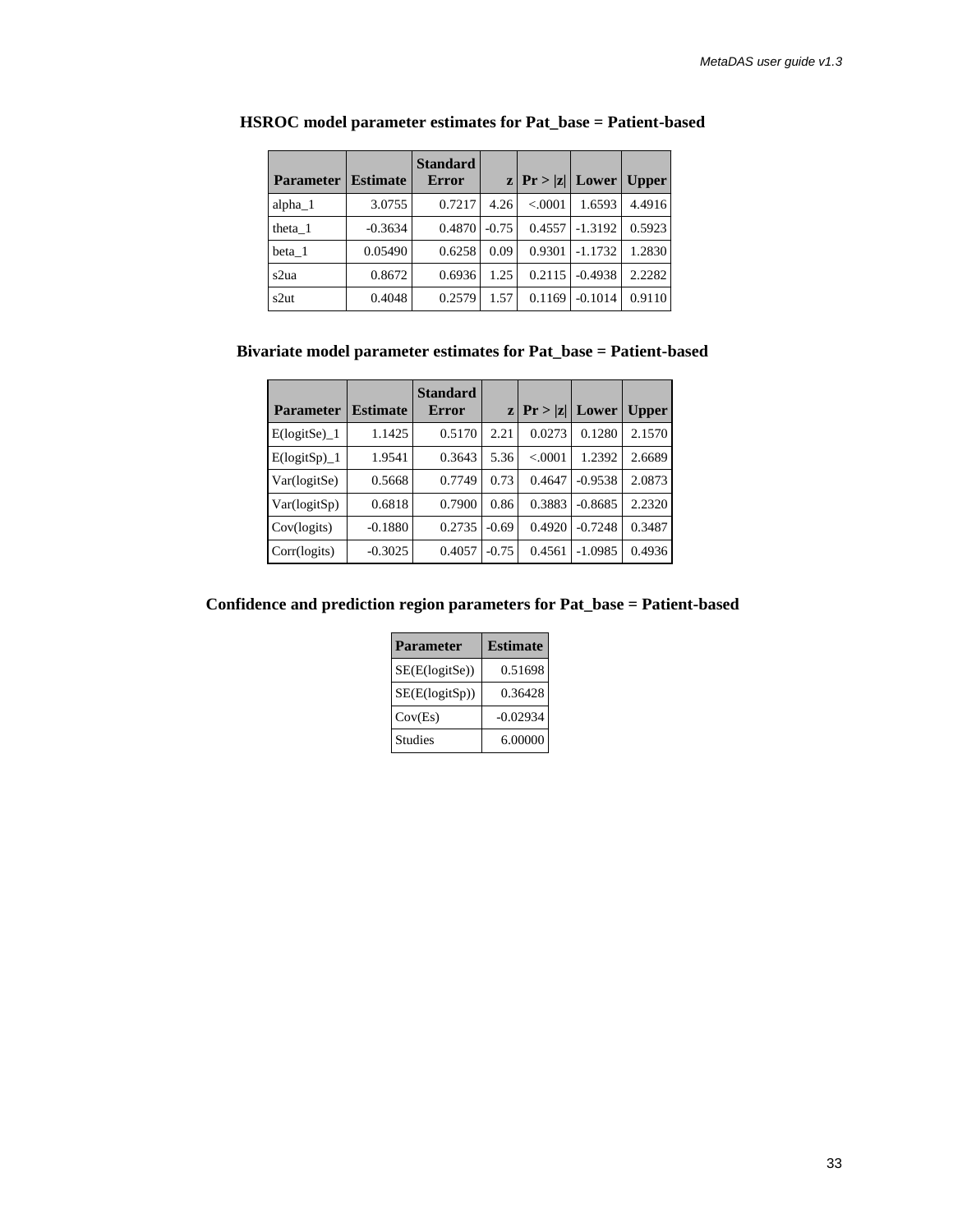| <b>Parameter</b> | <b>Estimate</b> | <b>Standard</b><br><b>Error</b> |         | $ z $ Pr >  z   Lower   Upper |           |        |
|------------------|-----------------|---------------------------------|---------|-------------------------------|-----------|--------|
| alpha $2$        | 3.7879          | 1.4819                          | 2.56    | 0.0107                        | 0.8799    | 6.6959 |
| theta 2          | $-1.1864$       | 1.0938                          | $-1.08$ | 0.2783                        | $-3.3328$ | 0.9600 |
| beta 2           | $-1.0961$       | 1.1459                          | $-0.96$ | 0.3390                        | $-3.3448$ | 1.1525 |
| s2ua             | 0.8672          | 0.6936                          | 1.25    | 0.2115                        | $-0.4938$ | 2.2282 |
| s2ut             | 0.4048          | 0.2579                          | 1.57    | 0.1169                        | $-0.1014$ | 0.9110 |

#### **HSROC model parameter estimates for Pat\_base = Patient-based data**

### **Bivariate model parameter estimates for Pat\_base = Patient-based data**

| <b>Parameter</b> | <b>Estimate</b> | <b>Standard</b><br><b>Error</b> |         | $z \mid Pr >  z $ | Lower     | <b>Upper</b> |
|------------------|-----------------|---------------------------------|---------|-------------------|-----------|--------------|
| $E(logitSe)$ 2   | 1.2240          | 0.8760                          | 1.40    | 0.1626            | $-0.4949$ | 2.9430       |
| $E(logitSp)_2$   | 1.7807          | 0.3646                          | 4.88    | < 0001            | 1.0651    | 2.4962       |
| Var(logitSe)     | 0.5668          | 0.7749                          | 0.73    | 0.4647            | $-0.9538$ | 2.0873       |
| Var(logitSp)     | 0.6818          | 0.7900                          | 0.86    | 0.3883            | $-0.8685$ | 2.2320       |
| Cov(logits)      | $-0.1880$       | 0.2735                          | $-0.69$ | 0.4920            | $-0.7248$ | 0.3487       |
| Corr(logits)     | $-0.3025$       | 0.4057                          | $-0.75$ | 0.4561            | $-1.0985$ | 0.4936       |

#### **Confidence and prediction region parameters for Pat\_base = Patient-based data**

| <b>Parameter</b> | <b>Estimate</b> |
|------------------|-----------------|
| SE(E(logitSe))   | 0.87597         |
| SE(E(logitSp))   | 0.36464         |
| Cov(Es)          | $-0.06665$      |
| <b>Studies</b>   | 3.00000         |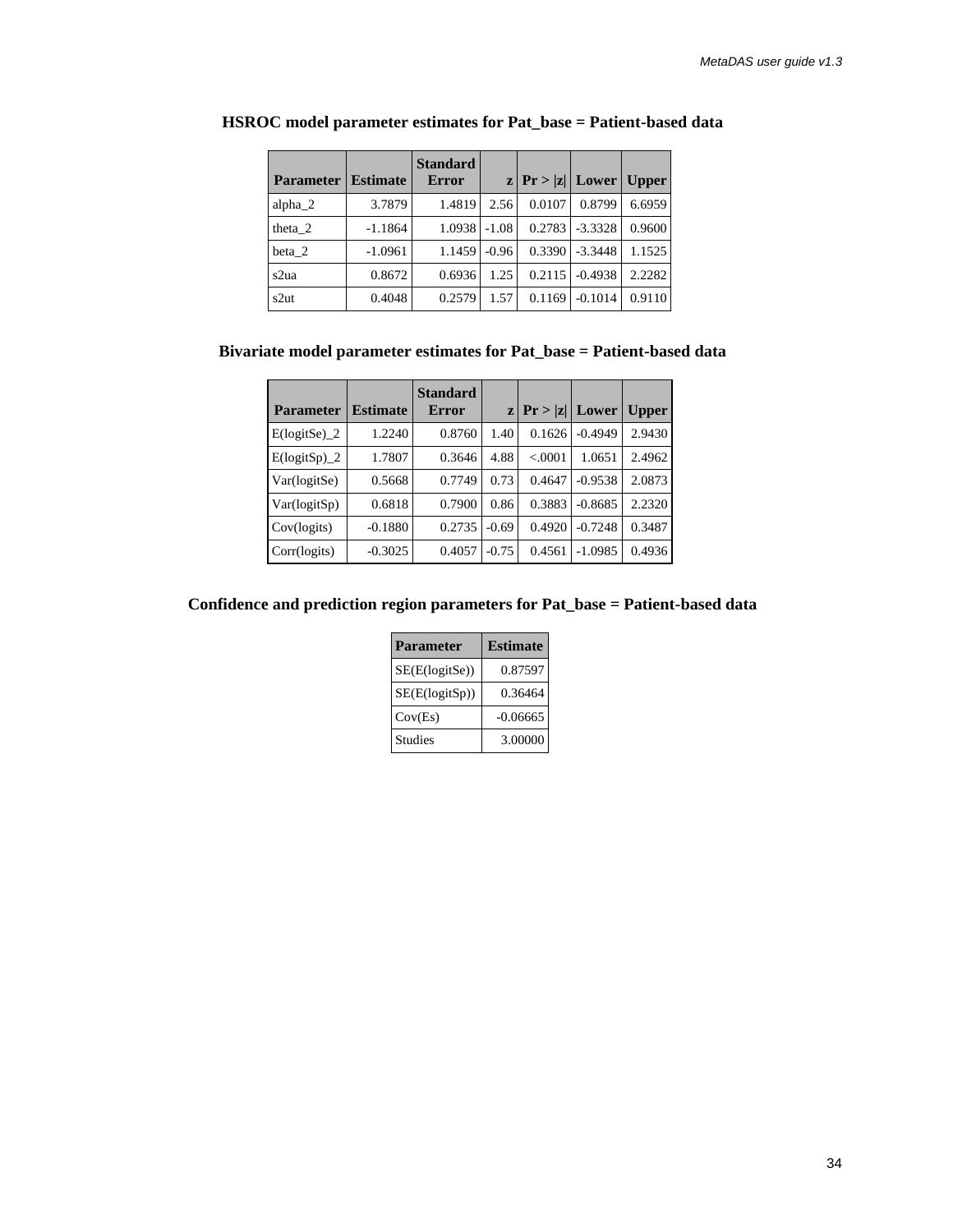| <b>Parameter</b>           | <b>Estimate</b> | Lower    | <b>Upper</b> |
|----------------------------|-----------------|----------|--------------|
| Sensitivity for cy level 0 | 0.6857          | 0.3533   | 0.8971       |
| Sensitivity for cy level 1 | 0.7581          | 0.5320   | 0.8963       |
| Sensitivity for cy level 2 | 0.7728          | 0.3787   | 0.9499       |
| Specificity for cv level 0 | 0.9709          | 0.9128   | 0.9907       |
| Specificity for cv level 1 | 0.8759          | 0.7754   | 0.9352       |
| Specificity for cy level 2 | 0.8558          | 0.7437   | 0.9239       |
| DOR 0                      | 72.8589         | 13.4609  | 394.36       |
| DOR 1                      | 22.1219         | 7.0299   | 69.6138      |
| DOR <sub>2</sub>           | 20.1792         | 3.6185   | 112.53       |
| $LR+ 0$                    | 23.5838         | 7.4332   | 74.8258      |
| $LR+$ <sup>1</sup>         | 6.1086          | 3.2343   | 11.5373      |
| $LR+2$                     | 5.3581          | 2.7860   | 10.3049      |
| $LR-0$                     | 0.3237          | 0.1257   | 0.8335       |
| $LR-1$                     | 0.2852          | 0.03290  | 2.4728       |
| $LR-2$                     | 1.0025          | 0.006519 | 154.15       |

 **Summary estimates of test accuracy measures for covariate Pat\_base**

# **Estimates of relative measures of test accuracy for covariate Pat\_base**

| <b>Parameter</b>                         | <b>Estimate</b> | Pr >  z | Lower    | <b>Upper</b> |
|------------------------------------------|-----------------|---------|----------|--------------|
| True positive odds ratio cv level 1 vs 0 | 1.4156          | 0.7432  | 0.1766   | 11.3482      |
| True positive odds ratio cv level 2 vs 0 | 0.8274          | 0.9251  | 0.01591  | 43.0255      |
| True negative odds ratio cv level 1 vs 0 | 0.2256          | 0.4889  | 0.003311 | 15.3641      |
| True negative odds ratio cv level 2 vs 0 | 0.8557          | 0.9207  | 0.03972  | 18.4328      |
| Relative sensitivity cv level 1 vs 0     | 1.1056          | 0.7003  | 0.6627   | 1.8444       |
| Relative sensitivity cv level 2 vs 0     | 1.1269          | 0.6885  | 0.6279   | 2.0226       |
| Relative specificity cv level 1 vs 0     | 0.9021          | 0.0335  | 0.8204   | 0.9920       |
| Relative specificity cv level 2 vs 0     | 0.8814          | 0.0224  | 0.7909   | 0.9822       |
| RDOR cv level 1 vs 0                     | 0.3036          | 0.2575  | 0.03853  | 2.3927       |
| RDOR cy level 2 ys 0                     | 0.2770          | 0.2948  | 0.02504  | 3.0633       |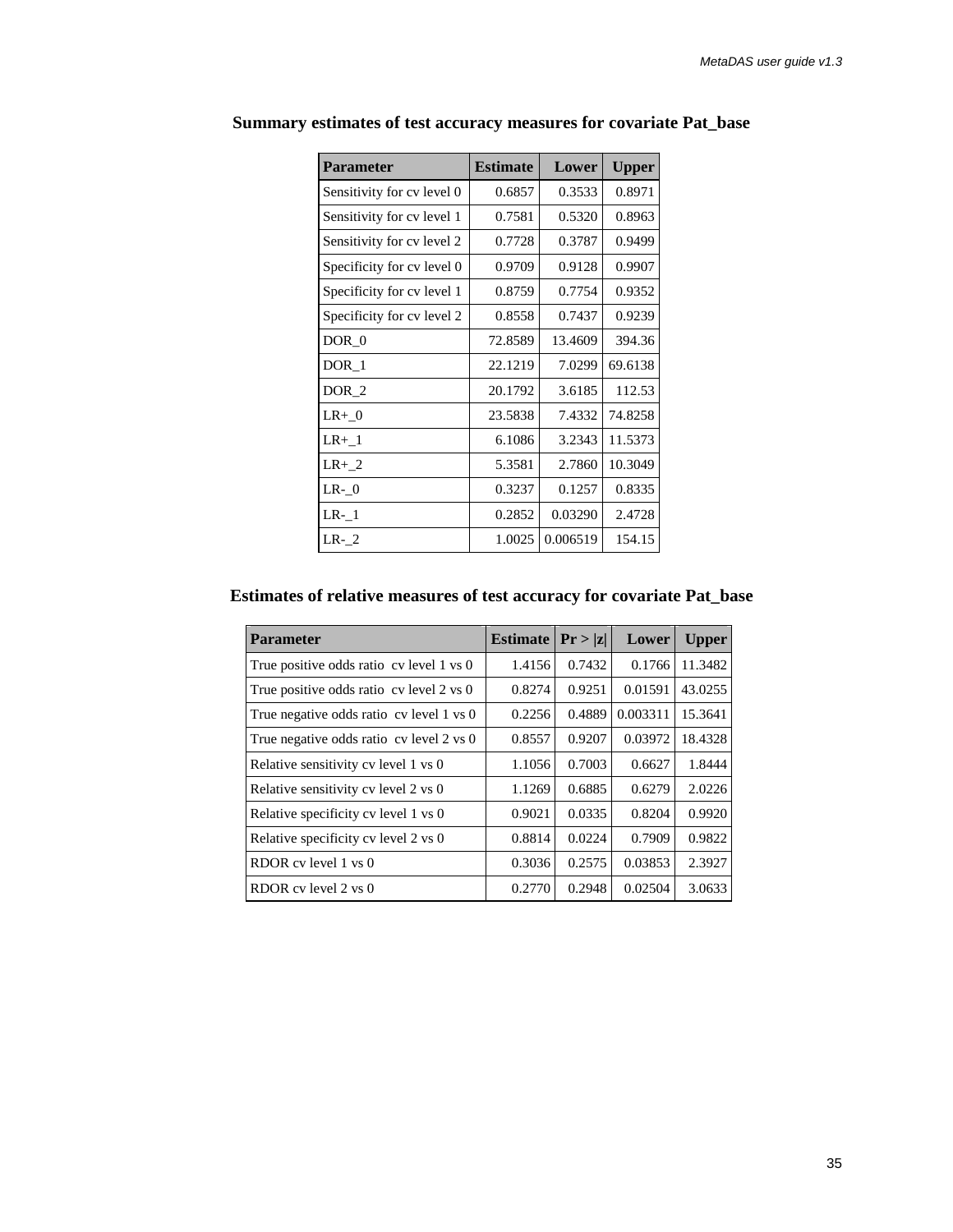| <b>Test</b>           | $Num \mid$<br>DF | Den  | $DF F$ Value $Pr > F$ |         |
|-----------------------|------------------|------|-----------------------|---------|
| Pooled test for alpha |                  | 1000 | 10.93                 | < .0001 |
| Pooled test for theta |                  | 1000 | 0.91                  | 0.4341  |
| Pooled test for beta  |                  | 1000 | 0.31                  | 0.8204  |

 **Test of difference between levels of Pat\_base**